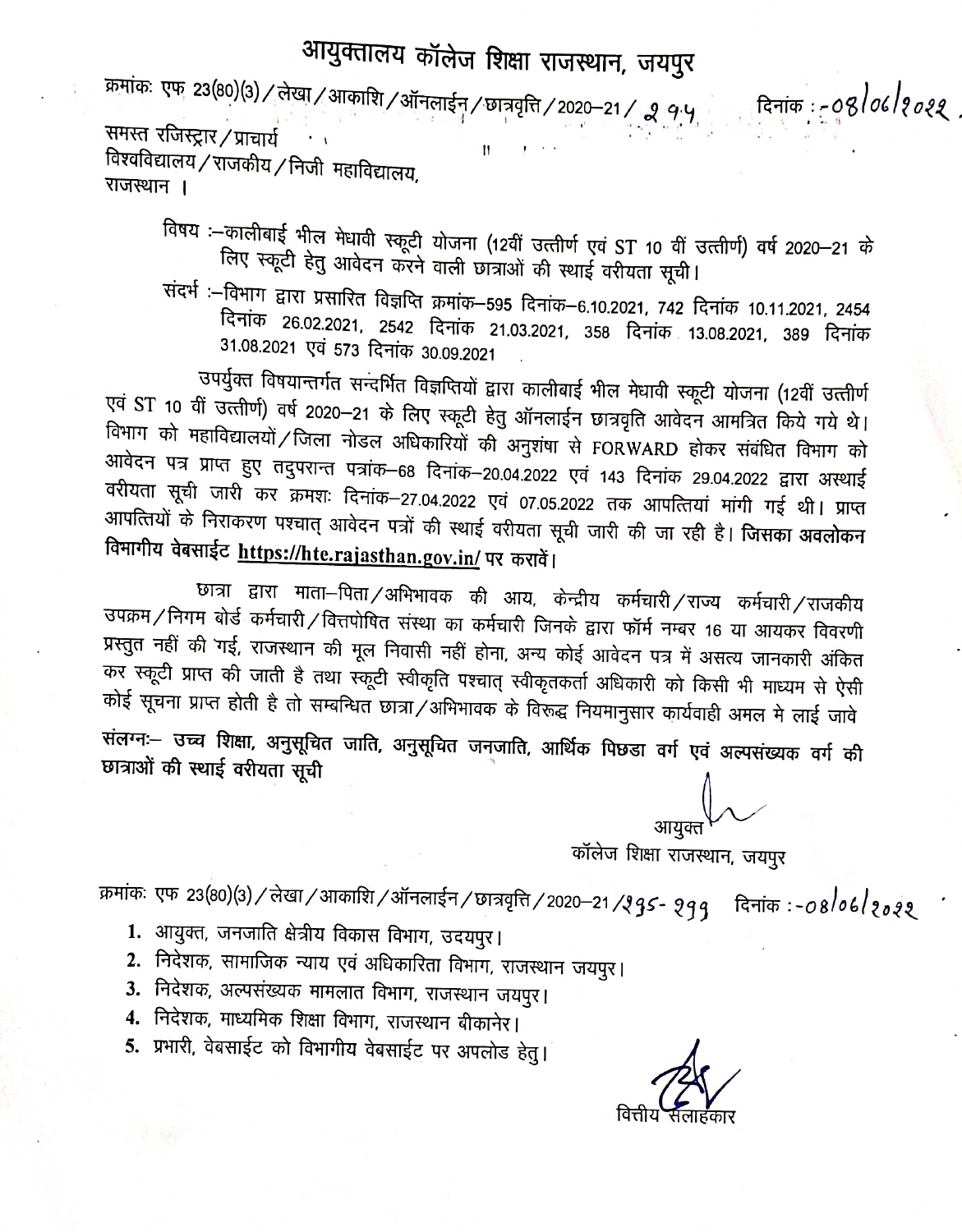vk; qDrky; dk Wy st f'k{kk jktLFkku] t;i qj ifjf'k"V&n

कालीबाई भील मेधावी छात्रा स्कूटी वितरण योजना स्थाई वरीयता सूची वर्ष 2020—21 (माध्यमिक शिक्षा विभाग) (सामान्य वर्ग का आर्थिक पिछड़ वर्ग (EBC) वर्ग की छात्राओं हेतु)

| S.No.          | <b>ONID</b> | <b>Merit</b><br><b>No.(DISTRIC</b><br><b>APPLICATI   T/FACULTY/</b><br><b>SCHOOL</b><br>TYPE/(R/C)<br>WISE) | <b>INSTITUTE NAME</b>                                                             | DISTRICT (INSTITUTE) STUDENT NAME |                            | Father's/Guardia<br>n's Name          | <b>LAST YEAR</b><br>Faculty/STR<br><b>EAM</b> | <b>LAST</b><br><b>YEAR</b><br><b>School</b><br><b>Type</b><br>(G/P) | IS_SPE<br><b>CILLY</b><br><b>ABLED</b> | <b>LAST</b><br><b>YEAR</b><br><b>SCHOOL</b><br>(RBSE/C<br>BSE) | <b>COURSE</b>                       | <b>DOB</b> | <b>LAST</b><br><b>YEAR%</b> |
|----------------|-------------|-------------------------------------------------------------------------------------------------------------|-----------------------------------------------------------------------------------|-----------------------------------|----------------------------|---------------------------------------|-----------------------------------------------|---------------------------------------------------------------------|----------------------------------------|----------------------------------------------------------------|-------------------------------------|------------|-----------------------------|
| 1              | 3475411     | $\mathbf{1}$                                                                                                | <b>GOVT GIRLS COLLEGE AJMER</b>                                                   | <b>AJMER</b>                      | DIMPAL PAREEK              | <b>MUKESH PAREEK</b>                  | Arts                                          | G                                                                   | <b>NO</b>                              | R                                                              | B.A.                                | 09-05-2003 | 86.80                       |
| $\overline{2}$ | 3474618     | $\overline{2}$                                                                                              | SHRI RATANLAL KANWARLAL PATNI GIRLS<br><b>COLLEGE</b>                             | AJMER                             | TANUPRIYA VYAS             | JAGDISH VYAS                          | Arts                                          | G                                                                   | <b>NO</b>                              | R                                                              | <b>B.A-</b><br>B.ED.(B.A.<br>B.ED.) | 16-10-2002 | 86.20                       |
| 3              | 3476129     | 3                                                                                                           | TAGORE TEACHERS TRAINING COLLEGE<br>KEKRI (AJMER)                                 | <b>AJMER</b>                      | RUCHIKA KANWAR<br>RATHORE  | <b>LAXMAN SINGH</b><br><b>RATHORE</b> | Arts                                          | G                                                                   | <b>NO</b>                              | R                                                              | $B.A-$<br>B.ED.(B.A.<br>B.ED.       | 01-10-2002 | 84.60                       |
| $\overline{4}$ | 3474716     | 4                                                                                                           | SHRI RATANLAL KANWARLAL PATNI GIRLS<br>COLLEGE                                    | <b>AJMER</b>                      | <b>HIMANSHI PAREEK</b>     | PURUSHOTTAM<br>PAREEK                 | Arts                                          | G                                                                   | <b>NO</b>                              | R                                                              | $B.A-$<br>B.ED.(B.A.<br>B.ED.       | 11-07-2004 | 84.00                       |
| 5              | 3475258     | 5                                                                                                           | SAMRAT PRIRHVIRAJ CHAUHAN<br>GOVERNMENT COLLEGE, AJMER                            | <b>AJMER</b>                      | <b>GUNJAN GUPTA</b>        | VISHNU KANT<br><b>GUPTA</b>           | Arts                                          | G                                                                   | NO.                                    | R                                                              | B.A.                                | 12-06-2003 | 83.80                       |
| 6              | 3475439     | 6                                                                                                           | SHRI ONKAR SINGH MEMORIAL WOMEN T T<br>COLLEGE                                    | <b>AJMER</b>                      | NIKITA LAKHWANI            | RAJKUMAR<br>LAKHWANI                  | Arts                                          | G                                                                   | <b>NO</b>                              | R                                                              | $B.A-$<br>B.ED.(B.A.<br>B.ED.)      | 19-04-2003 | 83.60                       |
| $\overline{7}$ | 3476473     | $\overline{7}$                                                                                              | <b>GOVT GIRLS COLLEGE AJMER</b>                                                   | <b>AJMER</b>                      | DEEPU KANWAR               | MAHENDRA<br>SINGH                     | Arts                                          | G                                                                   | <b>NO</b>                              | R                                                              | B.A.                                | 01-01-2003 | 83.40                       |
| 8              | 3474917     | 8                                                                                                           | SHRI RATAN LAL KANWAR LAL PATNI<br>GOVERNMENT P.G. COLLEGE, KISHANGARH<br>(AJMER) | <b>AJMER</b>                      | <b>JAISHIKHA RATHORE</b>   | <b>GAJENDRA SINGH</b><br>RATHORE      | Arts                                          | G                                                                   | <b>NO</b>                              | R                                                              | B.A.                                | 03-05-2003 | 83.00                       |
| 9              | 3475542     | 9                                                                                                           | SHRI PRAGYA MAHAVIDYALAYA, BIJAINAGAR<br>(AJMER)                                  | <b>AJMER</b>                      | POONAM KANWAR<br>RATHORE   | RAJENDRA SINGH<br>RATHORE             | Arts                                          | G                                                                   | <b>NO</b>                              | R                                                              | B.A.                                | 24-06-2004 | 82.00                       |
| 10             | 3480614     | $\mathbf{1}$                                                                                                | SHRI ONKAR SINGH MEMORIAL WOMEN T T<br><b>COLLEGE</b>                             | <b>AJMER</b>                      | <b>SAROOP KANWAR</b>       | <b>KARAN SINGH</b>                    | Arts                                          | P                                                                   | <b>NO</b>                              | R                                                              | <b>BED</b>                          | 09-08-2003 | 93.00                       |
| 11             | 3476613     | $\overline{2}$                                                                                              | SANATAN DHARAM GOVT. COLLEGE<br><b>BEAWAR</b>                                     | AJMER                             | DIPIKA KAWAR               | SANGRAM SINGH                         | Arts                                          | P                                                                   | NO                                     | R                                                              | B.A.                                | 06-08-2004 | 87.40                       |
| 12             | 3475563     | 3                                                                                                           | <b>GOVT GIRLS COLLEGE AJMER</b>                                                   | <b>AJMER</b>                      | ARCHANA<br><b>UPADHYAY</b> | <b>SUNIL UPADHYAY</b>                 | Arts                                          | P                                                                   | <b>NO</b>                              | R                                                              | B.A.                                | 06-10-2001 | 80.60                       |
| 13             | 3475498     | 1                                                                                                           | SAMRAT PRIRHVIRAJ CHAUHAN<br>GOVERNMENT COLLEGE, AJMER                            | <b>AJMER</b>                      | SONIYA RATHORE             | CHANDAN SINGH                         | Arts                                          | G/P                                                                 | <b>NO</b>                              | C                                                              | <b>B.A.</b>                         | 27-07-2003 | 89.20                       |
| 14             | 3474545     | 1                                                                                                           | SAMRAT PRIRHVIRAJ CHAUHAN<br>GOVERNMENT COLLEGE, AJMER                            | <b>AJMER</b>                      | POOJA<br>KHUBHCHANDANI     | DHARMANDRA                            | Commerce                                      | G                                                                   | <b>NO</b>                              | R                                                              | <b>BCOM</b>                         | 18-09-2001 | 89.00                       |
| 15             | 3475218     | 1                                                                                                           | SHRI RATANLAL KANWARLAL PATNI GIRLS<br><b>COLLEGE</b>                             | <b>AJMER</b>                      | ANSHU JAIN                 | <b>BHAIRU SINGH</b><br>JAIN           | Science                                       | G                                                                   | NO.                                    | R                                                              | B.SC.                               | 24-03-2004 | 92.00                       |
| 16             | 3476500     | 2                                                                                                           | SAMRAT PRIRHVIRAJ CHAUHAN<br><b>GOVERNMENT COLLEGE, AJMER</b>                     | AJMER                             | PRINCE MEHTA               | <b>SUDHIR MEHTA</b>                   | Science                                       | G                                                                   | NO.                                    | R                                                              | B.SC.                               | 04-01-2002 | 86.40                       |
| 17             | 3474658     | 3                                                                                                           | SHRI RATAN LAL KANWAR LAL PATNI<br>GOVERNMENT P.G. COLLEGE, KISHANGARH<br>(AJMER) | AJMER                             | <b>GARIMA KANWAR</b>       | <b>NAND SINGH</b>                     | Science                                       | G                                                                   | <b>NO</b>                              | R                                                              | B.SC.                               | 25-07-2004 | 85.60                       |
| 18             | 3474429     | 4                                                                                                           | <b>GOVT GIRLS COLLEGE AJMER</b>                                                   | <b>AJMER</b>                      | <b>SUMAN SONI</b>          | RAJESH KUMAR                          | Science                                       | G                                                                   | <b>NO</b>                              | $\mathsf{R}$                                                   | B.SC.                               | 06-03-2003 | 85.00                       |
| 19             | 3475036     | 5                                                                                                           | SAMRAT PRIRHVIRAJ CHAUHAN<br>GOVERNMENT COLLEGE, AJMER                            | AJMER                             | <b>MOLIKA SHARMA</b>       | <b>VISHNU PRAKASH</b><br>SHARMA       | Science                                       | G                                                                   | ΝO                                     | R                                                              | B.SC.                               | 04-10-2002 | 78.80                       |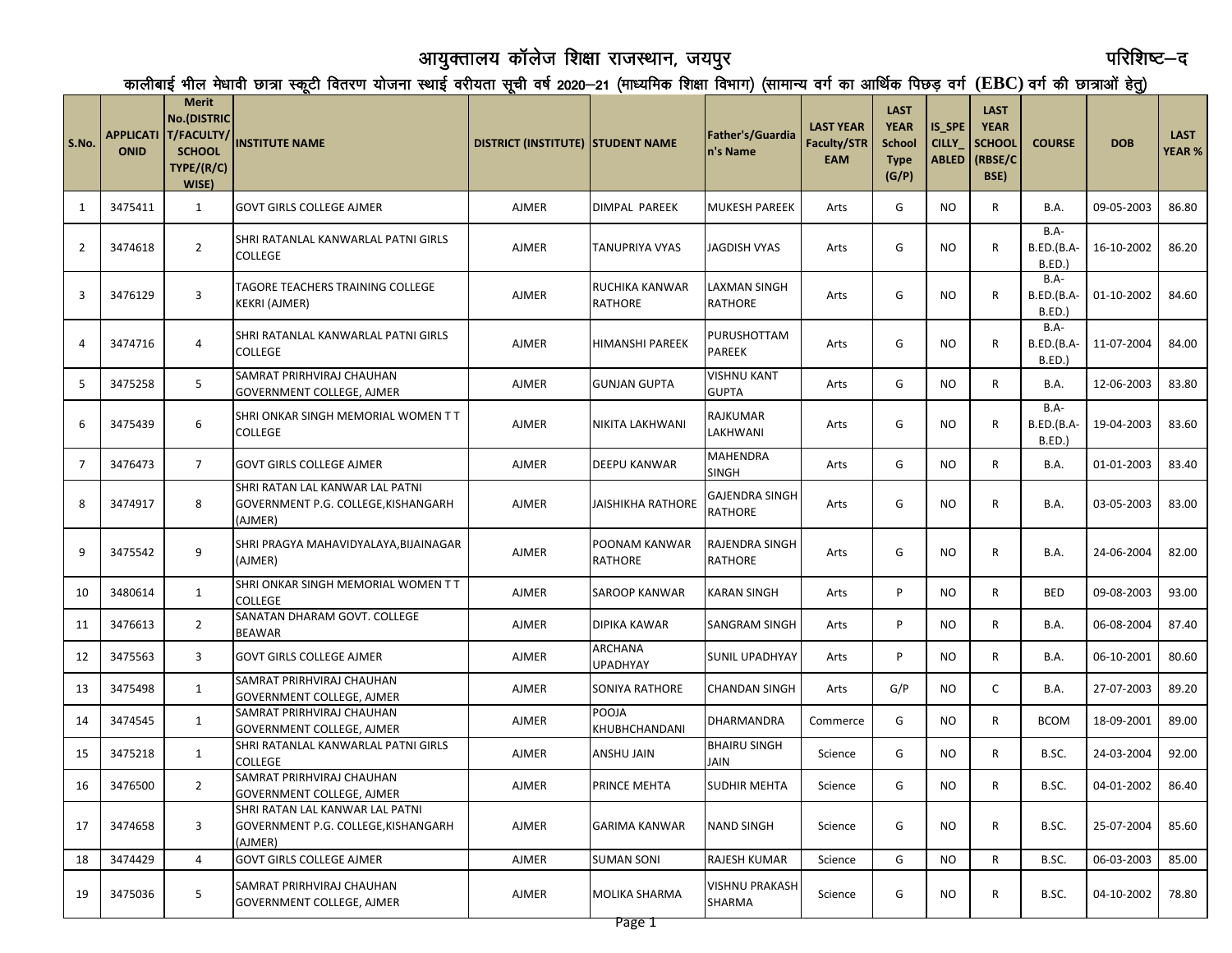| S.No. | ONID    | <b>Merit</b><br><b>No.(DISTRIC</b><br>APPLICATI  T/FACULTY/<br><b>SCHOOL</b><br>TYPE/(R/C)<br>WISE) | <b>INSTITUTE NAME</b>                                     | DISTRICT (INSTITUTE) STUDENT NAME |                             | Father's/Guardia<br>n's Name     | <b>LAST YEAR</b><br><b>Faculty/STR</b><br><b>EAM</b> | <b>LAST</b><br><b>YEAR</b><br><b>School</b><br><b>Type</b><br>(G/P) | IS_SPE<br><b>CILLY</b><br><b>ABLED</b> | <b>LAST</b><br><b>YEAR</b><br><b>SCHOOL</b><br>(RBSE/C<br>BSE) | <b>COURSE</b>                                | <b>DOB</b>              | <b>LAST</b><br>YEAR % |
|-------|---------|-----------------------------------------------------------------------------------------------------|-----------------------------------------------------------|-----------------------------------|-----------------------------|----------------------------------|------------------------------------------------------|---------------------------------------------------------------------|----------------------------------------|----------------------------------------------------------------|----------------------------------------------|-------------------------|-----------------------|
| 20    | 3476551 | 6                                                                                                   | DAYANAND COLLEGE AJMER                                    | <b>AJMER</b>                      | KHUSHI RATHORE              | JITENDRA SINGH                   | Science                                              | G                                                                   | NO.                                    | $\mathsf{R}$                                                   | B.SC.                                        | 21-08-2003              | 75.80                 |
| 21    | 3476424 | $7^{\circ}$                                                                                         | <b>GOVT GIRLS COLLEGE AJMER</b>                           | <b>AJMER</b>                      | SONU                        | <b>SHAKTI SINGH</b>              | Science                                              | G                                                                   | NO.                                    | $\mathsf{R}$                                                   | B.SC.                                        | 17-08-2003              | 72.40                 |
| 22    | 3475589 | $\mathbf{1}$                                                                                        | SHRI RATANLAL KANWARLAL PATNI GIRLS<br><b>COLLEGE</b>     | AJMER                             | PAYAL KANWAR                | ANAND SINGH                      | Science                                              | P                                                                   | NO.                                    | R                                                              | <b>B.SC.-</b><br>B.ED.                       | B.ED.(B.SC.- 27-06-2003 | 92.40                 |
| 23    | 3475835 | $\overline{2}$                                                                                      | <b>GOVT GIRLS COLLEGE AJMER</b>                           | <b>AJMER</b>                      | MUMAL MERATIYA              | <b>BHAWANI SINGH</b>             | Science                                              | P                                                                   | NO.                                    | $\mathsf{R}$                                                   | B.SC.                                        | 21-10-2002              | 83.60                 |
| 24    | 3475925 | 3                                                                                                   | SAMRAT PRIRHVIRAJ CHAUHAN<br>GOVERNMENT COLLEGE, AJMER    | AJMER                             | <b>CHESTA SHARMA</b>        | RAMAKANT<br>SHARMA               | Science                                              | P                                                                   | NO.                                    | $\mathsf{R}$                                                   | B.SC.                                        | 27-05-2004              | 77.60                 |
| 25    | 3474240 | $\mathbf{1}$                                                                                        | <b>BHARTIYA TT COLLEGE KGB</b>                            | ALWAR                             | <b>GUNGUN</b>               | <b>RAJESH</b>                    | Arts                                                 | G                                                                   | NO.                                    | R                                                              | $B.A-$<br>$B.ED.(B.A-$<br>B.ED.              | 01-03-2003              | 83.20                 |
| 26    | 3474646 | $\overline{2}$                                                                                      | VIDYASTHALI SHIKSHAK PRASHIKSHAN<br>MAHAVIDHYALAYA        | ALWAR                             | SEEEMA                      | RADHARAMAN                       | Arts                                                 | G                                                                   | NO.                                    | R                                                              | <b>B.A-</b><br>$B.ED.(B.A-$<br>B.ED.)        | 18-07-2003              | 83.20                 |
| 27    | 3475409 | 3                                                                                                   | GOVERNMENT COLLEGE MUNDAWAR,<br>ALWAR                     | ALWAR                             | POOJA SHARMA                | <b>HANUMAN</b><br>PRASAD SHARMA  | Arts                                                 | G                                                                   | NO.                                    | $\mathsf{R}$                                                   | B.A.                                         | 07-05-2003              | 82.60                 |
| 28    | 3475529 | 4                                                                                                   | <b>BANSUR PG COLLEGE BANSUR</b>                           | ALWAR                             | RAJANEE<br>SHEKHAWAT        | KARMRAJ SINGH                    | Arts                                                 | G                                                                   | <b>NO</b>                              | R                                                              | $B.A-$<br>$B.ED.(B.A-$<br>B.ED.              | 25-06-2003              | 82.00                 |
| 29    | 3474786 | 5                                                                                                   | TAKSHILA COLLEGE, HAMJAPUR                                | ALWAR                             | CHHAVI SHARMA               | POORAN CHAND<br>SHARMA           | Arts                                                 | G                                                                   | NO.                                    | R                                                              | B.A-<br>$B.ED.(B.A-$<br>B.ED.)               | 10-12-2003              | 81.40                 |
| 30    | 3474824 | $\mathbf{1}$                                                                                        | VIDYASTHALI SHIKSHAK PRASHIKSHAN<br>MAHAVIDHYALAYA        | ALWAR                             | <b>POORVI</b><br>KHANDELWAL | <b>MANOJ KUMAR</b><br>KHANDELWAL | Arts                                                 | P                                                                   | NO.                                    | R                                                              | $B.A-$<br><b>B.ED.(B.A-</b><br><b>B.ED.)</b> | 15-04-2004              | 88.00                 |
| 31    | 3475608 | $\overline{2}$                                                                                      | MATSYA MAHAVIDHAYALAYA BANSUR                             | ALWAR                             | <b>ARTI SHEKHAWAT</b>       | <b>JAIPAL SINGH</b>              | Arts                                                 | P                                                                   | NO.                                    | $\mathsf{R}$                                                   | $B.A-$<br><b>B.ED.(B.A-</b><br>B.ED.         | 26-07-2004              | 81.80                 |
| 32    | 3476651 | 1                                                                                                   | <b>VIDYASTHALI SHIKSHAK PRASHIKSHAN</b><br>MAHAVIDHYALAYA | ALWAR                             | SALOUNI                     | ANIL                             | Science                                              | G                                                                   | <b>NO</b>                              | R                                                              | <b>B.SC.-</b><br>$B.ED.(B.SC.-)$<br>B.ED.)   | 21-09-2005              | 81.60                 |
| 33    | 3474976 | 1                                                                                                   | SMT NARAYANI DEVI MAHILA MAHAVIDLAYA                      | ALWAR                             | SHREYA SHARMA               | SUNIL SHARMA                     | Science                                              | P                                                                   | NO.                                    | $\mathsf{R}$                                                   | B.SC.                                        | 05-05-2002              | 88.20                 |
| 34    | 3474663 | $\overline{2}$                                                                                      | MAHARAJA MAHILA COLLEGE OF<br><b>EDUCATION</b>            | ALWAR                             | <b>JIYA KUMARI</b>          | <b>MUKUT BIHARI</b>              | Science                                              | P                                                                   | NO                                     | R                                                              | <b>B.SC.-</b><br>B.ED.)                      | B.ED.(B.SC.- 06-07-2004 | 86.00                 |
| 35    | 3475328 | 3                                                                                                   | SHRI ADINATH COMMERCE COLLEGE (EVE.)<br>ALWAR RAJASTHAN   | ALWAR                             | <b>MAHAK JAIN</b>           | <b>JAY PRAKASH</b>               | Science                                              | P                                                                   | <b>NO</b>                              | R                                                              | B.SC.                                        | 18-05-2003              | 82.60                 |
| 36    | 3475868 | 4                                                                                                   | VIDYASTHALI SHIKSHAK PRASHIKSHAN<br>MAHAVIDHYALAYA        | ALWAR                             | DOLI SHARMA                 | <b>HARISH KUMAR</b><br>SHARMA    | Science                                              | P                                                                   | NO.                                    | R                                                              | <b>B.SC.-</b><br><b>B.ED.)</b>               | B.ED.(B.SC.- 16-03-2004 | 75.80                 |
| 37    | 3474934 | $\mathbf{1}$                                                                                        | RAVINDRA NATH TAIGOR COLLEGE ARTHUNA<br>(BANSWARA)        | <b>BANSWARA</b>                   | NIKITA KUNVAR<br>RAJPUT     | <b>LAL SINGH</b><br>RAJPUT       | Arts                                                 | G                                                                   | NO                                     | R                                                              | $B.A-$<br><b>B.ED.(B.A-</b><br><b>B.ED.)</b> | 04-02-2003              | 82.80                 |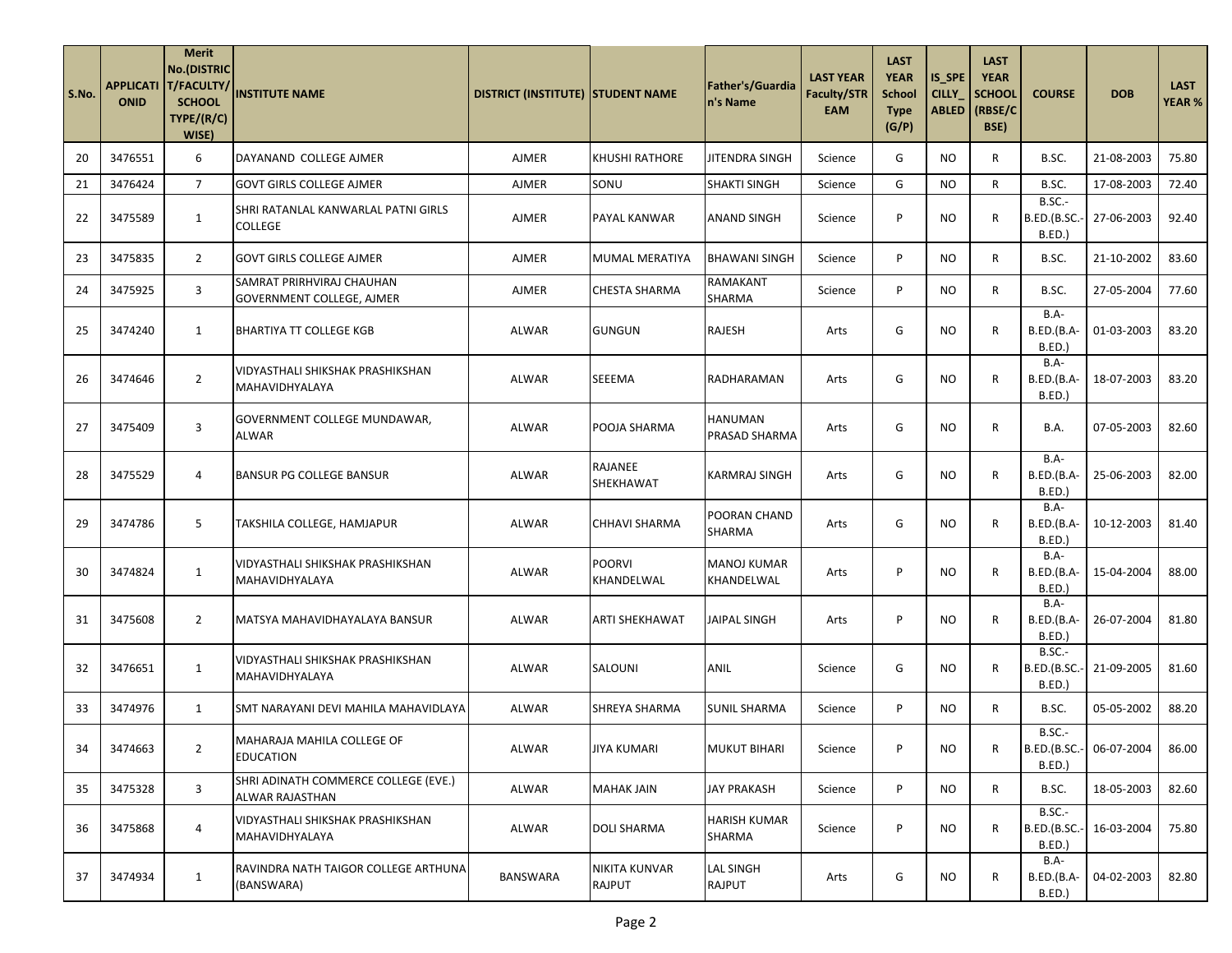| S.No. | <b>ONID</b> | <b>Merit</b><br><b>No.(DISTRIC</b><br>APPLICATI  T/FACULTY/<br><b>SCHOOL</b><br>TYPE/(R/C)<br>WISE) | <b>INSTITUTE NAME</b>                                                   | DISTRICT (INSTITUTE) STUDENT NAME |                                  | Father's/Guardia<br>n's Name    | <b>LAST YEAR</b><br>Faculty/STR<br><b>EAM</b> | <b>LAST</b><br><b>YEAR</b><br><b>School</b><br><b>Type</b><br>(G/P) | IS SPE<br><b>CILLY</b><br><b>ABLED</b> | <b>LAST</b><br><b>YEAR</b><br><b>SCHOOL</b><br>(RBSE/C<br>BSE) | <b>COURSE</b>                             | <b>DOB</b> | <b>LAST</b><br><b>YEAR</b> % |
|-------|-------------|-----------------------------------------------------------------------------------------------------|-------------------------------------------------------------------------|-----------------------------------|----------------------------------|---------------------------------|-----------------------------------------------|---------------------------------------------------------------------|----------------------------------------|----------------------------------------------------------------|-------------------------------------------|------------|------------------------------|
| 38    | 3475740     | $\overline{2}$                                                                                      | HARIDEV JOSHI GOVT GIRLS COLLEGE<br><b>BANSWARA</b>                     | <b>BANSWARA</b>                   | KIRAN                            | <b>NARAPAT SINGH</b>            | Arts                                          | G                                                                   | NO.                                    | $\mathsf{R}$                                                   | B.A.                                      | 01-01-2003 | 76.40                        |
| 39    | 3476524     | 1                                                                                                   | ADARSH COLLEGE OF EDUCATION<br>ANANDPURI                                | <b>BANSWARA</b>                   | YASHANSI CHOUBISA                | MANOJ KUMAR<br><b>CHOUBISA</b>  | Science                                       | G                                                                   | NO.                                    | R                                                              | $B.SC. -$<br><b>B.ED.(B.SC.-</b><br>B.ED. | 02-01-2003 | 68.00                        |
| 40    | 3483223     | 1                                                                                                   | GOVT. GIRLS COLLEGE BARAN                                               | BARAN                             | SONALI                           | <b>JEETENDRA</b><br>SINGH       | Arts                                          | G                                                                   | NO.                                    | R.                                                             | B.A.                                      | 02-05-2004 | 74.00                        |
| 41    | 3475848     | 1                                                                                                   | DRJ GOVT. GIRLS COLLEGE BALOTRA                                         | <b>BARMER</b>                     | <b>DOLLY</b>                     | <b>LALIT KUMAR</b>              | Arts                                          | G                                                                   | <b>NO</b>                              | R                                                              | B.A.                                      | 19-01-2003 | 91.20                        |
| 42    | 3475730     | $\overline{2}$                                                                                      | <b>GOVERNMENT COLLEGE SIWANA</b>                                        | <b>BARMER</b>                     | RAJPUROHITH<br>VIMALA            | <b>DALPAT SINGH</b>             | Arts                                          | G                                                                   | NO.                                    | R                                                              | B.A.                                      | 12-06-2002 | 85.60                        |
| 43    | 3475744     | 3                                                                                                   | <b>GOVERNMENT COLLEGE SIWANA</b>                                        | <b>BARMER</b>                     | NETAL RAJPUROHIT                 | <b>PUKHRAJ</b>                  | Arts                                          | G                                                                   | NO.                                    | R.                                                             | B.A.                                      | 25-06-2002 | 79.60                        |
| 44    | 3474811     | 4                                                                                                   | DRJ GOVT. GIRLS COLLEGE BALOTRA                                         | <b>BARMER</b>                     | PADMA                            | <b>SEVA RAM</b>                 | Arts                                          | G                                                                   | NO.                                    | R                                                              | B.A.                                      | 12-12-2001 | 78.00                        |
| 45    | 3475738     | 5                                                                                                   | GOVERNMENT COLLEGE SIWANA                                               | <b>BARMER</b>                     | RAJPUROHITH POOJA DALPAT SINGH   |                                 | Arts                                          | G                                                                   | NO.                                    | R                                                              | B.A.                                      | 10-07-2003 | 77.40                        |
| 46    | 3475415     | 6                                                                                                   | <b>GOVT COLLEGE DHORIMANA</b>                                           | <b>BARMER</b>                     | <b>BHAWANA</b>                   | KANA RAM                        | Arts                                          | G                                                                   | NO.                                    | R                                                              | <b>B.A.</b>                               | 01-01-2000 | 74.40                        |
| 47    | 3477113     | $\overline{7}$                                                                                      | LUV-KUSH ADARSH MAHAVIDHYALAYA<br>GUDAMALANI (BARMER)                   | <b>BARMER</b>                     | <b>MAMTA RAJPUROHIT BABU RAM</b> |                                 | Arts                                          | G                                                                   | NO.                                    | R                                                              | B.A.                                      | 12-10-2001 | 74.20                        |
| 48    | 3475550     | $\mathbf{1}$                                                                                        | DRJ GOVT. GIRLS COLLEGE BALOTRA                                         | <b>BARMER</b>                     | KAMODA KANWAR                    | <b>MADHU SINGH</b>              | Science                                       | G                                                                   | NO.                                    | R                                                              | B.SC.                                     | 12-06-2004 | 67.60                        |
| 49    | 3475587     | $\mathbf{1}$                                                                                        | DRJ GOVT. GIRLS COLLEGE BALOTRA                                         | <b>BARMER</b>                     | <b>GAYTRI</b>                    | NARPAT SINGH                    | Science                                       | P                                                                   | NO.                                    | R                                                              | B.SC.                                     | 08-08-2004 | 91.80                        |
| 50    | 3474699     | $\overline{2}$                                                                                      | DRJ GOVT. GIRLS COLLEGE BALOTRA                                         | <b>BARMER</b>                     | DIYA DAVE                        | PRAMOD DAVE                     | Science                                       | P                                                                   | NO.                                    | R                                                              | B.SC.                                     | 25-05-2005 | 79.40                        |
| 51    | 3476160     | 3                                                                                                   | DRJ GOVT. GIRLS COLLEGE BALOTRA                                         | <b>BARMER</b>                     | KAJAL RAJPUROHIT                 | <b>MISHRI MAL</b><br>RAJPUROHIT | Science                                       | P                                                                   | NO.                                    | $\mathsf{R}$                                                   | B.SC.                                     | 16-02-2002 | 75.60                        |
| 52    | 3476663     | 4                                                                                                   | DRJ GOVT. GIRLS COLLEGE BALOTRA                                         | <b>BARMER</b>                     | NIKITA TRIVEDI                   | RAMESH<br>KUMARTRIVEDI          | Science                                       | P                                                                   | NO.                                    | R                                                              | B.SC.                                     | 22-03-2004 | 75.00                        |
| 53    | 3474707     | $\mathbf{1}$                                                                                        | SHRI GANDHI JYOTI MAHILA<br>MAHAVIDYALAY, BHUSAWAR                      | <b>BHARATPUR</b>                  | PRATIKSHA SHARMA                 | NAGENDRA<br>KUMAR SHARMA        | Arts                                          | G                                                                   | NO.                                    | R                                                              | B.A.                                      | 01-03-2004 | 80.80                        |
| 54    | 3475797     | $\overline{2}$                                                                                      | <b>SANSKAR COLLEGE</b>                                                  | <b>BHARATPUR</b>                  | <b>BHUMIKA SHARMA</b>            | SATISH CHAND<br><b>SHARMA</b>   | Arts                                          | G                                                                   | NO.                                    | R                                                              | $B.A-$<br>$B.ED.(B.A-$<br>B.ED.           | 02-08-2002 | 75.80                        |
| 55    | 3475183     | 3                                                                                                   | <b>VIJAY BHARTI COLLEGE BALLABHGARH</b><br><b>BHUSAWER BHARTPUR RAJ</b> | <b>BHARATPUR</b>                  | MUSKAN KUMARI                    | VISHNU KUMAR                    | Arts                                          | G                                                                   | NO.                                    | R                                                              | B.A.                                      | 10-05-2003 | 75.40                        |
| 56    | 3475035     | 4                                                                                                   | <b>GOVT COLLEGE BAYANA</b>                                              | <b>BHARATPUR</b>                  | CHANCHAL KUMARI                  | <b>SATYA PRAKASH</b>            | Arts                                          | G                                                                   | NO                                     | R                                                              | B.A.                                      | 01-01-2002 | 73.20                        |
| 57    | 3474507     | 1                                                                                                   | SHREE AGRASEN MAHILA TT COLLEGE,<br><b>BHARATPUR</b>                    | <b>BHARATPUR</b>                  | <b>ASTHA SHARMA</b>              | <b>JAYPRAKASH</b>               | Arts                                          | P                                                                   | NO                                     | R                                                              | <b>BED</b>                                | 13-10-2005 | 93.40                        |
| 58    | 3474722     | $\overline{2}$                                                                                      | SHRI RANGEY RAGHAV P.G.COLLEGE WEIR                                     | <b>BHARATPUR</b>                  | <b>RITU KUMARI</b>               | CHETRAM<br>SHARMA               | Arts                                          | P                                                                   | NO.                                    | R                                                              | B.A-<br>$B.ED.(B.A-$<br>B.ED.)            | 25-06-2004 | 89.20                        |
| 59    | 3473769     | 1                                                                                                   | J.K. COLLEGE OF SCIENCE AND RESEARCH<br><b>TECHNOLOGY</b>               | <b>BHARATPUR</b>                  | PRIYANSHI                        | PRADEEP<br>SHARMA               | Science                                       | P                                                                   | NO.                                    | R                                                              | B.SC.                                     | 15-05-2004 | 92.40                        |
| 60    | 3474815     | $\overline{2}$                                                                                      | KALA BHARTI GIRLS PG COLLEGE                                            | <b>BHARATPUR</b>                  | NAYANSI SHARMA                   | GIRDHARI<br>LALSHARMA           | Science                                       | P                                                                   | NO                                     | R                                                              | B.SC.                                     | 20-09-2003 | 88.80                        |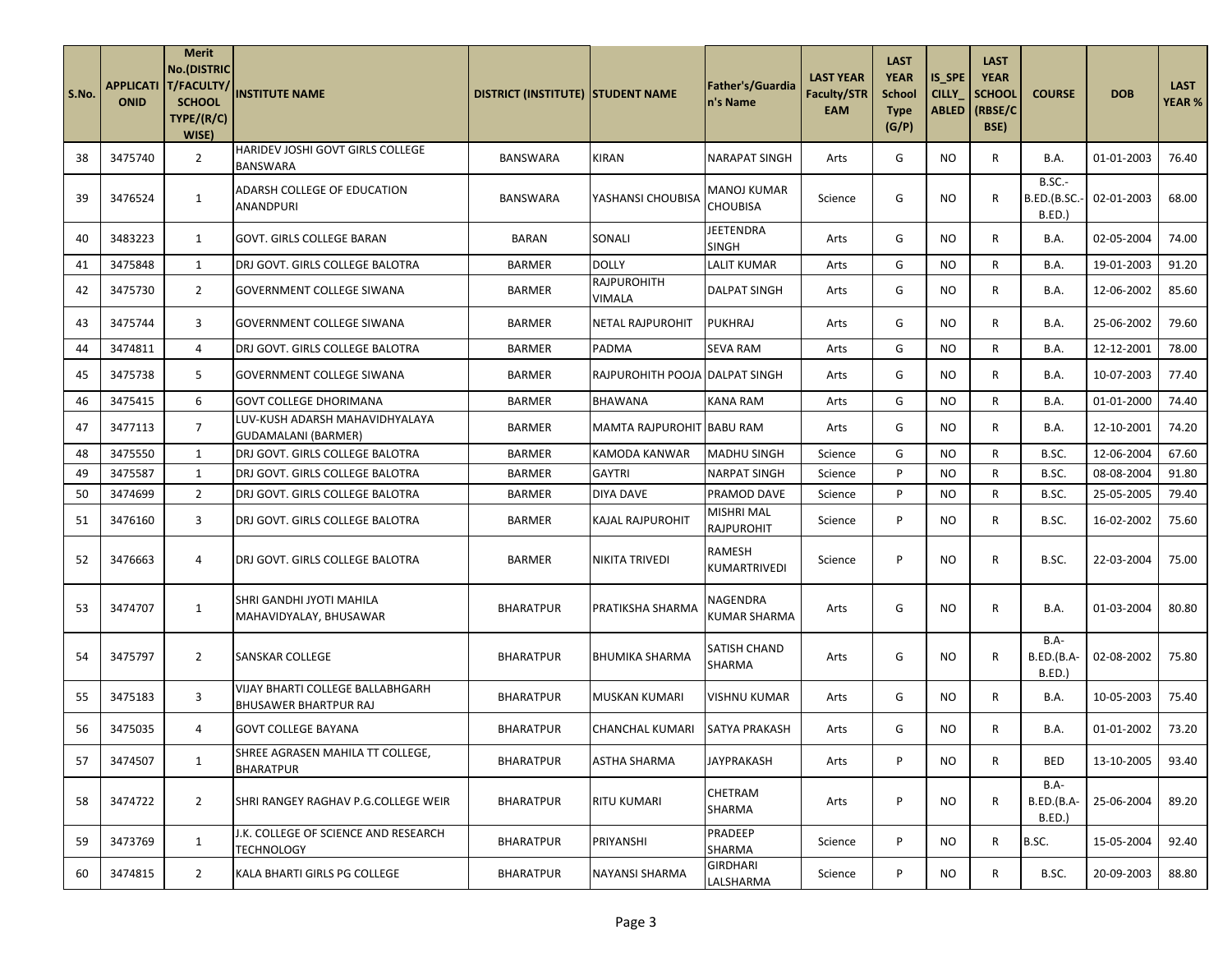| S.No. | <b>ONID</b> | <b>Merit</b><br><b>No.(DISTRIC</b><br>APPLICATI  T/FACULTY/<br><b>SCHOOL</b><br>TYPE/(R/C)<br>WISE) | <b>INSTITUTE NAME</b>                                                         | DISTRICT (INSTITUTE) STUDENT NAME |                               | Father's/Guardia<br>n's Name        | <b>LAST YEAR</b><br><b>Faculty/STR</b><br><b>EAM</b> | <b>LAST</b><br><b>YEAR</b><br><b>School</b><br><b>Type</b><br>(G/P) | IS SPE<br><b>CILLY</b><br><b>ABLED</b> | <b>LAST</b><br><b>YEAR</b><br><b>SCHOOL</b><br>(RBSE/C<br>BSE) | <b>COURSE</b>                                  | <b>DOB</b>              | <b>LAST</b><br><b>YEAR</b> % |
|-------|-------------|-----------------------------------------------------------------------------------------------------|-------------------------------------------------------------------------------|-----------------------------------|-------------------------------|-------------------------------------|------------------------------------------------------|---------------------------------------------------------------------|----------------------------------------|----------------------------------------------------------------|------------------------------------------------|-------------------------|------------------------------|
| 61    | 3475342     | 3                                                                                                   | PARSHURAM MAHILA MAHAVIDHALAYA                                                | <b>BHARATPUR</b>                  | RUCHIKA AGRAWAL               | PRAMOD KUMAR<br>MANGAL              | Science                                              | P                                                                   | NO.                                    | R                                                              | B.SC.                                          | 14-05-2003              | 83.20                        |
| 62    | 3474439     | 4                                                                                                   | MAHARAJA SHREE SURAJMAL T T COLLEGE<br><b>RAHIMPUR</b>                        | <b>BHARATPUR</b>                  | <b>JYOTI KATARA</b>           | <b>VINOD</b>                        | Science                                              | P                                                                   | NO.                                    | R                                                              | <b>B.SC.-</b><br>B.ED.                         | B.ED.(B.SC.- 02-11-2002 | 81.00                        |
| 63    | 3475292     | $\mathbf{1}$                                                                                        | RUPI DEVI GIRLS COLLEGE OF EDUCATION<br>(B.A.B.ED.)                           | <b>BHILWARA</b>                   | SAKSI SHARMA                  | <b>VINOD KUMAR</b>                  | Arts                                                 | G                                                                   | NO.                                    | R                                                              | B.A-<br>$B.ED.(B.A-$<br>B.ED.                  | 09-01-2004              | 83.60                        |
| 64    | 3475369     | $\overline{2}$                                                                                      | SHRI MANIKYA LAL VERMA GOVT. COLLEGE<br><b>BHILWARA</b>                       | <b>BHILWARA</b>                   | <b>NEHA</b>                   | <b>SURESH</b><br>CHANDRA            | Arts                                                 | G                                                                   | NO.                                    | R                                                              | B.A.                                           | 29-04-2001              | 82.60                        |
| 65    | 3474295     | 3                                                                                                   | SHRI PRATAP SINGH BARAHAT<br><b>GOVERNMENT COLLEGE SHAHPURA</b><br>(BHILWARA) | <b>BHILWARA</b>                   | <b>JAI SHREE SHARMA</b>       | <b>GOVIND</b><br><b>SHARMA</b>      | Arts                                                 | G                                                                   | NO.                                    | R                                                              | B.A.                                           | 11-08-2004              | 81.20                        |
| 66    | 3476609     | 4                                                                                                   | SETH MURLIDHAR MANSINGHKA GOVT.<br><b>GIRLS COLLEGE BHILWARA</b>              | <b>BHILWARA</b>                   | SANGEETA SHARMA               | KRISHAN GOPAL<br>SHARMA             | Arts                                                 | G                                                                   | NO.                                    | R                                                              | B.A.                                           | 09-02-2000              | 81.00                        |
| 67    | 3474252     | 5                                                                                                   | SHRI PRATAP SINGH BARAHAT<br><b>GOVERNMENT COLLEGE SHAHPURA</b><br>(BHILWARA) | <b>BHILWARA</b>                   | ANJANI SHARMA                 | <b>ANIL KUMAR</b><br><b>SHARMA</b>  | Arts                                                 | G                                                                   | <b>NO</b>                              | R                                                              | B.A.                                           | 23-11-2002              | 80.80                        |
| 68    | 3474587     | $\mathbf{1}$                                                                                        | SETH MURLIDHAR MANSINGHKA GOVT.<br><b>GIRLS COLLEGE BHILWARA</b>              | <b>BHILWARA</b>                   | <b>KUMKUM</b><br>VIJAYVARGIYA | <b>RAMESH KUMAR</b><br>VIJAYVARGIYA | Commerce                                             | G                                                                   | NO.                                    | R                                                              | <b>BCOM</b>                                    | 07-01-2003              | 81.20                        |
| 69    | 3475749     | $\mathbf{1}$                                                                                        | ACHARYA SHRI MAHAPRAGYA INSTITUTE OF<br><b>EXCELLENCE</b>                     | BHILWARA                          | <b>AKSHITA PAREEK</b>         | <b>GAUTAM PAREEK</b>                | Science                                              | G                                                                   | NO.                                    | R                                                              | <b>B.SC.-</b><br>B.ED.(B.SC.-<br><b>B.ED.)</b> | 18-05-2003              | 82.00                        |
| 70    | 3475649     | $\overline{2}$                                                                                      | SHRI MANIKYA LAL VERMA GOVT. COLLEGE<br><b>BHILWARA</b>                       | <b>BHILWARA</b>                   | <b>GUNGUN PAREEK</b>          | <b>BHUVNESH</b><br><b>PAREEK</b>    | Science                                              | G                                                                   | NO.                                    | R                                                              | B.SC.                                          | 05-12-2003              | 80.60                        |
| 71    | 3475298     | $\mathbf{1}$                                                                                        | DEV KANYA SHIKSHAK PRASHIKSHAN<br>MAHAVIDYALAYA, JAHAJPUR, BHILWARA           | <b>BHILWARA</b>                   | VARSHA SHARMA                 | <b>OM PRAKSAH</b><br>SHARMA         | Science                                              | P                                                                   | NO.                                    | R                                                              | $B.SC.-$<br>B.ED.                              | B.ED.(B.SC.- 18-06-2004 | 78.80                        |
| 72    | 3475263     | $\mathbf{1}$                                                                                        | <b>GOVT. M.S. GIRLS COLLEGE BIKANER</b>                                       | <b>BIKANER</b>                    | <b>MAYA SARASWAT</b>          | <b>JAGADISH</b><br>PRASAD           | Arts                                                 | G                                                                   | NO.                                    | R                                                              | B.A.                                           | 26-07-2003              | 91.40                        |
| 73    | 3475838     | $\overline{2}$                                                                                      | GOVT. M.S. GIRLS COLLEGE BIKANER                                              | <b>BIKANER</b>                    | <b>MONIKA UPADHYAY</b>        | KISHAN DEV<br><b>UPADHYAY</b>       | Arts                                                 | G                                                                   | NO.                                    | R                                                              | B.A.                                           | 13-09-2004              | 90.80                        |
| 74    | 3474738     | 3                                                                                                   | S.D. (P.G.) COLLEGE, KHAJUWALA                                                | <b>BIKANER</b>                    | URMEELA BHATI                 | <b>BALWANT SINGH</b>                | Arts                                                 | G                                                                   | NO.                                    | R                                                              | $B.A-$<br>$B.ED.(B.A-)$<br>B.ED.               | 09-06-2002              | 89.60                        |
| 75    | 3474902     | 4                                                                                                   | <b>GOVERNMENT DUNGAR COLLEGE</b>                                              | <b>BIKANER</b>                    | <b>SHURBHI BISSA</b>          | KEDARNATH<br><b>BISSA</b>           | Arts                                                 | G                                                                   | <b>NO</b>                              | R                                                              | B.A.                                           | 07-04-2003              | 89.20                        |
| 76    | 3477995     | 5                                                                                                   | GOVT. M.S. GIRLS COLLEGE BIKANER                                              | <b>BIKANER</b>                    | <b>VINITA KANWAR</b>          | <b>HEMENDRA</b><br><b>SINGH</b>     | Arts                                                 | G                                                                   | NO.                                    | R                                                              | B.A.                                           | 08-12-2003              | 89.20                        |
| 77    | 3474842     | 6                                                                                                   | <b>GOVERNMENT COLLEGE DESHNOK</b>                                             | <b>BIKANER</b>                    | <b>SONU SHARMA</b>            | <b>NIRMAL SHARMA</b>                | Arts                                                 | G                                                                   | NO.                                    | R                                                              | B.A.                                           | 03-07-2002              | 89.00                        |
| 78    | 3475174     | $\overline{7}$                                                                                      | GOVERNMENT COLLEGE, DUNGARGARH,<br><b>BIKANER</b>                             | <b>BIKANER</b>                    | PRABHA SHARMA                 | <b>RAM GOPAL</b><br>SHARMA          | Arts                                                 | G                                                                   | NO                                     | R                                                              | <b>B.A.</b>                                    | 10-11-2004              | 88.60                        |
| 79    | 3475504     | 8                                                                                                   | <b>GOVERNMENT DUNGAR COLLEGE</b>                                              | BIKANER                           | <b>CHANDAR KALA</b><br>JOSHI  | PAPPU LAL JOSHI                     | Arts                                                 | G                                                                   | <b>NO</b>                              | R                                                              | <b>B.A.</b>                                    | 11-12-2003              | 87.80                        |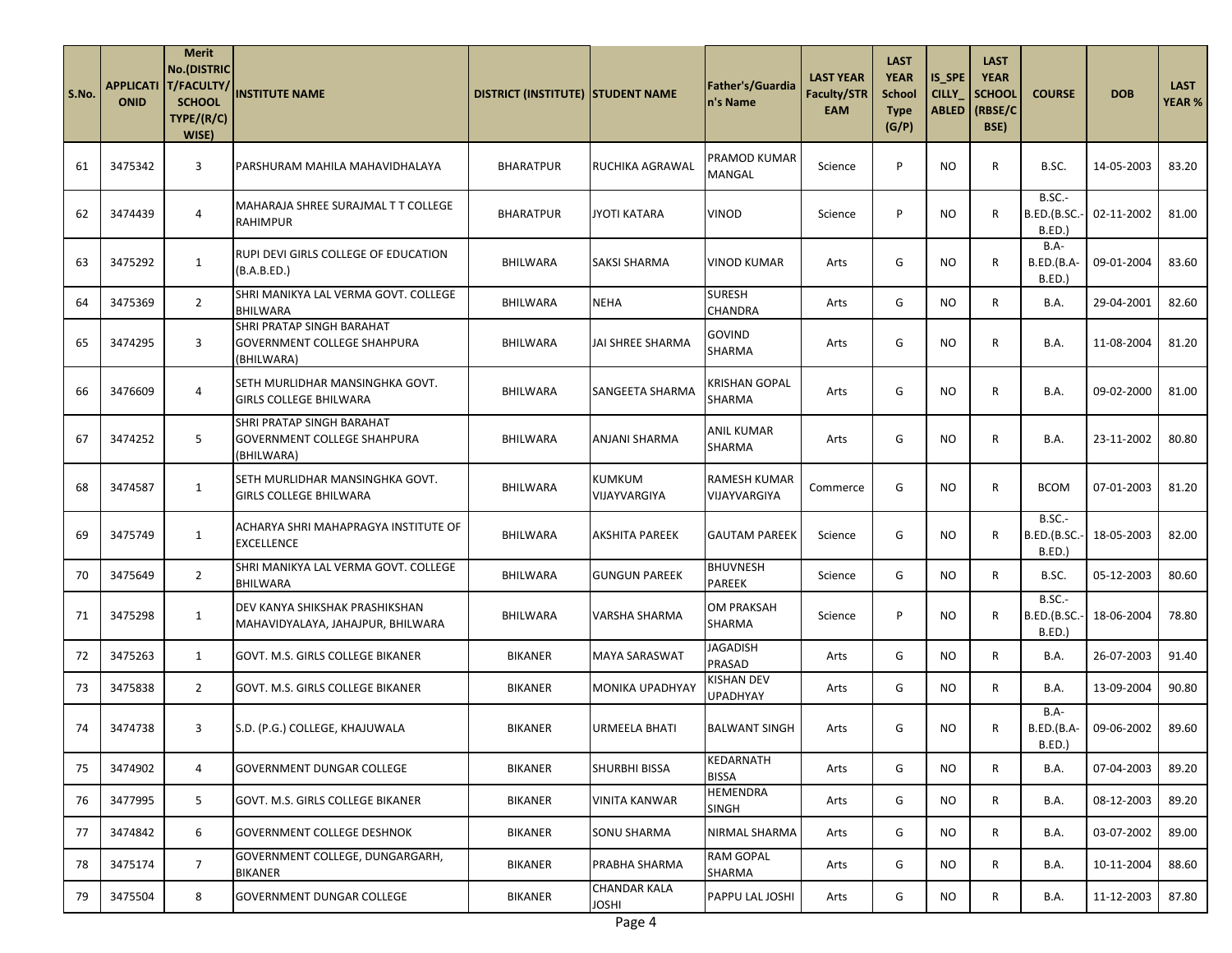| S.No. | <b>ONID</b> | <b>Merit</b><br><b>No.(DISTRIC</b><br>APPLICATI  T/FACULTY/<br><b>SCHOOL</b><br>TYPE/(R/C)<br>WISE) | <b>INSTITUTE NAME</b>                                       | <b>DISTRICT (INSTITUTE) STUDENT NAME</b> |                                       | Father's/Guardia<br>n's Name       | <b>LAST YEAR</b><br><b>Faculty/STR</b><br><b>EAM</b> | <b>LAST</b><br><b>YEAR</b><br><b>School</b><br><b>Type</b><br>(G/P) | IS_SPE<br><b>CILLY</b><br><b>ABLED</b> | <b>LAST</b><br><b>YEAR</b><br><b>SCHOOL</b><br>(RBSE/C<br>BSE) | <b>COURSE</b>                                | <b>DOB</b> | <b>LAST</b><br><b>YEAR</b> % |
|-------|-------------|-----------------------------------------------------------------------------------------------------|-------------------------------------------------------------|------------------------------------------|---------------------------------------|------------------------------------|------------------------------------------------------|---------------------------------------------------------------------|----------------------------------------|----------------------------------------------------------------|----------------------------------------------|------------|------------------------------|
| 80    | 3475713     | 9                                                                                                   | <b>GOVERNMENT DUNGAR COLLEGE</b>                            | <b>BIKANER</b>                           | AANCHAL PANDEY                        | <b>SHESHNATH</b><br>PANDEY         | Arts                                                 | G                                                                   | <b>NO</b>                              | R                                                              | B.A.                                         | 17-08-2004 | 87.60                        |
| 81    | 3475723     | 10                                                                                                  | <b>GOVT. M.S. GIRLS COLLEGE BIKANER</b>                     | <b>BIKANER</b>                           | <b>NANDINI VYAS</b>                   | YOGESH KUMAR<br><b>VYAS</b>        | Arts                                                 | G                                                                   | <b>NO</b>                              | R                                                              | B.A.                                         | 15-10-2003 | 85.20                        |
| 82    | 3476031     | 11                                                                                                  | BINANI KANYA MAHAVIDYALAYA                                  | <b>BIKANER</b>                           | <b>MEGHA VYAS</b>                     | DEVKINANDAN                        | Arts                                                 | G                                                                   | <b>NO</b>                              | R                                                              | B.A.                                         | 25-07-2002 | 83.20                        |
| 83    | 3475009     | 12                                                                                                  | GOVT. M.S. GIRLS COLLEGE BIKANER                            | <b>BIKANER</b>                           | KOMAL KANWAR                          | <b>MAHAVEER</b><br><b>SINGH</b>    | Arts                                                 | G                                                                   | <b>NO</b>                              | R                                                              | B.A.                                         | 01-03-2004 | 83.20                        |
| 84    | 3475125     | 13                                                                                                  | AADESH COLLEGE KOLAYAT                                      | <b>BIKANER</b>                           | <b>VIJAYA SHREE</b><br><b>PUROHIT</b> | <b>MAHAVEER</b><br>PRASAD          | Arts                                                 | G                                                                   | NO.                                    | R                                                              | B.A.                                         | 15-04-2003 | 82.40                        |
| 85    | 3474715     | 14                                                                                                  | GOVT. M.S. GIRLS COLLEGE BIKANER                            | <b>BIKANER</b>                           | SUMAN KANWAR                          | SURENDRA<br><b>SINGH</b>           | Arts                                                 | G                                                                   | <b>NO</b>                              | R                                                              | B.A.                                         | 15-05-2003 | 82.40                        |
| 86    | 3475607     | 15                                                                                                  | SWAMI VIVEKANAND COLLEGE FOR<br>PROFESSONAL STUDIES SINTHAL | <b>BIKANER</b>                           | <b>DHANU SHREE</b><br><b>TANWAR</b>   | <b>GOVIND SINGH</b>                | Arts                                                 | G                                                                   | <b>NO</b>                              | R                                                              | <b>B.A-</b><br>$B.ED.(B.A-$<br><b>B.ED.)</b> | 23-07-2002 | 82.20                        |
| 87    | 3476121     | 16                                                                                                  | <b>GOVERNMENT DUNGAR COLLEGE</b>                            | <b>BIKANER</b>                           | <b>DROPATI</b>                        | <b>BRIJLAL</b>                     | Arts                                                 | G                                                                   | <b>NO</b>                              | R                                                              | B.A.                                         | 06-02-2003 | 82.20                        |
| 88    | 3474843     | 17                                                                                                  | <b>GOVT. M.S. GIRLS COLLEGE BIKANER</b>                     | <b>BIKANER</b>                           | <b>KAVITA JOSHI</b>                   | PADAM CHAND                        | Arts                                                 | G                                                                   | <b>NO</b>                              | R                                                              | <b>B.A.</b>                                  | 05-07-2005 | 82.20                        |
| 89    | 3474415     | 18                                                                                                  | GOVT. M.S. GIRLS COLLEGE BIKANER                            | <b>BIKANER</b>                           | HEMSHRI ACHARYA                       | <b>SUKHDEV</b><br>ACHARYA          | Arts                                                 | G                                                                   | NO.                                    | R                                                              | B.A.                                         | 27-05-2001 | 81.40                        |
| 90    | 3476234     | 19                                                                                                  | GOVT. M.S. GIRLS COLLEGE BIKANER                            | <b>BIKANER</b>                           | ANJANA SARSWAT                        | <b>HANUMANARAM</b>                 | Arts                                                 | G                                                                   | NO.                                    | R                                                              | B.A.                                         | 11-09-2003 | 80.40                        |
| 91    | 3476174     | 20                                                                                                  | SHRI ADARSH B.ED. COLLEGE                                   | <b>BIKANER</b>                           | <b>BHAGWATI SARSWAT OMPRAKASH</b>     |                                    | Arts                                                 | G                                                                   | <b>NO</b>                              | R                                                              | <b>B.A-</b><br>$B.ED.(B.A-$<br>B.ED.)        | 25-05-2003 | 80.20                        |
| 92    | 3474819     | 21                                                                                                  | BINANI KANYA MAHAVIDYALAYA                                  | <b>BIKANER</b>                           | YOGYATA BISSA                         | <b>VIJAY KUMAR</b>                 | Arts                                                 | G                                                                   | NO.                                    | R                                                              | B.A.                                         | 09-08-2003 | 80.20                        |
| 93    | 3475533     | 22                                                                                                  | GOVT. M.L.B. (P.G.) COLLEGE, NOKHA<br>(BIKANER)             | <b>BIKANER</b>                           | PUNAM KANWAR                          | <b>CHIMAN SINGH</b>                | Arts                                                 | G                                                                   | <b>NO</b>                              | R                                                              | B.A.                                         | 08-02-2003 | 80.00                        |
| 94    | 3474588     | 23                                                                                                  | GOVT. M.S. GIRLS COLLEGE BIKANER                            | <b>BIKANER</b>                           | <b>SALONI CHHANGANI</b>               | KISHAN KUMAR<br>CHHANGANI          | Arts                                                 | G                                                                   | NO.                                    | R                                                              | <b>B.A.</b>                                  | 31-12-2001 | 79.80                        |
| 95    | 3476134     | 24                                                                                                  | GOVERNMENT DUNGAR COLLEGE                                   | <b>BIKANER</b>                           | ANJALI PANDEY                         | SHESHNATH<br>PANDEY                | Arts                                                 | G                                                                   | <b>NO</b>                              | R                                                              | B.A.                                         | 17-06-2003 | 79.80                        |
| 96    | 3475131     | $\mathbf{1}$                                                                                        | GOVERNMENT COLLEGE LUNKARANSAR                              | <b>BIKANER</b>                           | POOJA KANWAR                          | <b>KISHN SINGH</b>                 | Arts                                                 | P                                                                   | NO.                                    | R                                                              | <b>B.A.</b>                                  | 05-04-2003 | 92.20                        |
| 97    | 3475357     | $\overline{2}$                                                                                      | <b>GOVERNMENT DUNGAR COLLEGE</b>                            | <b>BIKANER</b>                           | ANKITA KANWAR                         | <b>RANVEER SINGH</b>               | Arts                                                 | P                                                                   | NO.                                    | R                                                              | <b>B.A.</b>                                  | 14-05-2005 | 91.60                        |
| 98    | 3475097     | 3                                                                                                   | GOVERNMENT COLLEGE, DUNGARGARH,<br><b>BIKANER</b>           | <b>BIKANER</b>                           | <b>KAVITA BHATI</b>                   | <b>GULAB SINGH</b><br><b>BHATI</b> | Arts                                                 | P                                                                   | NO.                                    | R                                                              | B.A.                                         | 01-09-2002 | 90.60                        |
| 99    | 3475358     | 4                                                                                                   | SESOMU GIRLS COLLEGE                                        | BIKANER                                  | AARTI SHARMA                          | <b>INDER PAL</b><br>SHARMA         | Arts                                                 | P                                                                   | <b>NO</b>                              | R                                                              | B.A.                                         | 13-08-2004 | 89.60                        |
| 100   | 3475152     | 5                                                                                                   | <b>BHARTI NIKETAN COLLEGE</b>                               | <b>BIKANER</b>                           | <b>MANISHA</b>                        | <b>DEVKI NANDAN</b>                | Arts                                                 | P                                                                   | <b>NO</b>                              | R                                                              | B.A.                                         | 08-08-2001 | 87.80                        |
| 101   | 3476109     | 6                                                                                                   | <b>GOVERNMENT DUNGAR COLLEGE</b>                            | <b>BIKANER</b>                           | <b>NISHA RAJPUROHIT</b>               | <b>BALWANT SINGH</b>               | Arts                                                 | P                                                                   | <b>NO</b>                              | R                                                              | <b>B.A.</b>                                  | 31-12-2002 | 87.40                        |
| 102   | 3476587     | $7^{\circ}$                                                                                         | JAGDAMBA PG COLLEGE KHAJUWALA<br><b>BIKANER</b>             | <b>BIKANER</b>                           | AARTI SARSWAT                         | <b>BABU LAL</b>                    | Arts                                                 | P                                                                   | NO                                     | R                                                              | <b>B.A.</b>                                  | 18-11-2003 | 87.40                        |
| 103   | 3474534     | 8                                                                                                   | <b>BHARTI NIKETAN COLLEGE</b>                               | <b>BIKANER</b>                           | <b>KARUNA JOSHI</b>                   | <b>HARI PRASAD</b>                 | Arts                                                 | P                                                                   | <b>NO</b>                              | R                                                              | B.A.                                         | 08-07-2002 | 85.20                        |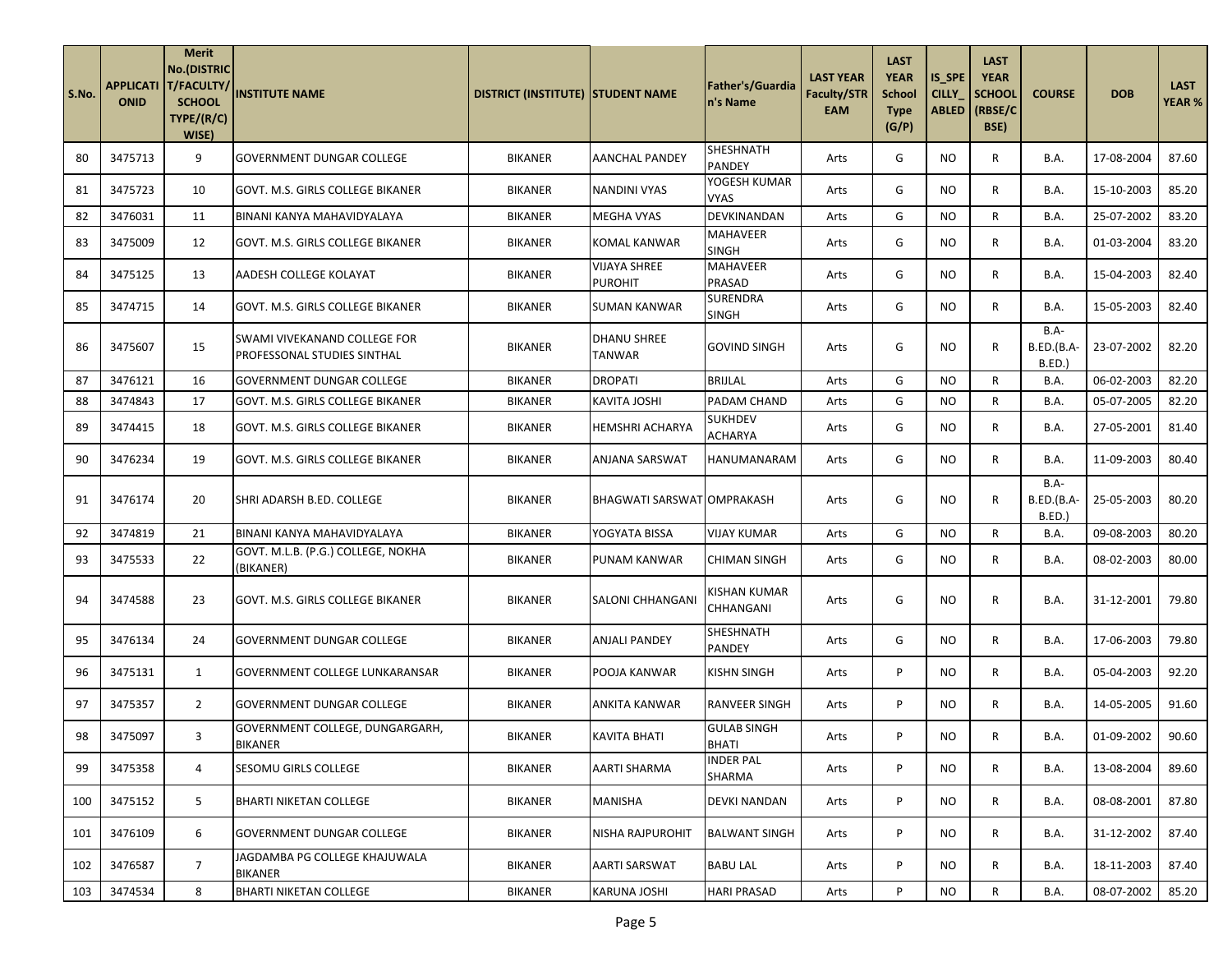| S.No. | <b>ONID</b> | <b>Merit</b><br><b>No.(DISTRIC</b><br><b>APPLICATI   T/FACULTY/</b><br><b>SCHOOL</b><br>TYPE/(R/C)<br>WISE) | <b>INSTITUTE NAME</b>                                       | DISTRICT (INSTITUTE) STUDENT NAME |                              | Father's/Guardia<br>n's Name          | <b>LAST YEAR</b><br><b>Faculty/STR</b><br><b>EAM</b> | <b>LAST</b><br><b>YEAR</b><br><b>School</b><br><b>Type</b><br>(G/P) | IS_SPE<br><b>CILLY</b><br><b>ABLED</b> | <b>LAST</b><br><b>YEAR</b><br><b>SCHOOL</b><br>(RBSE/C<br>BSE) | <b>COURSE</b>                           | <b>DOB</b>              | <b>LAST</b><br>YEAR % |
|-------|-------------|-------------------------------------------------------------------------------------------------------------|-------------------------------------------------------------|-----------------------------------|------------------------------|---------------------------------------|------------------------------------------------------|---------------------------------------------------------------------|----------------------------------------|----------------------------------------------------------------|-----------------------------------------|-------------------------|-----------------------|
| 104   | 3474345     | 1                                                                                                           | GOVT. M.S. GIRLS COLLEGE BIKANER                            | <b>BIKANER</b>                    | PRENA CHHANGANI              | VIJAY KUMAR<br>CHHANGANI              | Commerce                                             | G                                                                   | NO.                                    | R                                                              | <b>B.A.</b>                             | 21-11-2004              | 91.20                 |
| 105   | 3474643     | 1                                                                                                           | <b>BHARTI NIKETAN COLLEGE</b>                               | <b>BIKANER</b>                    | MUSKAN DAGA                  | ANJANI KUMAR<br>DAGA                  | Commerce                                             | P                                                                   | NO.                                    | R                                                              | <b>BCOM</b>                             | 22-07-2003              | 92.60                 |
| 106   | 3475807     | 1                                                                                                           | GOVERNMENT DUNGAR COLLEGE                                   | <b>BIKANER</b>                    | SARITA SHARMA                | KISHANLAL                             | Science                                              | G                                                                   | NO.                                    | R                                                              | B.SC.                                   | 12-05-2003              | 90.40                 |
| 107   | 3474682     | $\overline{2}$                                                                                              | MURLI SINGH YADAV MEMORIAL<br>PRASHIKSHAN SANSTHAN          | <b>BIKANER</b>                    | KIRAN KHATRI                 | <b>BHARAT KHATRI</b>                  | Science                                              | G                                                                   | NO.                                    | R                                                              | <b>B.SC.-</b><br>B.ED.(B.SC.-<br>B.ED.  | 05-05-2003              | 89.40                 |
| 108   | 3475206     | 3                                                                                                           | GOVT. M.S. GIRLS COLLEGE BIKANER                            | <b>BIKANER</b>                    | <b>MAYA PUROHIT</b>          | GIRIRAJ PUROHIT                       | Science                                              | G                                                                   | NO.                                    | R                                                              | B.SC.                                   | 31-07-2004              | 89.20                 |
| 109   | 3475121     | $\overline{4}$                                                                                              | SHREE JAIN KANYA P.G. MAHAVIDHYALAY,<br><b>BIKANER</b>      | <b>BIKANER</b>                    | CHITRA JAIN                  | PRASAN KUMAR<br>SAND                  | Science                                              | G                                                                   | NO.                                    | $\mathsf{R}$                                                   | B.A.                                    | 26-02-2004              | 85.80                 |
| 110   | 3476611     | 5                                                                                                           | S.D. (P.G.) COLLEGE, KHAJUWALA                              | <b>BIKANER</b>                    | SAVITA KANWAR                | <b>MAHENDER</b><br>SINGH              | Science                                              | G                                                                   | NO.                                    | R                                                              | $B.SC. -$<br>$B.ED.(B.SC.-)$<br>B.ED.   | 19-08-2002              | 84.60                 |
| 111   | 3474317     | 6                                                                                                           | GOVERNMENT DUNGAR COLLEGE                                   | <b>BIKANER</b>                    | ROUNAK KHATRI                | YOGESH KHATRI                         | Science                                              | G                                                                   | NO                                     | R                                                              | B.SC.                                   | 25-01-2003              | 82.40                 |
| 112   | 3475684     | $\overline{7}$                                                                                              | GOVT. M.S. GIRLS COLLEGE BIKANER                            | <b>BIKANER</b>                    | YOGITA<br><b>RAJAPUROHIT</b> | NARAPAT SINGH<br><b>RAJPUROHIT</b>    | Science                                              | G                                                                   | NO.                                    | R                                                              | B.SC.                                   | 03-01-2003              | 80.00                 |
| 113   | 3474813     | 8                                                                                                           | GOVT. M.S. GIRLS COLLEGE BIKANER                            | <b>BIKANER</b>                    | <b>BHAWNA SHARMA</b>         | RADHESHYAM                            | Science                                              | G                                                                   | NO.                                    | R                                                              | B.SC.                                   | 06-06-2004              | 78.80                 |
| 114   | 3475572     | 9                                                                                                           | GOVT. M.S. GIRLS COLLEGE BIKANER                            | <b>BIKANER</b>                    | JAGRATI<br>SHEKHAWAT         | OM SINGH<br>SHEKHAWAT                 | Science                                              | G                                                                   | NO                                     | R                                                              | B.SC.                                   | 06-12-2003              | 78.60                 |
| 115   | 3475821     | 10                                                                                                          | SWAMI VIVEKANAND COLLEGE FOR<br>PROFESSONAL STUDIES SINTHAL | <b>BIKANER</b>                    | <b>LALITA THANVI</b>         | <b>HARI SHANKAR</b>                   | Science                                              | G                                                                   | NO.                                    | R                                                              | <b>B.SC.-</b><br>B.ED.(B.SC.-<br>B.ED.) | 25-06-2004              | 76.60                 |
| 116   | 3475525     | 11                                                                                                          | GOVERNMENT DUNGAR COLLEGE                                   | <b>BIKANER</b>                    | LAXMI OJHA                   | SEETA RAM OJHA                        | Science                                              | G                                                                   | NO.                                    | R                                                              | B.SC.                                   | 02-07-2005              | 76.00                 |
| 117   | 3476342     | 12                                                                                                          | SHRI ADARSH B.ED. COLLEGE                                   | <b>BIKANER</b>                    | KARSHANA KANWAR              | SAMUNDRA<br>SINGH                     | Science                                              | G                                                                   | NO.                                    | R                                                              | $B.SC.-$<br>B.ED.                       | B.ED.(B.SC.- 17-07-2005 | 72.80                 |
| 118   | 3474844     | 1                                                                                                           | <b>BHARTI NIKETAN COLLEGE</b>                               | <b>BIKANER</b>                    | AARTI TAWANIYA               | KODARAM<br>TAWANIYA                   | Science                                              | P                                                                   | NO.                                    | R                                                              | B.SC.                                   | 02-01-2003              | 93.60                 |
| 119   | 3475566     | $\overline{2}$                                                                                              | GOVERNMENT COLLEGE LUNKARANSAR                              | <b>BIKANER</b>                    | KOMAL SHARMA                 | MANOJ                                 | Science                                              | P                                                                   | NO                                     | R                                                              | B.SC.                                   | 03-08-2003              | 85.20                 |
| 120   | 3475075     | 3                                                                                                           | SWAMI VIVEKANAND COLLEGE FOR<br>PROFESSONAL STUDIES SINTHAL | <b>BIKANER</b>                    | <b>VEDANSHI JHA</b>          | YOGESH KUMAR<br><b>JHA</b>            | Science                                              | P                                                                   | NO.                                    | R                                                              | <b>B.SC.-</b><br>B.ED.)                 | B.ED.(B.SC.- 21-03-2002 | 80.00                 |
| 121   | 3474409     | $\overline{4}$                                                                                              | GOVT. M.L.B. (P.G.) COLLEGE, NOKHA<br>(BIKANER)             | <b>BIKANER</b>                    | SANJU SARSWAT                | <b>HEERA LAL</b>                      | Science                                              | P                                                                   | NO                                     | R                                                              | B.SC.                                   | 20-04-2003              | 69.40                 |
| 122   | 3474725     | 1                                                                                                           | BHAGWAN ADI NATH JAI-RAJ MARWARA<br><b>COLLEGE NAINWAN</b>  | <b>BUNDI</b>                      | LAXITA GOUTTAM               | <b>VINOD KUMAR</b><br>SHARMA          | Arts                                                 | G                                                                   | NO.                                    | R                                                              | B.A.                                    | 01-08-2004              | 84.20                 |
| 123   | 3475093     | $\overline{2}$                                                                                              | <b>GOVT.COLLEGE .BUNDI</b>                                  | <b>BUNDI</b>                      | <b>MEGHA SHARMA</b>          | MAHAVEER<br>SHARMA                    | Arts                                                 | G                                                                   | NO.                                    | R                                                              | B.A.                                    | 04-10-2002              | 80.20                 |
| 124   | 3476347     | 3                                                                                                           | GOVT.COLLEGE .BUNDI                                         | <b>BUNDI</b>                      | YUKTA BHATNAGAR              | <b>AJAY SINGH</b><br><b>BHATNAGAR</b> | Arts                                                 | G                                                                   | NO                                     | R                                                              | <b>B.A.</b>                             | 01-01-2004              | 77.00                 |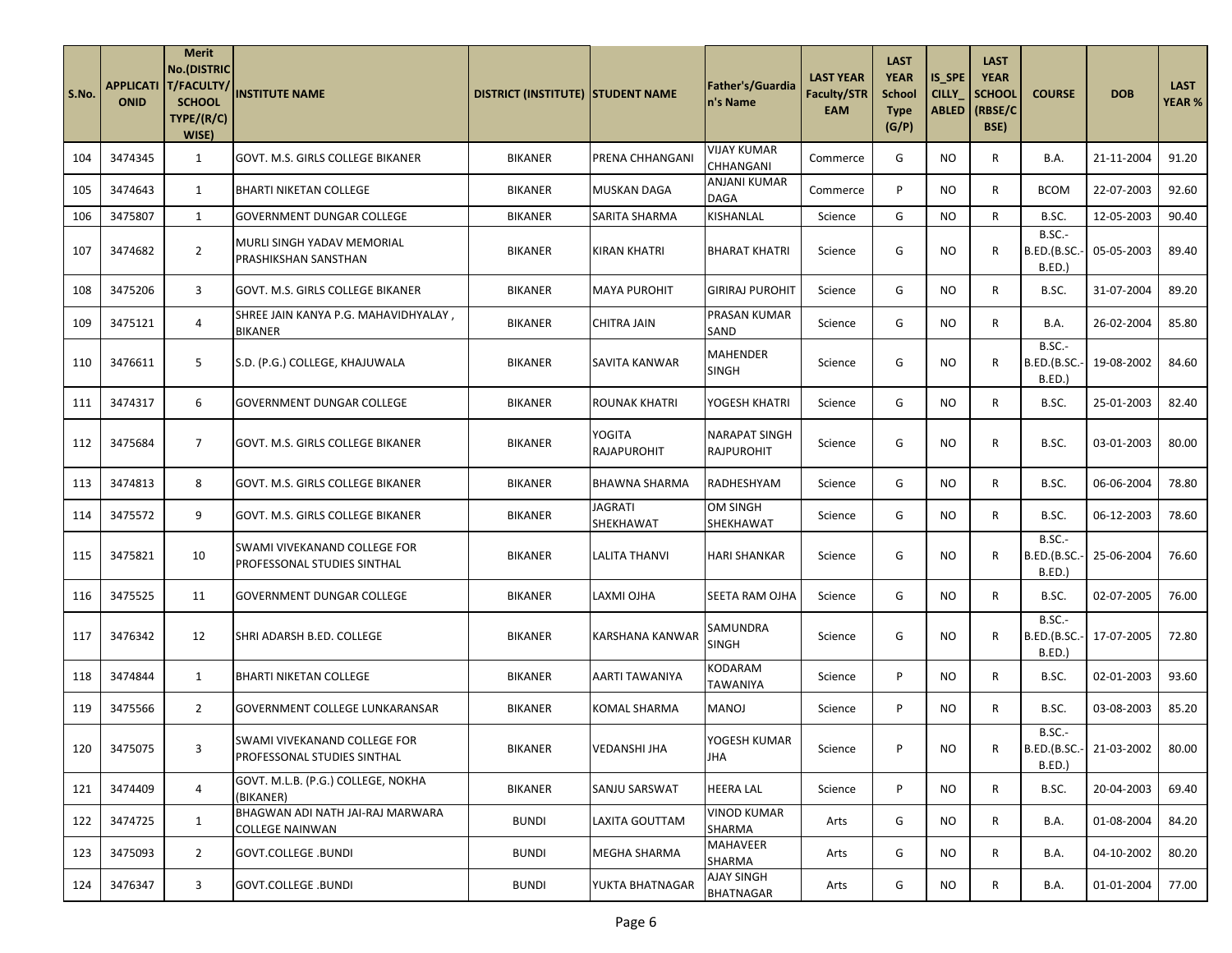| S.No. | <b>ONID</b> | <b>Merit</b><br><b>No.(DISTRIC</b><br>APPLICATI  T/FACULTY/<br><b>SCHOOL</b><br>TYPE/(R/C)<br>WISE) | <b>INSTITUTE NAME</b>                                        | DISTRICT (INSTITUTE) STUDENT NAME |                      | Father's/Guardia<br>n's Name     | <b>LAST YEAR</b><br><b>Faculty/STR</b><br><b>EAM</b> | <b>LAST</b><br><b>YEAR</b><br><b>School</b><br><b>Type</b><br>(G/P) | IS SPE<br><b>CILLY</b><br><b>ABLED</b> | <b>LAST</b><br><b>YEAR</b><br><b>SCHOOL</b><br>(RBSE/C<br>BSE) | <b>COURSE</b>                                 | <b>DOB</b>            | <b>LAST</b><br>YEAR % |
|-------|-------------|-----------------------------------------------------------------------------------------------------|--------------------------------------------------------------|-----------------------------------|----------------------|----------------------------------|------------------------------------------------------|---------------------------------------------------------------------|----------------------------------------|----------------------------------------------------------------|-----------------------------------------------|-----------------------|-----------------------|
| 125   | 3475819     | 1                                                                                                   | SARVODAYA TEACHER TRAINING COLLEGE                           | <b>BUNDI</b>                      | <b>NEHAL JAIN</b>    | PARAS JAIN                       | Arts                                                 | P                                                                   | NO.                                    | R                                                              | $B.A-$<br>$B.ED.(B.A-$<br>B.ED.               | 05-07-2003            | 90.00                 |
| 126   | 3475443     | $\mathbf{1}$                                                                                        | <b>GOVT.COLLEGE .BUNDI</b>                                   | <b>BUNDI</b>                      | SONAKSHI GOYAL       | <b>DEEPAK GOYAL</b>              | Science                                              | P                                                                   | <b>NO</b>                              | $\mathsf{R}$                                                   | B.SC.                                         | 18-02-2003            | 66.20                 |
| 127   | 3461760     | $\mathbf{1}$                                                                                        | RAGHUKUL T.T. COLLEGE RAGHUVEERPURA,<br><b>BUNDI</b>         | <b>BUNDI</b>                      | VISHAKHA SHARMA      | SURENDRA<br><b>KUMAR</b>         | Science                                              | G/P                                                                 | NO.                                    | C                                                              | <b>B.SC.-</b><br><b>B.ED.(B.SC.-</b><br>B.ED. | 05-07-2003            | 90.60                 |
| 128   | 3474674     | 1                                                                                                   | BHAGWATI MAHILA SHIKSHAK PRASHIKSHAN<br>MAHAVIDHYALAYA BASSI | CHITTORGARH                       | PRIYANSHI<br>CHOUHAN | <b>AMAR SINGH</b>                | Arts                                                 | G                                                                   | NO.                                    | R                                                              | <b>BED</b>                                    | 09-04-2004            | 92.00                 |
| 129   | 3475645     | $\overline{2}$                                                                                      | R.N.T. COLLEGE OF TEACHER EDUCATION,<br><b>KAPASAN</b>       | <b>CHITTORGARH</b>                | <b>HEMALATA</b>      | <b>SAGAR MAL</b>                 | Arts                                                 | G                                                                   | NO.                                    | $\mathsf{R}$                                                   | <b>BED</b>                                    | 15-06-2002            | 84.80                 |
| 130   | 3475408     | 3                                                                                                   | MAHARANA PRATAP P.G.<br>COLLEGE, CHITTORGARH                 | CHITTORGARH                       | VARSHA KANWAR        | RAGHAVENDRA<br><b>SINGH</b>      | Arts                                                 | G                                                                   | NO.                                    | R.                                                             | B.A.                                          | 12-12-2003            | 84.00                 |
| 131   | 3475650     | 4                                                                                                   | <b>SUYASH COLLEGE</b>                                        | CHITTORGARH                       | <b>HANSHA</b>        | <b>LADU LAL</b>                  | Arts                                                 | G                                                                   | NO.                                    | R                                                              | $B.A-$<br>$B.ED.(B.A-$<br>B.ED.)              | 30-04-2005            | 82.40                 |
| 132   | 3476719     | 5                                                                                                   | GOVERNMENT COLLEGE, BADISADRI                                | <b>CHITTORGARH</b>                | KALPANA MENARIYA     | RAMESH<br>CHANDRA                | Arts                                                 | G                                                                   | NO.                                    | $\mathsf{R}$                                                   | B.A.                                          | 25-11-2003            | 82.00                 |
| 133   | 3475445     | 1                                                                                                   | GOVERNMENT COLLEGE, BADISADRI                                | CHITTORGARH                       | PARVATI JOSHI        | NIRMAL KUMAR<br><b>JOSHI</b>     | Arts                                                 | P                                                                   | NO.                                    | R                                                              | B.A.                                          | 19-07-2002            | 82.20                 |
| 134   | 3476753     | $\overline{2}$                                                                                      | OM SHIV SANSTHAN TEACHER TRAINING<br><b>COLLEGE</b>          | CHITTORGARH                       | PAYAL MENARIA        | KAILASH<br>CHANDRA<br>MENARIYA   | Arts                                                 | P                                                                   | NO.                                    | R                                                              | B.A.                                          | 27-06-2003            | 79.40                 |
| 135   | 3476124     | 1                                                                                                   | <b>GOVT. GIRLS COLLEGE CHITTORGARH</b>                       | CHITTORGARH                       | PRIYA JOSHI          | <b>SUNIL JOSHI</b>               | Commerce                                             | G                                                                   | NO.                                    | $\mathsf{R}$                                                   | <b>BCOM</b>                                   | 10-06-2003            | 71.40                 |
| 136   | 3475441     | 1                                                                                                   | RNT PG COLLEGE KAPASAN                                       | CHITTORGARH                       | SAKSHI CHASTA        | LOKESH KUMAR                     | Science                                              | G                                                                   | NO.                                    | $\mathsf{R}$                                                   | B.SC.                                         | 16-01-2002            | 74.60                 |
| 137   | 3476061     | $\overline{2}$                                                                                      | MEWAR GIRLS COLLEGE                                          | CHITTORGARH                       | <b>KHUSHI TIWARI</b> | <b>KAMLESH TIWARI</b>            | Science                                              | G                                                                   | NO.                                    | R                                                              | B.SC.                                         | 23-11-2003            | 72.40                 |
| 138   | 3474950     | $\overline{3}$                                                                                      | GOVT. GIRLS COLLEGE CHITTORGARH                              | CHITTORGARH                       | JANHVI CHOUHAN       | <b>JAGMOHAN</b><br>CHOUHAN       | Science                                              | G                                                                   | NO.                                    | $\mathsf{R}$                                                   | B.SC.                                         | 16-09-2004            | 68.20                 |
| 139   | 3475555     | $\overline{4}$                                                                                      | MAHARANA PRATAP P.G.<br>COLLEGE, CHITTORGARH                 | <b>CHITTORGARH</b>                | <b>RAVINA</b>        | <b>SURESH CHANDR</b>             | Science                                              | G                                                                   | NO.                                    | $\mathsf{R}$                                                   | B.SC.                                         | 21-12-2002            | 65.20                 |
| 140   | 3475198     | $\mathbf{1}$                                                                                        | MODERN TEACHER TRAINING GIRLS COLLEGE<br>CHURU               | <b>CHURU</b>                      | PRIYANKA RATHORE     | MAHENDRA<br><b>SINGH RATHORE</b> | Arts                                                 | G                                                                   | NO.                                    | R.                                                             | <b>BED</b>                                    | 03-03-2003            | 94.00                 |
| 141   | 3474523     | $\overline{2}$                                                                                      | INTEGRATED B.A B.ED./B.SC. B.ED                              | CHURU                             | PRABHA SHARMA        | LAKSHMINARAYA<br>N SHARMA        | Arts                                                 | G                                                                   | <b>NO</b>                              | $\mathsf{R}$                                                   | <b>B.A-</b><br>B.ED.)                         | B.ED.(B.A- 04-07-2003 | 91.40                 |
| 142   | 3474895     | 3                                                                                                   | SMT. KAMLADEVI GAURIDUTT MITTAL<br>MAHILA (PG) MAHAVIDYALAYA | CHURU                             | <b>SONU SHARMA</b>   | <b>VINOD KUMAR</b><br>SHARMA     | Arts                                                 | G                                                                   | NO                                     | R                                                              | B.A.                                          | 01-01-2003            | 86.40                 |
| 143   | 3476102     | $\overline{4}$                                                                                      | GOVT. LOHIA COLLEGE, CHURU                                   | <b>CHURU</b>                      | PRIYANKA KANWAR      | PURAN SINGH<br>RATHORE           | Arts                                                 | G                                                                   | NO                                     | $\mathsf{R}$                                                   | <b>B.A.</b>                                   | 02-10-2003            | 81.40                 |
| 144   | 3474767     | 5                                                                                                   | <b>ADARSH COLLEGE</b>                                        | <b>CHURU</b>                      | KANCHAN SHARMA       | KAIALSH CHAND                    | Arts                                                 | G                                                                   | NO.                                    | R                                                              | B.A.                                          | 15-10-2002            | 78.00                 |
| 145   | 3476358     | 6                                                                                                   | TILAK COLLEGE RAMPURA                                        | CHURU                             | KAVITA               | KANVARAPAL<br>SINGH              | Arts                                                 | G                                                                   | <b>NO</b>                              | R                                                              | <b>B.A.</b>                                   | 24-02-2003            | 77.80                 |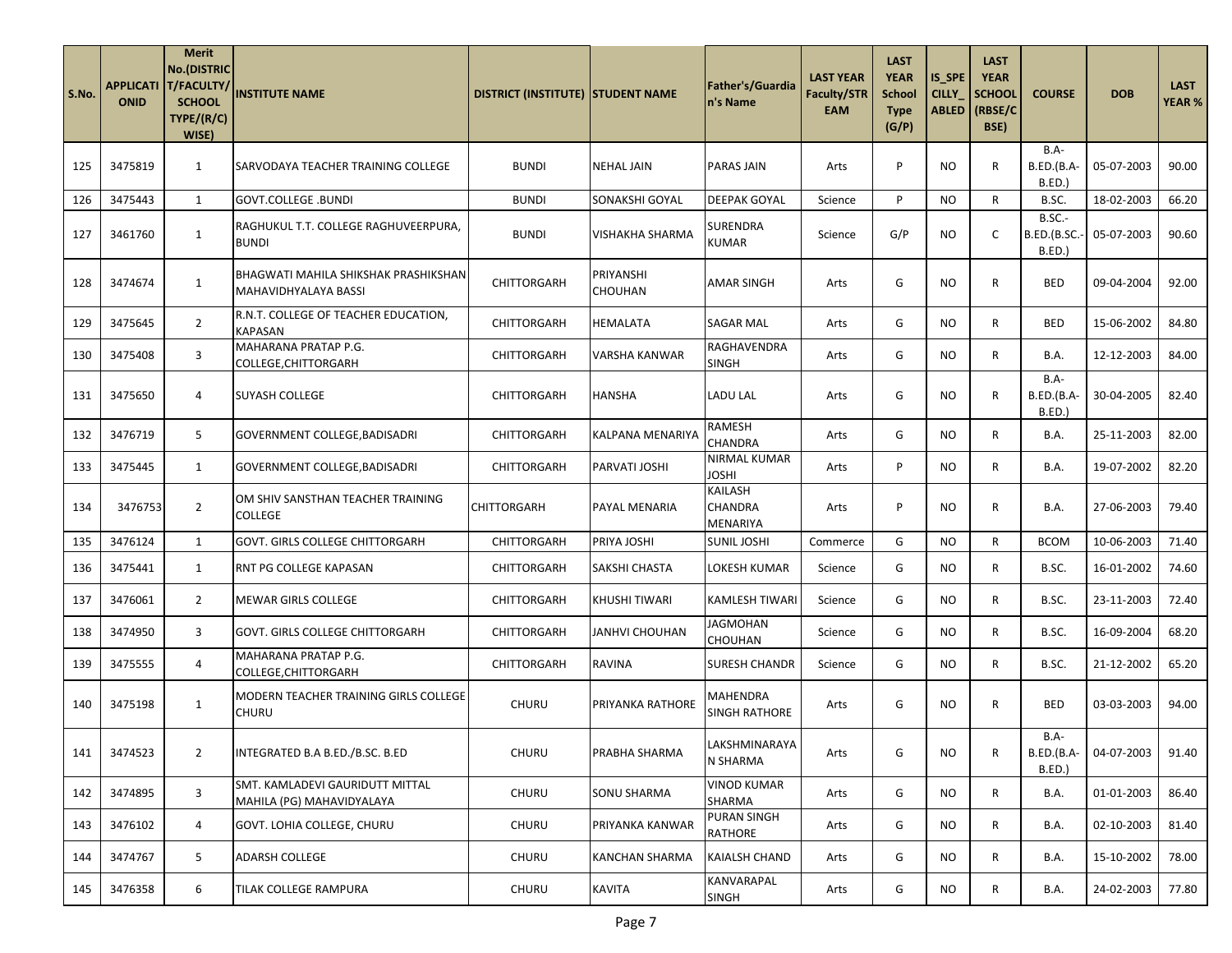| S.No. | <b>ONID</b> | <b>Merit</b><br><b>No.(DISTRIC</b><br>APPLICATI  T/FACULTY/<br><b>SCHOOL</b><br>TYPE/(R/C)<br>WISE) | <b>INSTITUTE NAME</b>                                                  | DISTRICT (INSTITUTE) STUDENT NAME |                       | Father's/Guardia<br>n's Name       | <b>LAST YEAR</b><br><b>Faculty/STR</b><br><b>EAM</b> | <b>LAST</b><br><b>YEAR</b><br><b>School</b><br><b>Type</b><br>(G/P) | IS_SPE<br><b>CILLY</b><br><b>ABLED</b> | <b>LAST</b><br><b>YEAR</b><br><b>SCHOOL</b><br>(RBSE/C<br>BSE) | <b>COURSE</b>                           | <b>DOB</b>            | <b>LAST</b><br>YEAR % |
|-------|-------------|-----------------------------------------------------------------------------------------------------|------------------------------------------------------------------------|-----------------------------------|-----------------------|------------------------------------|------------------------------------------------------|---------------------------------------------------------------------|----------------------------------------|----------------------------------------------------------------|-----------------------------------------|-----------------------|-----------------------|
| 146   | 3476769     | $\overline{7}$                                                                                      | G.H.S. GOVT. COLLEGE, SUJANGARH (CHURU)                                | <b>CHURU</b>                      | LOKESH SHARMA         | VINOD KUMAR                        | Arts                                                 | G                                                                   | NO.                                    | R                                                              | B.A.                                    | 22-10-2002            | 77.20                 |
| 147   | 3474700     | 8                                                                                                   | GOVT. LOHIA COLLEGE, CHURU                                             | <b>CHURU</b>                      | PUSHPA KANWAR         | SIKENDRA SINGH                     | Arts                                                 | G                                                                   | NO.                                    | R                                                              | B.A.                                    | 17-05-2003            | 77.20                 |
| 148   | 3474780     | 1                                                                                                   | GOVERNMENT GIRLS COLLEGE RAJGARH<br>(CHURU)                            | <b>CHURU</b>                      | <b>JYOTI</b>          | SAWAI SINGH                        | Arts                                                 | P                                                                   | NO.                                    | R                                                              | B.A.                                    | 31-07-2003            | 93.60                 |
| 149   | 3475993     | $\overline{2}$                                                                                      | SBD GOVT PG COLLEGE SARDARSHAHAR                                       | <b>CHURU</b>                      | POOJA SHARMA          | OMPRAKASH<br>SHARMA                | Arts                                                 | P                                                                   | NO.                                    | R                                                              | B.A.                                    | 15-07-2002            | 90.40                 |
| 150   | 3475458     | 3                                                                                                   | SBD GOVT PG COLLEGE SARDARSHAHAR                                       | <b>CHURU</b>                      | SARITA PAREEK         | <b>BHANWAR LAL</b><br>PAREEK       | Arts                                                 | P                                                                   | NO.                                    | $\mathsf{R}$                                                   | B.A.                                    | 01-01-2004            | 90.00                 |
| 151   | 3476148     | 1                                                                                                   | G.H.S. GOVT. COLLEGE, SUJANGARH (CHURU)                                | <b>CHURU</b>                      | PRIYA AGRAWAL         | <b>SHIV KUMAR</b><br>AGRAWAL       | Commerce                                             | P                                                                   | NO.                                    | R                                                              | <b>BCOM</b>                             | 03-07-2003            | 79.80                 |
| 152   | 3476162     | $\mathbf{1}$                                                                                        | TAGORE COLLEGE TARANAGAR                                               | <b>CHURU</b>                      | <b>DIVYA</b>          | MANOJ KUMAR                        | Science                                              | P                                                                   | NO.                                    | $\mathsf{R}$                                                   | B.SC.                                   | 28-12-2003            | 96.60                 |
| 153   | 3476548     | $\overline{2}$                                                                                      | GOVT. LOHIA COLLEGE, CHURU                                             | <b>CHURU</b>                      | NISHA SARAWAGI        | KISHAN LAL<br>SARAWAGI             | Science                                              | P                                                                   | NO.                                    | R                                                              | B.SC.                                   | 28-09-2002            | 92.40                 |
| 154   | 3475630     | 3                                                                                                   | GOVT. LOHIA COLLEGE, CHURU                                             | <b>CHURU</b>                      | <b>MONIKA SHARMA</b>  | <b>ANNA RAM</b><br>SHARMA          | Science                                              | P                                                                   | NO.                                    | R                                                              | B.SC.                                   | 15-07-2003            | 85.00                 |
| 155   | 3476281     | $\overline{4}$                                                                                      | M.J.D. GOVT. COLLEGE, TARANAGAR                                        | <b>CHURU</b>                      | <b>NEHA SHARMA</b>    | KISHAN LAL                         | Science                                              | P                                                                   | <b>NO</b>                              | R                                                              | B.SC.                                   | 01-01-2003            | 83.00                 |
| 156   | 3475778     | 1                                                                                                   | IMPULSE COLLEGE OF EDUCATION, DAUSA                                    | DAUSA                             | GYANU SHARMA          | SANTOSH KUMAR<br>SHARMA            | Arts                                                 | G                                                                   | NO                                     | R                                                              | B.A-<br><b>B.ED.(B.A-</b><br>B.ED.      | 10-07-2003            | 93.00                 |
| 157   | 3474230     | $\overline{2}$                                                                                      | P.N.K.S. GOVT. PG COLLEGE DAUSA                                        | <b>DAUSA</b>                      | ROOPAL SHARMA         | MAHESH KUMAR<br>SHARMA             | Arts                                                 | G                                                                   | NO.                                    | R                                                              | B.A.                                    | 01-07-2002            | 84.00                 |
| 158   | 3474544     | 3                                                                                                   | P.N.K.S. GOVT. PG COLLEGE DAUSA                                        | <b>DAUSA</b>                      | RACHANA SHARMA        | RAJENDRA<br>SHARMA                 | Arts                                                 | G                                                                   | NO.                                    | R                                                              | B.A.                                    | 24-01-2001            | 81.60                 |
| 159   | 3476105     | $\overline{4}$                                                                                      | KAUSHALAYA DEVI BALIKA P.G.<br>MAHAVIDHALAYA, MANDAWAR, DAUSA          | <b>DAUSA</b>                      | POOJA RATHOD          | <b>NARESH SINGH</b>                | Arts                                                 | G                                                                   | NO.                                    | R                                                              | B.A.                                    | 25-06-2001            | 78.20                 |
| 160   | 3475846     | 5                                                                                                   | BALHANS MAHAVIDYALYA BIWAI                                             | <b>DAUSA</b>                      | SHIVRAJ KANWAR        | PUSHPENDRA<br><b>SINGH NARUKA</b>  | Arts                                                 | G                                                                   | NO.                                    | R                                                              | B.A.                                    | 28-11-2002            | 77.80                 |
| 161   | 3476014     | 6                                                                                                   | LATE MOOLCHAND MEENA TEACHER<br>TRAINING COLLEGE                       | <b>DAUSA</b>                      | KHUSHI LATA           | MUKESH KUMAR<br>LATA               | Arts                                                 | G                                                                   | NO.                                    | R                                                              | $B.A-$<br>$B.ED.(B.A-$<br><b>B.ED.)</b> | 10-08-2002            | 73.80                 |
| 162   | 3475777     | $\overline{7}$                                                                                      | LATE MOOLCHAND MEENA TEACHER<br><b>TRAINING COLLEGE</b>                | <b>DAUSA</b>                      | KHUSHI<br>KHANDELAWAL | <b>BANWARI LAL</b><br><b>GUPTA</b> | Arts                                                 | G                                                                   | NO.                                    | R                                                              | B.A-<br>B.ED.                           | B.ED.(B.A- 08-07-2004 | 73.60                 |
| 163   | 3475039     | 8                                                                                                   | ASHOK MAHAN COLLEGE LALSOT                                             | <b>DAUSA</b>                      | ANKITA SHARMA         | <b>VINOD KUMAR</b><br>SHARMA       | Arts                                                 | G                                                                   | NO.                                    | $\mathsf{R}$                                                   | <b>B.A.</b>                             | 11-10-2002            | 71.60                 |
| 164   | 3474831     | 9                                                                                                   | ASHOK MAHAN COLLEGE LALSOT                                             | <b>DAUSA</b>                      | NISHA SHARMA          | <b>MAHESH KUMAR</b><br>SHARMA      | Arts                                                 | G                                                                   | NO                                     | R                                                              | B.A.                                    | 20-03-2005            | 71.00                 |
| 165   | 3475413     | 10                                                                                                  | RAMSWAROOP AGRAWAL TEACHER<br>TRAINING COLLEGE, SARAWALI<br>(MANDAWAR) | DAUSA                             | VANDANA               | SURESH CHAND                       | Arts                                                 | G                                                                   | NO.                                    | R                                                              | B.A-<br><b>B.ED.(B.A-</b><br>B.ED.)     | 20-03-2004            | 70.40                 |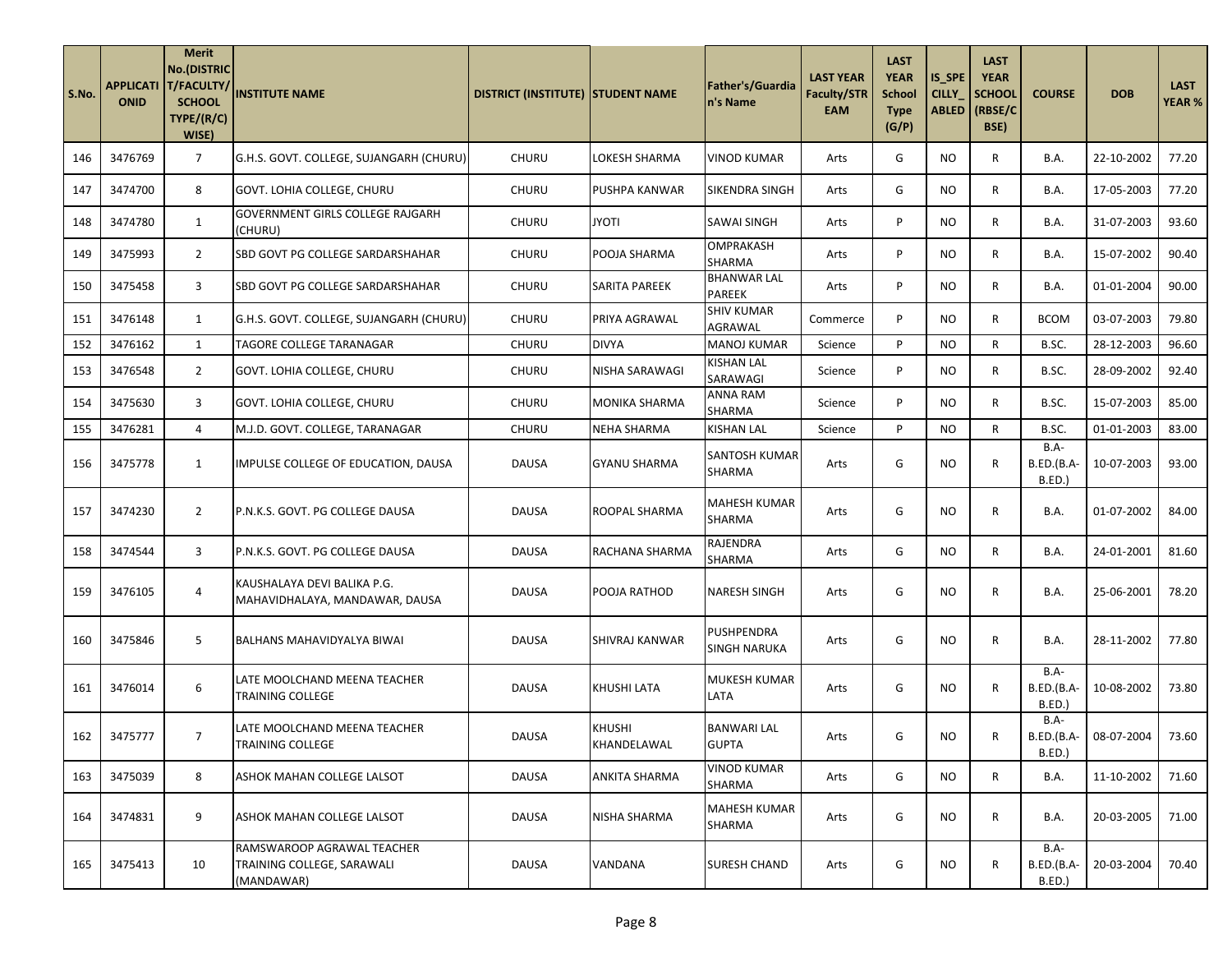| S.No. | <b>ONID</b> | <b>Merit</b><br><b>No.(DISTRIC</b><br>APPLICATI  T/FACULTY/<br><b>SCHOOL</b><br>TYPE/(R/C)<br>WISE) | <b>INSTITUTE NAME</b>                                           | DISTRICT (INSTITUTE) STUDENT NAME |                         | Father's/Guardia<br>n's Name           | <b>LAST YEAR</b><br><b>Faculty/STR</b><br><b>EAM</b> | <b>LAST</b><br><b>YEAR</b><br><b>School</b><br><b>Type</b><br>(G/P) | IS_SPE<br><b>CILLY</b><br><b>ABLED</b> | <b>LAST</b><br><b>YEAR</b><br><b>SCHOOL</b><br>(RBSE/C<br>BSE) | <b>COURSE</b>                                    | <b>DOB</b> | <b>LAST</b><br>YEAR % |
|-------|-------------|-----------------------------------------------------------------------------------------------------|-----------------------------------------------------------------|-----------------------------------|-------------------------|----------------------------------------|------------------------------------------------------|---------------------------------------------------------------------|----------------------------------------|----------------------------------------------------------------|--------------------------------------------------|------------|-----------------------|
| 166   | 3475484     | 11                                                                                                  | ASHOK MAHAN COLLEGE LALSOT                                      | <b>DAUSA</b>                      | LAXMI RAJAWAT           | <b>RAJENDRA SINGH</b><br><b>RAJPUT</b> | Arts                                                 | G                                                                   | NO.                                    | R.                                                             | B.A.                                             | 01-07-2003 | 68.40                 |
| 167   | 3475188     | 12                                                                                                  | SRP GOVT.COLLEGE, BANDIKUI                                      | <b>DAUSA</b>                      | PUNAM JOSHI             | <b>GANGA LAHARI</b><br>SHARMA          | Arts                                                 | G                                                                   | NO.                                    | R                                                              | B.A.                                             | 20-07-2004 | 67.00                 |
| 168   | 3474516     | 1                                                                                                   | GOVT. GIRLS COLLEGE, SIKANDRA (DAUSA)                           | <b>DAUSA</b>                      | KHUSHI AGRAWAL          | SATISH KUMAR                           | Arts                                                 | P                                                                   | <b>NO</b>                              | R                                                              | B.A.                                             | 06-09-2003 | 90.00                 |
| 169   | 3475396     | $\overline{2}$                                                                                      | AVP MAHILA MAHAVIDYALAYA LALSOT<br><b>DAUSA RAJASTHAN</b>       | DAUSA                             | SHIVANI SHARMA          | <b>RAJENDR</b><br>SHARMA               | Arts                                                 | P                                                                   | NO                                     | R                                                              | B.A.                                             | 20-05-2002 | 89.60                 |
| 170   | 3475580     | 3                                                                                                   | ASHOK MAHAN COLLEGE LALSOT                                      | <b>DAUSA</b>                      | MANISHA SHARMA          | DINESH KUMAR<br>SHARMA                 | Arts                                                 | P                                                                   | <b>NO</b>                              | R                                                              | B.A.                                             | 19-12-2004 | 89.60                 |
| 171   | 3475678     | $\overline{4}$                                                                                      | SRI SANT SUNDARDAS GOVT P.G. GIRLS<br>COLLEGE, DAUSA            | <b>DAUSA</b>                      | HARSHITA GUPTA          | <b>GIRRAJ PRASAD</b><br><b>GUPTA</b>   | Arts                                                 | P                                                                   | NO.                                    | R                                                              | B.A.                                             | 10-11-2002 | 87.40                 |
| 172   | 3474665     | 5                                                                                                   | P.N.K.S. GOVT. PG COLLEGE DAUSA                                 | DAUSA                             | KUMARI GUNJAN<br>SHARMA | <b>KAMLESH KUMAR</b><br>SHARMA         | Arts                                                 | P                                                                   | <b>NO</b>                              | R                                                              | B.A.                                             | 15-07-2002 | 86.40                 |
| 173   | 3476055     | 6                                                                                                   | ASHOK MAHAN COLLEGE LALSOT                                      | <b>DAUSA</b>                      | SAPANA SHARMA           | <b>SURESH CHAND</b><br>SHARMA          | Arts                                                 | P                                                                   | NO                                     | R                                                              | B.A.                                             | 14-02-2003 | 86.40                 |
| 174   | 3474816     | 1                                                                                                   | SRI SANT SUNDARDAS GOVT P.G. GIRLS<br>COLLEGE, DAUSA            | <b>DAUSA</b>                      | SHREYA<br>KHANDELWAL    | <b>HANUMAN</b><br>PRASAD               | Commerce                                             | G                                                                   | NO.                                    | R                                                              | <b>BCOM</b>                                      | 30-03-2003 | 81.40                 |
| 175   | 3476223     | $\overline{2}$                                                                                      | P.N.K.S. GOVT. PG COLLEGE DAUSA                                 | <b>DAUSA</b>                      | PRIYA KHANDELWAL        | KAILSAH CHAND<br>KHANDELWAL            | Commerce                                             | G                                                                   | <b>NO</b>                              | R                                                              | <b>BCOM</b>                                      | 01-12-2004 | 77.60                 |
| 176   | 3474854     | 1                                                                                                   | SRI SANT SUNDARDAS GOVT P.G. GIRLS<br>COLLEGE, DAUSA            | <b>DAUSA</b>                      | <b>ARATI SHARMA</b>     | <b>RAMU LAL</b><br>SHARMA              | Science                                              | G                                                                   | NO.                                    | R                                                              | B.SC.                                            | 26-12-2003 | 72.40                 |
| 177   | 3475194     | $\overline{2}$                                                                                      | MAHATMA GANDHI P. G. COLLEGE,<br>MANDAWAR ROAD, MAHWA           | DAUSA                             | ANKITA BAI RAJPUT       | <b>BALJEET SINGH</b>                   | Science                                              | G                                                                   | NO.                                    | R                                                              | B.A.                                             | 10-12-2002 | 67.20                 |
| 178   | 3474885     | $\mathbf{1}$                                                                                        | ASHOK MAHAN COLLEGE LALSOT                                      | <b>DAUSA</b>                      | KAVITA SHARMA           | SHAMBHU LAL<br>SHARMA                  | Science                                              | P                                                                   | NO.                                    | R                                                              | B.SC.                                            | 17-02-2005 | 89.20                 |
| 179   | 3472059     | $\overline{2}$                                                                                      | P.N.K.S. GOVT. PG COLLEGE DAUSA                                 | <b>DAUSA</b>                      | MONIKA SHARMA           | <b>OMDATT</b><br>SHARMA                | Science                                              | P                                                                   | NO.                                    | R                                                              | B.SC.                                            | 02-09-2003 | 88.00                 |
| 180   | 3481571     | 3                                                                                                   | AKASH TEACHERS TRAINING COLLEGE<br>UKROOND, MANDAWAR TEH- MAHWA | <b>DAUSA</b>                      | SHIVANI SHARMA          | <b>SUNIL DATT</b>                      | Science                                              | P                                                                   | <b>NO</b>                              | R                                                              | $B.SC. -$<br>B.ED.(B.SC.<br><b>B.ED.)</b>        | 10-07-2005 | 86.80                 |
| 181   | 3474879     | 4                                                                                                   | SMT. MOTADEVI COLLEGE MAHWA                                     | <b>DAUSA</b>                      | MONIKA KATARA           | RAMAVTAR<br><b>KATARA</b>              | Science                                              | P                                                                   | NO                                     | R.                                                             | B.SC.                                            | 20-12-2003 | 83.40                 |
| 182   | 3476094     | 5                                                                                                   | P.N.K.S. GOVT. PG COLLEGE DAUSA                                 | <b>DAUSA</b>                      | PADMAXI SHARMA          | <b>GOPAL KANT</b><br><b>BOHARA</b>     | Science                                              | P                                                                   | <b>NO</b>                              | R                                                              | B.SC.                                            | 15-02-2003 | 82.40                 |
| 183   | 3474360     | 6                                                                                                   | SRI SANT SUNDARDAS GOVT P.G. GIRLS<br>COLLEGE, DAUSA            | <b>DAUSA</b>                      | YATIKA SHARMA           | <b>ASHOK KUMAR</b><br>SHARMA           | Science                                              | P                                                                   | NO.                                    | R                                                              | B.SC.                                            | 21-09-2004 | 82.20                 |
| 184   | 3476103     | $7\overline{ }$                                                                                     | AKASH TEACHERS TRAINING COLLEGE<br>UKROOND, MANDAWAR TEH- MAHWA | <b>DAUSA</b>                      | <b>SHANU SHARMA</b>     | <b>GOPAL KUMAR</b><br>SHARMA           | Science                                              | P                                                                   | NO                                     | R                                                              | $B.SC.-$<br><b>B.ED.(B.SC.-</b><br><b>B.ED.)</b> | 04-03-2005 | 80.40                 |
| 185   | 3476647     | 8                                                                                                   | P.N.K.S. GOVT. PG COLLEGE DAUSA                                 | <b>DAUSA</b>                      | MEGHA SHARMA            | <b>ANAND BIHARI</b>                    | Science                                              | P                                                                   | NO.                                    | R                                                              | B.SC.                                            | 08-04-2004 | 80.20                 |
| 186   | 3474794     | 9                                                                                                   | RAJESH PILOT GOVT. P.G. COLLEGE, LALSOT                         | DAUSA                             | RANU KUMARI<br>SHARMA   | SURESH CHAND<br>SHARMA                 | Science                                              | P                                                                   | NO.                                    | R                                                              | B.SC.                                            | 11-03-2003 | 80.00                 |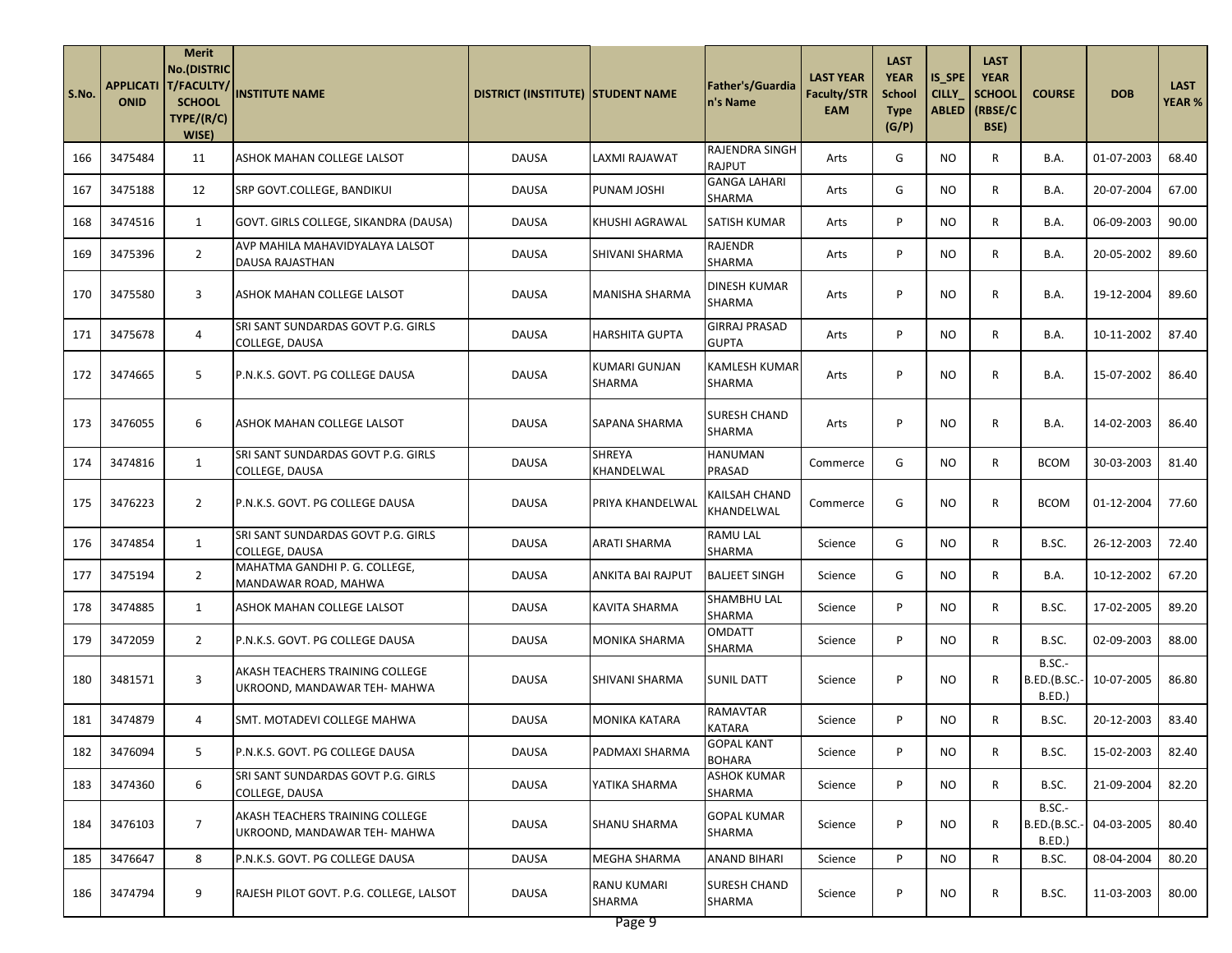| S.No. | <b>ONID</b> | <b>Merit</b><br><b>No.(DISTRIC</b><br><b>APPLICATI   T/FACULTY/</b><br><b>SCHOOL</b><br>TYPE/(R/C)<br>WISE) | <b>INSTITUTE NAME</b>                                                | DISTRICT (INSTITUTE) STUDENT NAME |                                | <b>Father's/Guardia</b><br>n's Name   | <b>LAST YEAR</b><br><b>Faculty/STR</b><br><b>EAM</b> | <b>LAST</b><br><b>YEAR</b><br><b>School</b><br><b>Type</b><br>(G/P) | IS_SPE<br><b>CILLY</b><br><b>ABLED</b> | <b>LAST</b><br><b>YEAR</b><br><b>SCHOOL</b><br>(RBSE/C<br>BSE) | <b>COURSE</b>                         | <b>DOB</b> | <b>LAST</b><br><b>YEAR</b> % |
|-------|-------------|-------------------------------------------------------------------------------------------------------------|----------------------------------------------------------------------|-----------------------------------|--------------------------------|---------------------------------------|------------------------------------------------------|---------------------------------------------------------------------|----------------------------------------|----------------------------------------------------------------|---------------------------------------|------------|------------------------------|
| 187   | 3475893     | 10                                                                                                          | SRI SANT SUNDARDAS GOVT P.G. GIRLS<br>COLLEGE, DAUSA                 | <b>DAUSA</b>                      | PRIYANSHI<br>KHANDELWAL        | <b>VINOD KUMAR</b><br><b>DHAMANI</b>  | Science                                              | P                                                                   | NO.                                    | R                                                              | B.SC.                                 | 28-06-2004 | 79.20                        |
| 188   | 3475981     | 11                                                                                                          | SRI SANT SUNDARDAS GOVT P.G. GIRLS<br>COLLEGE, DAUSA                 | <b>DAUSA</b>                      | <b>DIVYA GUPTA</b>             | <b>SANTOSH KUMAR</b><br><b>GUPTA</b>  | Science                                              | P                                                                   | NO.                                    | R                                                              | B.SC.                                 | 27-04-2002 | 79.00                        |
| 189   | 3475395     | $\mathbf{1}$                                                                                                | S.N. COLLEGE OF EDUCATION, DHOLPUR                                   | <b>DHOLPUR</b>                    | RITIKA TYAGI                   | <b>RAKESH KUMAR</b>                   | Arts                                                 | G                                                                   | NO.                                    | R                                                              | $B.A-$<br>B.ED.(B.A)<br>B.ED.)        | 08-05-2003 | 92.20                        |
| 190   | 3474703     | $\overline{2}$                                                                                              | SHRI KANHAIYALAL COLLEGE OF TEACHERS<br>EDUCATION, MANIYYA (DHOLPUR) | <b>DHOLPUR</b>                    | <b>JAHNAVI</b>                 | <b>DIVYASWAROOP</b>                   | Arts                                                 | G                                                                   | NO.                                    | R                                                              | $B.A-$<br>$B.ED.(B.A-$<br>B.ED.)      | 27-09-2003 | 90.20                        |
| 191   | 3475317     | 3                                                                                                           | S.N. COLLEGE OF EDUCATION, DHOLPUR                                   | <b>DHOLPUR</b>                    | ANJANA TYAGI                   | <b>BHAGIRATH</b><br><b>TYAGI</b>      | Arts                                                 | G                                                                   | NO.                                    | R                                                              | $B.A-$<br>B.ED.(B.A)<br>B.ED.)        | 05-08-2003 | 86.60                        |
| 192   | 3474648     | 4                                                                                                           | <b>GOVT COLLEGE BARI</b>                                             | <b>DHOLPUR</b>                    | PRABHA SHARMA                  | <b>MUKESH</b><br><b>SHARMA</b>        | Arts                                                 | G                                                                   | NO.                                    | R                                                              | B.A.                                  | 03-10-2003 | 86.40                        |
| 193   | 3474405     | 5                                                                                                           | <b>GOVT COLLEGE BARI</b>                                             | <b>DHOLPUR</b>                    | <b>RUCHI</b>                   | <b>RAJKUMAR</b>                       | Arts                                                 | G                                                                   | NO.                                    | R                                                              | B.A.                                  | 01-01-2001 | 84.60                        |
| 194   | 3474988     | $\mathbf{1}$                                                                                                | <b>GOVERNMENT GIRLS COLLEGE DHOLPUR</b>                              | <b>DHOLPUR</b>                    | <b>SHIVANI SHARMA</b>          | <b>ASHOK SHARMA</b>                   | Arts                                                 | P                                                                   | NO.                                    | R                                                              | B.A.                                  | 15-08-2004 | 87.20                        |
| 195   | 3475146     | $\overline{2}$                                                                                              | JLN COLLEGE BASERI                                                   | <b>DHOLPUR</b>                    | KANCHI CHAUHAN                 | <b>JITENDRA</b>                       | Arts                                                 | P                                                                   | NO.                                    | R                                                              | $B.A-$<br>$B.ED.(B.A-$<br>B.ED.       | 27-08-2003 | 84.20                        |
| 196   | 3474925     | $\mathbf{1}$                                                                                                | <b>GOVT COLLEGE BARI</b>                                             | <b>DHOLPUR</b>                    | ARCHI BANSAL                   | <b>RAM SEVAK</b>                      | Arts                                                 | G/P                                                                 | NO.                                    | C                                                              | B.A.                                  | 07-10-2003 | 88.60                        |
| 197   | 3475582     | 1                                                                                                           | GOVT.COLLEGE DHOLPUR                                                 | <b>DHOLPUR</b>                    | <b>JYOTI SINGHAL</b>           | <b>RAKESH KUMAR</b><br><b>SINGHAL</b> | Commerce                                             | G                                                                   | NO.                                    | R                                                              | B.A.                                  | 19-05-2004 | 78.80                        |
| 198   | 3474741     | $\mathbf{1}$                                                                                                | GOVT COLLEGE BARI                                                    | <b>DHOLPUR</b>                    | <b>DIVYA KUMARI</b><br>SINGHAL | <b>GOPAL</b>                          | Science                                              | G                                                                   | NO.                                    | R                                                              | B.SC.                                 | 28-11-2003 | 87.00                        |
| 199   | 3478151     | $\overline{2}$                                                                                              | GOVT COLLEGE BARI                                                    | <b>DHOLPUR</b>                    | PRACHI MANGAL                  | <b>RAKESH KUMAR</b><br>MANGAL         | Science                                              | G                                                                   | NO.                                    | R                                                              | B.SC.                                 | 01-05-2003 | 83.80                        |
| 200   | 3476615     | 3                                                                                                           | MASTER VIDYARAM COLLEGE TASIMO<br><b>DHOLPUR</b>                     | <b>DHOLPUR</b>                    | <b>DIPIKA</b>                  | JOGESH SHARMA                         | Science                                              | G                                                                   | NO.                                    | R                                                              | B.A.                                  | 06-03-2003 | 79.20                        |
| 201   | 3474739     | $\overline{4}$                                                                                              | <b>GOVT COLLEGE BARI</b>                                             | <b>DHOLPUR</b>                    | KANISHKA AGRAWAL HARIOM MITTAL |                                       | Science                                              | G                                                                   | NO.                                    | R                                                              | B.SC.                                 | 13-11-2004 | 79.00                        |
| 202   | 3476583     | $\mathbf{1}$                                                                                                | SHRI AGRASEN MAHILA MAHAVIDHYALAYA<br><b>BARI</b>                    | <b>DHOLPUR</b>                    | <b>TANU</b>                    | <b>BANVARI</b>                        | Science                                              | P                                                                   | NO.                                    | R                                                              | B.SC.                                 | 01-01-2002 | 86.00                        |
| 203   | 3475307     | 2                                                                                                           | SHRI AGRASEN MAHILA MAHAVIDHYALAYA<br>,BARI                          | <b>DHOLPUR</b>                    | KRATI AGRAWAL                  | <b>MANISH KUMAR</b><br><b>MITTAL</b>  | Science                                              | P                                                                   | NO.                                    | R                                                              | B.SC.                                 | 22-12-2003 | 85.20                        |
| 204   | 3475393     | $\mathbf{1}$                                                                                                | SUNRISE COLLEGE ASPUR                                                | <b>DUNGARPUR</b>                  | <b>MEGHA CHOUHAN</b>           | <b>AMAR SINGH</b>                     | Arts                                                 | G                                                                   | <b>NO</b>                              | R                                                              | B.A-<br>$B.ED.(B.A-$<br><b>B.ED.)</b> | 18-03-2003 | 89.60                        |
| 205   | 3466117     | $\overline{2}$                                                                                              | MAHENT SHRI RAGHUNANDAN DAS<br>TEACHERS TRANING COLLEGE DUNGARPUR    | <b>DUNGARPUR</b>                  | SONAL PANWAR                   | <b>BHOPAL SINGH</b><br><b>PANWAR</b>  | Arts                                                 | G                                                                   | NO.                                    | R                                                              | <b>BED</b>                            | 03-06-2002 | 89.40                        |
| 206   | 3475686     | 3                                                                                                           | SUNRISE COLLEGE ASPUR                                                | <b>DUNGARPUR</b>                  | <b>NAYNA KUMARI</b><br>RATHORE | <b>KARAN SINGH</b>                    | Arts                                                 | G                                                                   | NO                                     | R                                                              | B.A-<br>B.ED.(B.A-<br>B.ED.)          | 12-08-2005 | 88.60                        |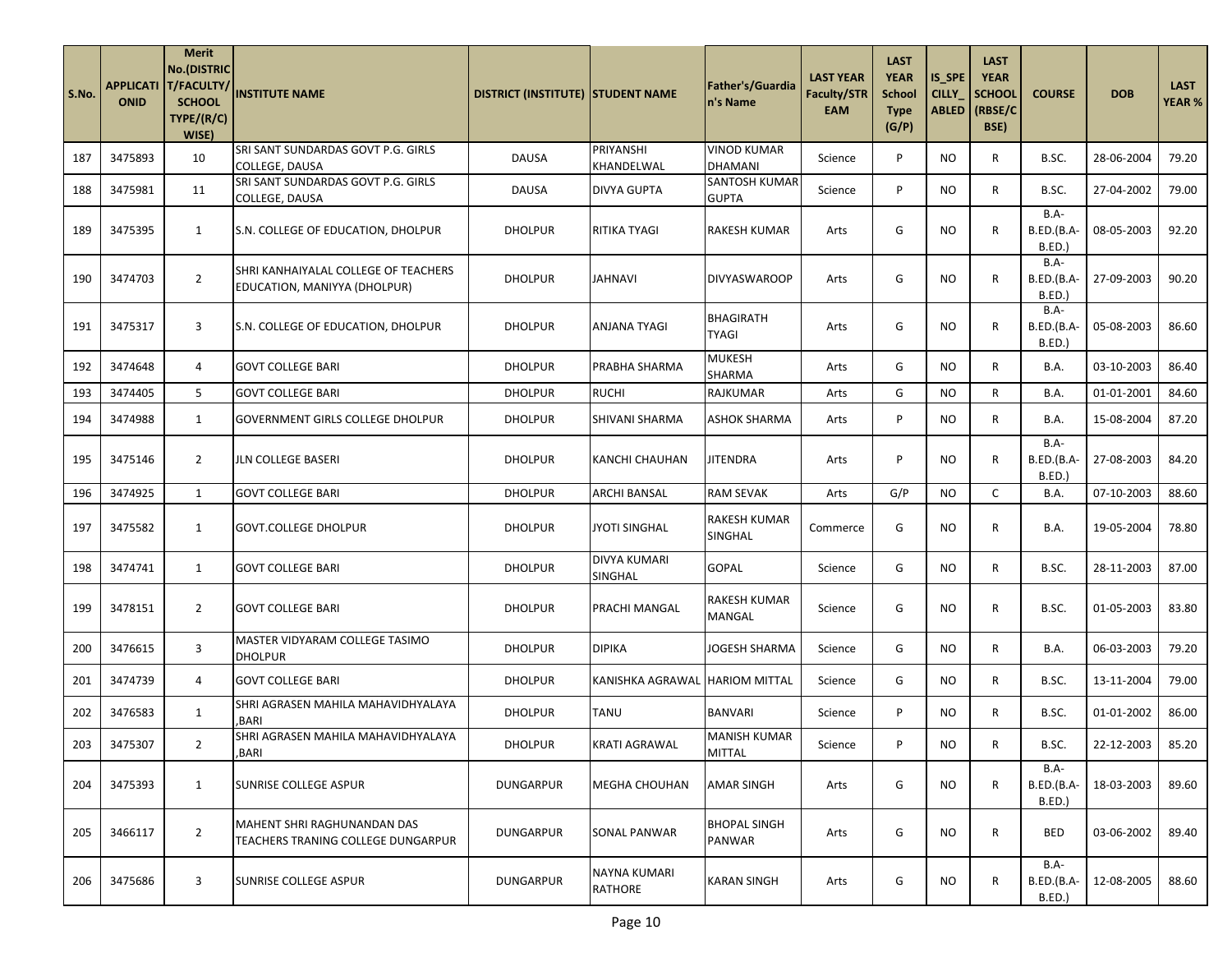| S.No. | <b>ONID</b> | <b>Merit</b><br><b>No.(DISTRIC</b><br><b>APPLICATI   T/FACULTY/</b><br><b>SCHOOL</b><br>TYPE/(R/C)<br>WISE) | <b>INSTITUTE NAME</b>                                                            | <b>DISTRICT (INSTITUTE) STUDENT NAME</b> |                             | <b>Father's/Guardia</b><br>n's Name | <b>LAST YEAR</b><br><b>Faculty/STR</b><br><b>EAM</b> | <b>LAST</b><br><b>YEAR</b><br><b>School</b><br><b>Type</b><br>(G/P) | IS_SPE<br><b>CILLY</b><br><b>ABLED</b> | <b>LAST</b><br><b>YEAR</b><br><b>SCHOOL</b><br>(RBSE/C<br>BSE) | <b>COURSE</b>                              | <b>DOB</b> | <b>LAST</b><br>YEAR % |
|-------|-------------|-------------------------------------------------------------------------------------------------------------|----------------------------------------------------------------------------------|------------------------------------------|-----------------------------|-------------------------------------|------------------------------------------------------|---------------------------------------------------------------------|----------------------------------------|----------------------------------------------------------------|--------------------------------------------|------------|-----------------------|
| 207   | 3476233     | 4                                                                                                           | VAGAD MAHAVIDYALAYA BADGI                                                        | <b>DUNGARPUR</b>                         | SHITAL RATHORE              | <b>DALPAT SINGH</b>                 | Arts                                                 | G                                                                   | NO.                                    | R                                                              | B.A-<br>$B.ED.(B.A-$<br>B.ED.              | 18-04-2002 | 88.20                 |
| 208   | 3473022     | $\mathbf{1}$                                                                                                | <b>GURUKUL ARTS COLLEGE DUNGARPUR</b>                                            | <b>DUNGARPUR</b>                         | DIVYA JAIN                  | MAHESHJAIN                          | Arts                                                 | P                                                                   | NO.                                    | R                                                              | B.A-<br>B.ED.(B.A)<br>B.ED.                | 20-10-2004 | 84.20                 |
| 209   | 3474384     | 1                                                                                                           | MAHILA MAHAVIDHYALAYA SAGWARA                                                    | <b>DUNGARPUR</b>                         | RAVINA PANDYA               | <b>HARISH</b>                       | Science                                              | G                                                                   | NO.                                    | R                                                              | B.SC.                                      | 15-05-2003 | 79.00                 |
| 210   | 3475706     | $\overline{2}$                                                                                              | MAHILA MAHAVIDHYALAYA SAGWARA                                                    | <b>DUNGARPUR</b>                         | KARISHMA PANDIYA            | <b>DHNESHVAR</b><br>PANDIYA         | Science                                              | G                                                                   | NO.                                    | R                                                              | B.A.                                       | 08-03-2003 | 68.20                 |
| 211   | 3474717     | 3                                                                                                           | SBP GOVERNMENT COLLEGE DUNGARPUR                                                 | <b>DUNGARPUR</b>                         | CHANCHAL                    | DILIP                               | Science                                              | G                                                                   | NO.                                    | R                                                              | B.SC.                                      | 24-04-2001 | 66.40                 |
| 212   | 3475944     | $\mathbf{1}$                                                                                                | GOVERNMENT COLLEGE, BHADRA                                                       | HANUMANGARH                              | SHUBHAM                     | JAYAVIR                             | Arts                                                 | G                                                                   | NO.                                    | $\mathsf{R}$                                                   | <b>B.A.</b>                                | 20-06-2003 | 82.80                 |
| 213   | 3475921     | $\overline{2}$                                                                                              | S. D. CO-EDUCATION COLLEGE TIBBI                                                 | HANUMANGARH                              | <b>MAYA KUMARI</b>          | PURN CHAND                          | Arts                                                 | G                                                                   | NO.                                    | R                                                              | B.A.                                       | 25-02-2001 | 82.40                 |
| 214   | 3475493     | 3                                                                                                           | AMBIKA COLLEGE, PALLU                                                            | HANUMANGARH                              | <b>SUNITA</b>               | PRAHLAD                             | Arts                                                 | G                                                                   | NO.                                    | R                                                              | <b>B.A.</b>                                | 01-07-2002 | 80.20                 |
| 215   | 3476366     | $\overline{4}$                                                                                              | <b>BHAWANI NIKETAN GIRLS COLLEGE</b>                                             | HANUMANGARH                              | RAMMURATI                   | RADHAKRISHAN                        | Arts                                                 | G                                                                   | NO.                                    | R                                                              | B.A.                                       | 02-10-2004 | 76.60                 |
| 216   | 3475261     | 5                                                                                                           | SHRIMATI NARBADA DEVI BIHANI<br>GOVERNMENT POST-GRADUATE<br><b>COLLEGE.NOHAR</b> | HANUMANGARH                              | <b>DEEPIKA</b>              | <b>CHANDAR PAL</b>                  | Arts                                                 | G                                                                   | NO.                                    | R                                                              | B.A.                                       | 06-03-2003 | 75.60                 |
| 217   | 3475379     | 6                                                                                                           | AMBIKA COLLEGE, PALLU                                                            | HANUMANGARH                              | PRIYANKA                    | LILADHAR                            | Arts                                                 | G                                                                   | NO.                                    | R                                                              | B.A.                                       | 09-02-2002 | 72.20                 |
| 218   | 3475221     | $\overline{7}$                                                                                              | GARGI KANYA MAHAVIDYALAYA, NOHAR                                                 | HANUMANGARH                              | <b>MONIKA</b>               | <b>LAL CHAND</b>                    | Arts                                                 | G                                                                   | NO.                                    | R                                                              | B.A.                                       | 10-02-2003 | 69.60                 |
| 219   | 3476440     | 1                                                                                                           | SHRI KANIRAM GIRLS COLLEGE RAWATSAR                                              | HANUMANGARH                              | TANISHA SHARMA              | <b>MANGILAL</b><br>SHARMA           | Arts                                                 | P                                                                   | NO.                                    | R                                                              | B.A.                                       | 03-12-2003 | 89.00                 |
| 220   | 3475187     | $\overline{2}$                                                                                              | M D COLLEGE PALLU                                                                | HANUMANGARH                              | <b>RITU SHARMA</b>          | <b>MULA RAM</b>                     | Arts                                                 | P                                                                   | NO.                                    | R                                                              | B.A.                                       | 05-06-2003 | 85.40                 |
| 221   | 3476298     | 1                                                                                                           | M.R.S. SHRIKRISHAN PRANAMI KANYA PG<br>MAHAVIDHALAY BHADRA                       | HANUMANGARH                              | POOJA                       | MUNSHIRAM                           | Science                                              | G                                                                   | NO.                                    | R                                                              | B.SC.                                      | 18-09-2002 | 70.20                 |
| 222   | 3475153     | $\overline{2}$                                                                                              | GOVT. N.M. COLLEGE HANUMANGARH                                                   | HANUMANGARH                              | <b>ANURADHA</b>             | <b>PAWAN JOSHI</b>                  | Science                                              | G                                                                   | <b>NO</b>                              | R                                                              | <b>B.A.</b>                                | 19-11-2003 | 69.20                 |
| 223   | 3474756     | $\mathbf{1}$                                                                                                | GRAMIN KANYA MAHAVIDYALAYA BHADRA                                                | HANUMANGARH                              | REETU SHARMA                | <b>NAROTTAM</b>                     | Science                                              | P                                                                   | NO.                                    | R                                                              | B.SC.                                      | 29-12-2002 | 90.80                 |
| 224   | 3476067     | $\overline{2}$                                                                                              | GRAMIN KANYA MAHAVIDYALAYA BHADRA                                                | HANUMANGARH                              | JAYA SHARMA                 | <b>ROHTASH</b><br>KUMAR             | Science                                              | P                                                                   | NO.                                    | $\mathsf{R}$                                                   | B.SC.                                      | 18-02-2005 | 81.00                 |
| 225   | 3475865     | 3                                                                                                           | SHRI GURU NANAK KHALSA SHIKSHAK<br>PRASHIKSHAN<br>MAHAVIDYALAYA,HANUMANGARH      | HANUMANGARH                              | PRITIKA                     | <b>SURENDER</b><br><b>KUMAR</b>     | Science                                              | P                                                                   | NO.                                    | R                                                              | <b>BED</b>                                 | 09-08-2003 | 77.40                 |
| 226   | 3475855     | $\mathbf{1}$                                                                                                | ALANKAR MAHILA B.ED. COLLEGE                                                     | <b>JAIPUR</b>                            | NIKITA SHARMA               | OMPRAKASH<br>SHARMA                 | Arts                                                 | G                                                                   | <b>NO</b>                              | R                                                              | B.A-<br><b>B.ED.(B.A-</b><br>B.ED.)        | 16-04-2001 | 91.40                 |
| 227   | 3452335     | $\overline{2}$                                                                                              | UNIVERSITY MAHARANI COLLEGE                                                      | <b>JAIPUR</b>                            | ARCHANA KANWAR<br>SHEKHAWAT | <b>NANDU SINGH</b><br>SHEKHAWAT     | Arts                                                 | G                                                                   | NO                                     | R                                                              | B.A.                                       | 07-09-2006 | 90.00                 |
| 228   | 3474687     | $\overline{3}$                                                                                              | GOVERNMENT GIRLS COLLEGE CHOMU,<br>JAIPUR                                        | <b>JAIPUR</b>                            | SUNITA SHARMA               | SHANKAR LAL<br>SHARMA               | Arts                                                 | G                                                                   | NO.                                    | R                                                              | <b>B.A.</b>                                | 15-08-2003 | 87.00                 |
| 229   | 3475870     | 4                                                                                                           | VIVEKANAND COLLEGE KALUKABAS TIGARIYA<br>CHOMU JAIPUR                            | <b>JAIPUR</b>                            | POOJA SHARMA                | <b>KAMLESH KUMAR</b><br>SHARMA      | Arts                                                 | G                                                                   | NO                                     | R                                                              | B.A-<br><b>B.ED.(B.A-</b><br><b>B.ED.)</b> | 01-10-2003 | 86.60                 |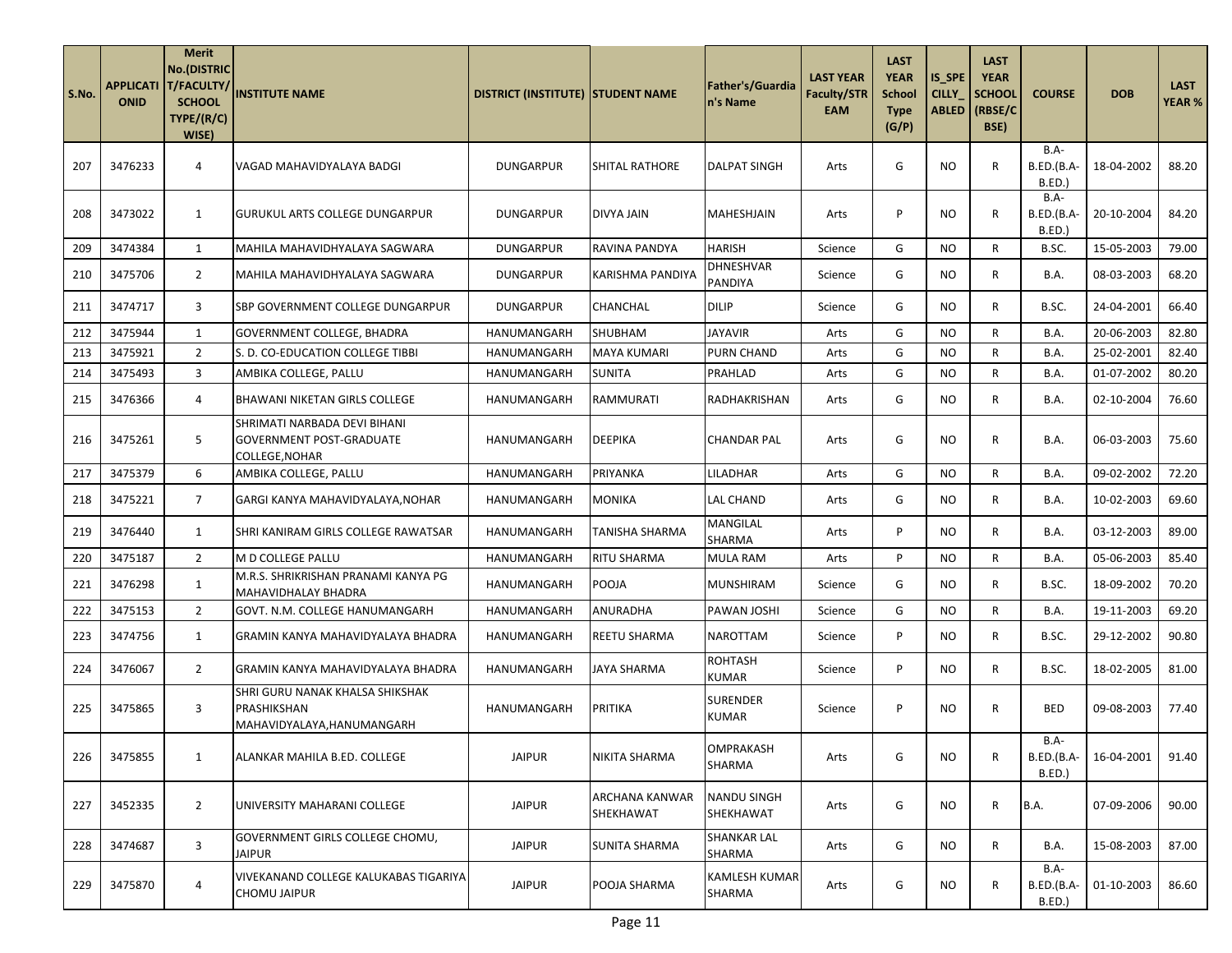| S.No. | <b>ONID</b> | <b>Merit</b><br><b>No.(DISTRIC</b><br>APPLICATI  T/FACULTY/<br><b>SCHOOL</b><br>TYPE/(R/C)<br>WISE) | <b>INSTITUTE NAME</b>                                                     | DISTRICT (INSTITUTE) STUDENT NAME |                       | Father's/Guardia<br>n's Name              | <b>LAST YEAR</b><br><b>Faculty/STR</b><br><b>EAM</b> | <b>LAST</b><br><b>YEAR</b><br><b>School</b><br><b>Type</b><br>(G/P) | IS SPE<br><b>CILLY</b><br><b>ABLED</b> | <b>LAST</b><br><b>YEAR</b><br><b>SCHOOL</b><br>(RBSE/C<br>BSE) | <b>COURSE</b>                  | <b>DOB</b> | <b>LAST</b><br>YEAR % |
|-------|-------------|-----------------------------------------------------------------------------------------------------|---------------------------------------------------------------------------|-----------------------------------|-----------------------|-------------------------------------------|------------------------------------------------------|---------------------------------------------------------------------|----------------------------------------|----------------------------------------------------------------|--------------------------------|------------|-----------------------|
| 230   | 3475995     | 5                                                                                                   | SHRI KRISHAN MAHILA MAHAVIDHYALAY<br><b>MANPURA MACHERI</b>               | <b>JAIPUR</b>                     | <b>NISHA SHARMA</b>   | <b>PURAN MAL</b><br>SHARMA                | Arts                                                 | G                                                                   | NO.                                    | R.                                                             | B.A.                           | 01-05-2004 | 86.20                 |
| 231   | 3475647     | 6                                                                                                   | UNIVERSITY MAHARANI COLLEGE                                               | <b>JAIPUR</b>                     | PARUL JADAUN          | <b>GAJRAJ SINGH</b>                       | Arts                                                 | G                                                                   | NO.                                    | R                                                              | B.A.                           | 30-06-2004 | 84.80                 |
| 232   | 3475735     | $7^{\circ}$                                                                                         | GOVERNMENT COLLEGE SANGANER (JAIPUR)                                      | <b>JAIPUR</b>                     | PRIYA SHARMA          | <b>BAL CHAND</b>                          | Arts                                                 | G                                                                   | <b>NO</b>                              | R.                                                             | B.A.                           | 28-07-2003 | 83.80                 |
| 233   | 3475591     | 8                                                                                                   | UNIVERSITY MAHARANI COLLEGE                                               | <b>JAIPUR</b>                     | <b>NEHA SHARMA</b>    | PRABHU<br><b>NARAYAN</b><br><b>SHARMA</b> | Arts                                                 | G                                                                   | NO.                                    | R                                                              | B.A.                           | 15-04-2002 | 83.60                 |
| 234   | 3475391     | 9                                                                                                   | SANSKAR MAHILA MAHAVIDYALAYA TUNGA                                        | <b>JAIPUR</b>                     | PAYAL SHARMA          | <b>BHEEM SHANKAR</b><br>SHARMA            | Arts                                                 | G                                                                   | NO.                                    | R                                                              | B.A.                           | 07-03-2004 | 83.00                 |
| 235   | 3476104     | 10                                                                                                  | MAHATMA GANDHI INTERNATIONAL GIRLS<br>COLLEGE ANDHI, JAMWARAMGARH, JAIPUR | <b>JAIPUR</b>                     | SANJANA SHARMA        | <b>VIKAS SHARMA</b>                       | Arts                                                 | G                                                                   | NO.                                    | R                                                              | B.A.                           | 22-09-2003 | 81.80                 |
| 236   | 3475679     | 11                                                                                                  | S.S.S. P.G. COLLEGE, JAMWA RAMGARH                                        | <b>JAIPUR</b>                     | <b>JAYA SHARMA</b>    | <b>RAMCHARN</b>                           | Arts                                                 | G                                                                   | NO.                                    | R                                                              | B.A.                           | 24-06-2003 | 81.60                 |
| 237   | 3474808     | 12                                                                                                  | MANAV PG MAHAVIDHYALAYA CHAKSU                                            | <b>JAIPUR</b>                     | <b>UMA SHARMA</b>     | <b>NATHU LAL</b><br><b>SHARMA</b>         | Arts                                                 | G                                                                   | NO.                                    | R                                                              | B.A.                           | 23-12-2002 | 81.20                 |
| 238   | 3475297     | 13                                                                                                  | L.B.S. GOVT. P.G. COLLEGE KOTPUTLI                                        | <b>JAIPUR</b>                     | <b>JYOTI MITTAL</b>   | <b>KAMLESH MITTAL</b>                     | Arts                                                 | G                                                                   | NO.                                    | R                                                              | B.A.                           | 03-08-2003 | 81.20                 |
| 239   | 3476406     | 14                                                                                                  | SMT HEMLATA MEMORIAL COLLEGE PAOTA                                        | <b>JAIPUR</b>                     | <b>MANISHA KANWAR</b> | <b>MANOHAR SINGH</b>                      | Arts                                                 | G                                                                   | <b>NO</b>                              | R.                                                             | B.A.                           | 03-07-2004 | 81.20                 |
| 240   | 3476049     | 15                                                                                                  | UNIVERSITY MAHARANI COLLEGE                                               | <b>JAIPUR</b>                     | POOJA                 | <b>GOURI SHANKAR</b>                      | Arts                                                 | G                                                                   | NO.                                    | R.                                                             | B.A.                           | 12-03-2003 | 81.00                 |
| 241   | 3475067     | 16                                                                                                  | GOVERNMENT GIRLS COLLEGE CHOMU,<br><b>JAIPUR</b>                          | <b>JAIPUR</b>                     | <b>DIYA SHARMA</b>    | <b>SOHAN LAL</b><br><b>SHARMA</b>         | Arts                                                 | G                                                                   | NO.                                    | R                                                              | B.A.                           | 27-04-2002 | 80.80                 |
| 242   | 3475775     | 17                                                                                                  | L.B.S. GOVT. P.G. COLLEGE KOTPUTLI                                        | <b>JAIPUR</b>                     | <b>SUNITA</b>         | <b>DHARM PAL</b>                          | Arts                                                 | G                                                                   | <b>NO</b>                              | $\mathsf{R}$                                                   | <b>B.A.</b>                    | 01-01-2003 | 80.20                 |
| 243   | 3476047     | 18                                                                                                  | MAHATMA GANDHI INTERNATIONAL GIRLS<br>COLLEGE ANDHI, JAMWARAMGARH, JAIPUR | <b>JAIPUR</b>                     | NISHA SHARMA          | <b>DWARKA PRASAD</b><br>SHARMA            | Arts                                                 | G                                                                   | NO.                                    | R                                                              | B.A.                           | 30-03-2002 | 79.40                 |
| 244   | 3475569     | 19                                                                                                  | BAGRU MAHILA MAHAVIDHLAY BAGRU                                            | <b>JAIPUR</b>                     | <b>RESHAM KANWAR</b>  | <b>BHEEM SINGH</b><br><b>SOLANKI</b>      | Arts                                                 | G                                                                   | <b>NO</b>                              | R                                                              | $B.A-$<br>B.ED.(B.A)<br>B.ED.) | 26-03-2003 | 79.40                 |
| 245   | 3475228     | 20                                                                                                  | GOVERNMENT COLLEGE JAMWARAMGARH,<br><b>JAIPUR</b>                         | <b>JAIPUR</b>                     | <b>RIYA SHARMA</b>    | <b>GAJANAND</b><br>SHARMA                 | Arts                                                 | G                                                                   | NO.                                    | R                                                              | B.A.                           | 23-03-2003 | 79.20                 |
| 246   | 3476143     | 21                                                                                                  | GOVERNMENT COLLEGE JAMWARAMGARH,<br><b>JAIPUR</b>                         | <b>JAIPUR</b>                     | <b>NEETU SHARMA</b>   | RAJENDRA<br>PRASAD<br><b>SHARMA</b>       | Arts                                                 | G                                                                   | NO.                                    | R.                                                             | B.A.                           | 13-04-2003 | 79.20                 |
| 247   | 3475567     | 22                                                                                                  | GOVERNMENT COLLEGE JAMWARAMGARH.<br><b>JAIPUR</b>                         | <b>JAIPUR</b>                     | RADHA SHARMA          | RAMESHWAR<br>PRSAD SHARMA                 | Arts                                                 | G                                                                   | NO.                                    | R                                                              | B.A.                           | 16-08-2004 | 79.20                 |
| 248   | 3475917     | 23                                                                                                  | ARYAN T.T. MAHAVIDHYALAYA GATHWARI<br>${B.A.B.ED}$                        | <b>JAIPUR</b>                     | SHIWANI BHARDWAJ      | DHARMRAJ<br><b>BHARDWAJ</b>               | Arts                                                 | G                                                                   | NO.                                    | R                                                              | B.A-<br>$B.ED.(B.A-$<br>B.ED.) | 10-02-2004 | 78.80                 |
| 249   | 3474926     | 24                                                                                                  | S.S.G. PAREEK P.G. GIRLS COLLEGE, CHOMU                                   | <b>JAIPUR</b>                     | <b>EKTA SHARMA</b>    | <b>OMPRAKASH</b><br>SHARMA                | Arts                                                 | G                                                                   | NO.                                    | R                                                              | <b>B.A.</b>                    | 15-07-2004 | 78.60                 |
| 250   | 3476560     | 25                                                                                                  | SHRI VEER TEJAJI MAHAVIDHALAY RADAWAS<br><b>SHAHPURA JAIPUR</b>           | <b>JAIPUR</b>                     | <b>NEHA PAREEK</b>    | <b>GOPAL PAREEK</b>                       | Arts                                                 | G                                                                   | NO                                     | R                                                              | <b>B.A.</b>                    | 08-09-2004 | 76.80                 |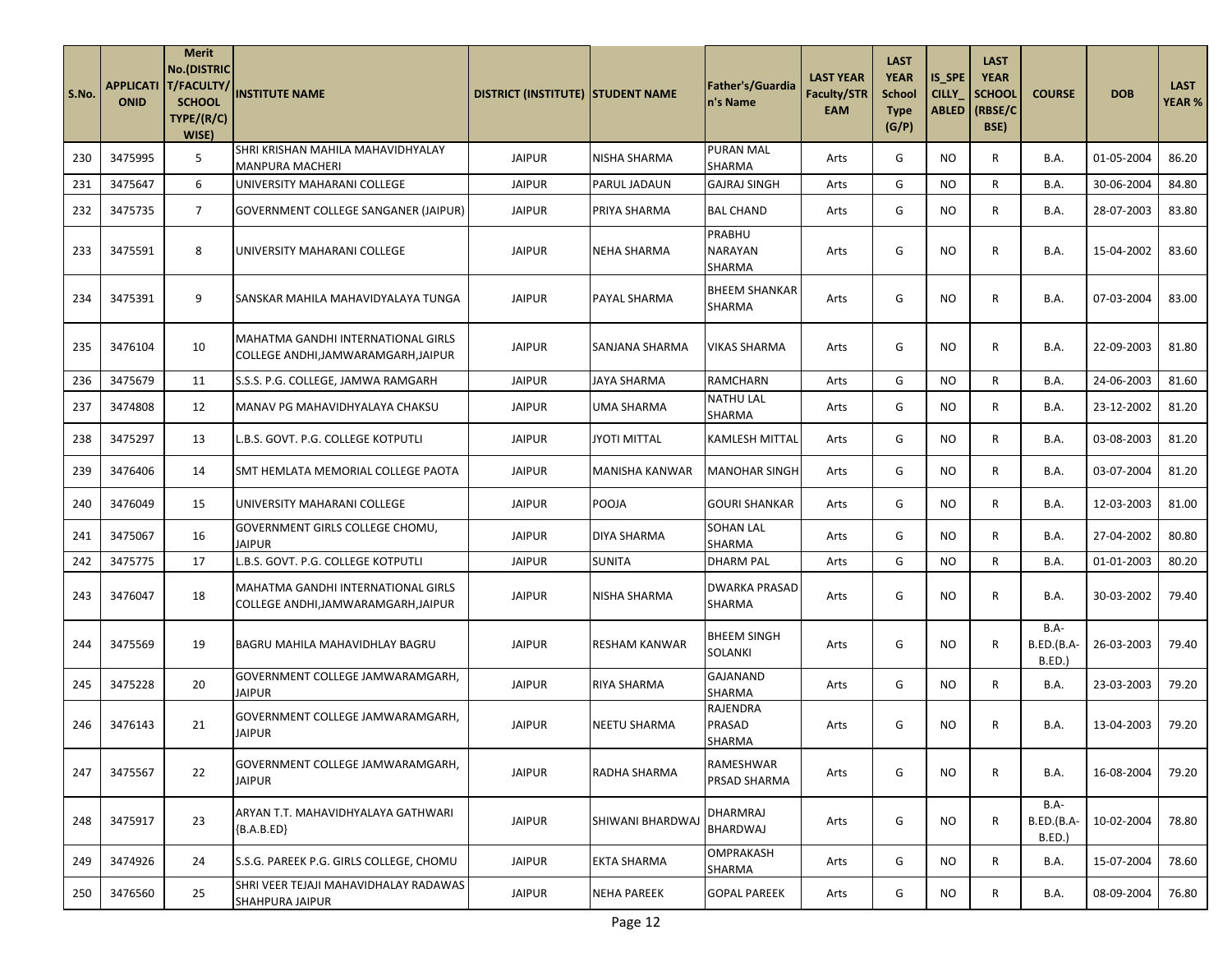| S.No. | <b>ONID</b> | <b>Merit</b><br><b>No.(DISTRIC</b><br>APPLICATI   T/FACULTY,<br><b>SCHOOL</b><br>TYPE/(R/C)<br>WISE) | <b>INSTITUTE NAME</b>                                 | DISTRICT (INSTITUTE) STUDENT NAME |                          | Father's/Guardia<br>n's Name              | <b>LAST YEAR</b><br><b>Faculty/STR</b><br><b>EAM</b> | <b>LAST</b><br><b>YEAR</b><br><b>School</b><br><b>Type</b><br>(G/P) | IS SPE<br><b>CILLY</b><br><b>ABLED</b> | <b>LAST</b><br><b>YEAR</b><br><b>SCHOOL</b><br>(RBSE/C<br>BSE) | <b>COURSE</b>                   | <b>DOB</b>           | <b>LAST</b><br><b>YEAR</b> % |
|-------|-------------|------------------------------------------------------------------------------------------------------|-------------------------------------------------------|-----------------------------------|--------------------------|-------------------------------------------|------------------------------------------------------|---------------------------------------------------------------------|----------------------------------------|----------------------------------------------------------------|---------------------------------|----------------------|------------------------------|
| 251   | 3474886     | 26                                                                                                   | VIVEKANAND COLLEGE KALUKABAS TIGARIYA<br>CHOMU JAIPUR | <b>JAIPUR</b>                     | <b>CHANCHAL TRIPATHI</b> | LAXMIKANT<br>TRIPATHI                     | Arts                                                 | G                                                                   | NO.                                    | R                                                              | $B.A-$<br>$B.ED.(B.A-$<br>B.ED. | 14-12-2002           | 76.00                        |
| 252   | 3476767     | 27                                                                                                   | GANPATI MAHILA MAHAVIDHYALAYA,<br>KHEJROLI            | <b>JAIPUR</b>                     | POOJA SHARMA             | ANIL KUMAR                                | Arts                                                 | G                                                                   | NO.                                    | R                                                              | B.A.                            | 18-01-2003           | 75.80                        |
| 253   | 3475881     | 28                                                                                                   | VIDHYA SAGAR PG GIRLS COLLEGE BASSI                   | <b>JAIPUR</b>                     | <b>MANISHA SHARMA</b>    | <b>MAHESH</b><br><b>SHARMA</b>            | Arts                                                 | G                                                                   | NO.                                    | R                                                              | B.A.                            | 28-06-2003           | 75.60                        |
| 254   | 3474193     | 29                                                                                                   | ALANKAR MAHILA B.ED. COLLEGE                          | <b>JAIPUR</b>                     | SNEHLATA SHARMA          | <b>SURESH</b><br><b>CHANDRA</b><br>SHARMA | Arts                                                 | G                                                                   | NO.                                    | R                                                              | $B.A-$<br>$B.ED.(B.A-$<br>B.ED. | 23-08-2003           | 75.60                        |
| 255   | 3476179     | 30                                                                                                   | KANORIA PG MAHILA MAHAVIDYALAYA                       | <b>JAIPUR</b>                     | <b>DIVYANI CHAUHAN</b>   | SATYENDRA<br><b>SINGH</b>                 | Arts                                                 | G                                                                   | NO.                                    | R                                                              | B.A.                            | 04-04-2004           | 75.60                        |
| 256   | 3476545     | 31                                                                                                   | SHREE RAM COLLEGE                                     | <b>JAIPUR</b>                     | POOJA SHARMA             | RAJU SHARMA                               | Arts                                                 | G                                                                   | NO.                                    | R                                                              | B.A.                            | 13-10-2005           | 75.40                        |
| 257   | 3475363     | 32                                                                                                   | BRIGHT MOON GIRLS P.G. COLLEGE<br>GOVINDGARH (JAIPUR) | <b>JAIPUR</b>                     | MINAKSHI KANWAR          | <b>UTTAM SINGH</b>                        | Arts                                                 | G                                                                   | NO.                                    | R                                                              | B.A.                            | 01-03-2003           | 75.20                        |
| 258   | 3475755     | 33                                                                                                   | BAGRU MAHILA MAHAVIDHLAY BAGRU                        | <b>JAIPUR</b>                     | OM KANWAR                | <b>MAHAVEER</b><br><b>SINGH</b>           | Arts                                                 | G                                                                   | NO.                                    | R                                                              | $B.A-$<br>B.ED.(B.A)<br>B.ED.   | 08-05-2003           | 74.40                        |
| 259   | 3475028     | 34                                                                                                   | L.B.S. GOVT. P.G. COLLEGE KOTPUTLI                    | <b>JAIPUR</b>                     | <b>SHIVANI KANWAR</b>    | <b>HARISINGH</b>                          | Arts                                                 | G                                                                   | NO.                                    | R                                                              | <b>B.A.</b>                     | 21-08-2003           | 74.20                        |
| 260   | 3475606     | 35                                                                                                   | GOVERNMENT COLLEGE JAMWARAMGARH,<br><b>JAIPUR</b>     | <b>JAIPUR</b>                     | <b>SWATI SHARMA</b>      | <b>OMPRAKASH</b><br><b>SHARMA</b>         | Arts                                                 | G                                                                   | NO.                                    | R                                                              | B.A.                            | 27-02-2003           | 73.80                        |
| 261   | 3476209     | 36                                                                                                   | GOVERNMENT COLLEGE JAMWARAMGARH.<br>JAIPUR            | <b>JAIPUR</b>                     | KOMAL SHARMA             | <b>RAJENDRA</b><br><b>SHARMA</b>          | Arts                                                 | G                                                                   | NO.                                    | R                                                              | B.A.                            | 06-03-2002           | 73.60                        |
| 262   | 3476407     | 37                                                                                                   | SHRI KALYAN COLLEGE                                   | <b>JAIPUR</b>                     | POOJA SHARMA             | <b>KAMLESH</b><br>SHARMA                  | Arts                                                 | G                                                                   | NO.                                    | R                                                              | B.A.                            | 02-03-2003           | 72.60                        |
| 263   | 3480060     | 38                                                                                                   | GOVERNMENT COLLEGE JAMWARAMGARH,<br>JAIPUR            | <b>JAIPUR</b>                     | <b>SIYA SHARMA</b>       | <b>RAJKUMAR</b><br>SHARMA                 | Arts                                                 | G                                                                   | NO.                                    | R                                                              | B.A.                            | 01-02-2002           | 72.40                        |
| 264   | 3475431     | 39                                                                                                   | VIDHYA SAGAR PG GIRLS COLLEGE BASSI                   | <b>JAIPUR</b>                     | <b>SHWETA SHARMA</b>     | <b>RAMVATAR</b><br><b>SHARMA</b>          | Arts                                                 | G                                                                   | NO.                                    | R                                                              | B.A.                            | 01-01-2004           | 72.00                        |
| 265   | 3476654     | 1                                                                                                    | UNIVERSITY MAHARANI COLLEGE                           | <b>JAIPUR</b>                     | <b>BHAWANA SHARMA</b>    | <b>OM PRAKASH</b><br>SHARMA               | Arts                                                 | P                                                                   | NO.                                    | R                                                              | B.A.                            | 10-06-2004           | 94.20                        |
| 266   | 3475773     | $\overline{2}$                                                                                       | MEHTA COLLEGE & INSTITUTE OF<br><b>TECHNOLOGY</b>     | <b>JAIPUR</b>                     | <b>RIYANSI SHARMA</b>    | <b>JITENDRA</b><br><b>SHARMA</b>          | Arts                                                 | P                                                                   | NO.                                    | R                                                              | B.A.                            | 13-08-2004           | 93.80                        |
| 267   | 3475145     | 3                                                                                                    | UNIVERSITY MAHARANI COLLEGE                           | <b>JAIPUR</b>                     | ARNIKA BHARDWAJ          | RAJENDRA<br>SHARMA                        | Arts                                                 | P                                                                   | NO.                                    | R                                                              | B.A.                            | 26-12-2003           | 92.00                        |
| 268   | 3475765     | 4                                                                                                    | UNIVERSITY MAHARANI COLLEGE                           | <b>JAIPUR</b>                     | <b>SALONI SHARMA</b>     | <b>RAM PRAKASH</b><br><b>SHARMA</b>       | Arts                                                 | P                                                                   | NO                                     | R                                                              | B.A.                            | 26-06-2002           | 91.40                        |
| 269   | 3475659     | 5                                                                                                    | FIVE YEAR LAW COLLEGE, UNIVERSITY OF<br>RAJASTHAN     | <b>JAIPUR</b>                     | <b>NIKITA KANWAR</b>     | RAJPAL SINGH                              | Arts                                                 | P                                                                   | NO.                                    | R                                                              |                                 | B.A & LLB 22-10-2003 | 91.40                        |
| 270   | 3474938     | 6                                                                                                    | UNIVERSITY MAHARANI COLLEGE                           | <b>JAIPUR</b>                     | LAXMI SHARMA             | <b>SURAJ MAL</b><br>SHARMA                | Arts                                                 | P                                                                   | NO                                     | $\mathsf{R}$                                                   | B.A.                            | 25-02-2003           | 91.00                        |
| 271   | 3464697     | $7\overline{ }$                                                                                      | GOVERNMENT GIRLS COLLEGE CHOMU,<br><b>JAIPUR</b>      | <b>JAIPUR</b>                     | AAYUSHI SHARMA           | RAVINDRA<br><b>KUMAR SHARMA</b>           | Arts                                                 | P                                                                   | NO.                                    | $\mathsf{R}$                                                   | <b>B.A.</b>                     | 25-04-2004           | 90.60                        |
| 272   | 3474939     | 8                                                                                                    | UNIVERSITY MAHARANI COLLEGE                           | <b>JAIPUR</b>                     | PAYAL SHARMA             | <b>MANOJ SHARMA</b>                       | Arts                                                 | P                                                                   | NO                                     | $\mathsf{R}$                                                   | <b>B.A.</b>                     | 13-03-2004           | 89.20                        |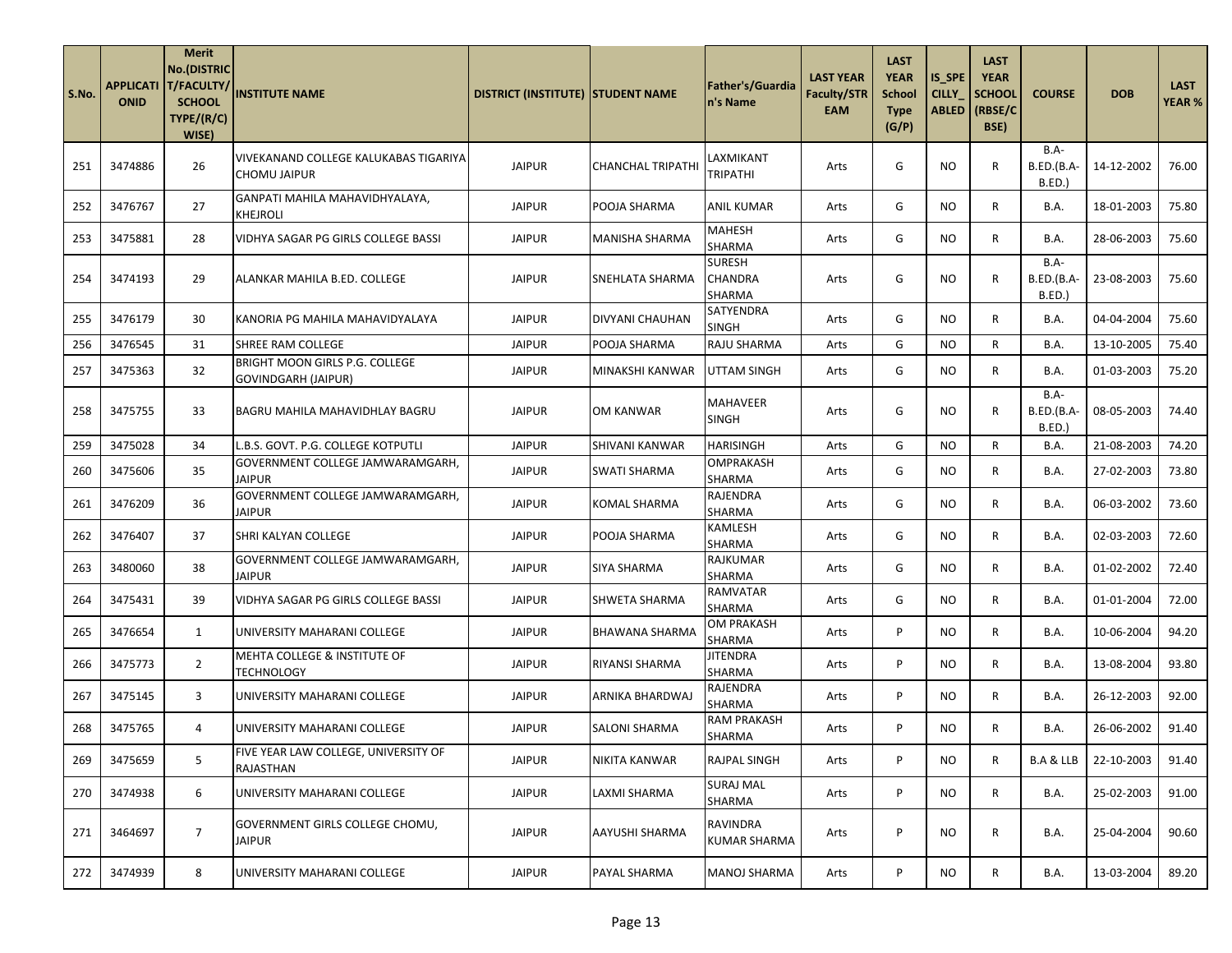| S.No. | <b>ONID</b> | <b>Merit</b><br><b>No.(DISTRIC</b><br><b>APPLICATI   T/FACULTY/</b><br><b>SCHOOL</b><br>TYPE/(R/C)<br>WISE) | <b>INSTITUTE NAME</b>                                            | DISTRICT (INSTITUTE) STUDENT NAME |                             | Father's/Guardia<br>n's Name                     | <b>LAST YEAR</b><br><b>Faculty/STR</b><br><b>EAM</b> | <b>LAST</b><br><b>YEAR</b><br><b>School</b><br><b>Type</b><br>(G/P) | IS_SPE<br><b>CILLY</b><br><b>ABLED</b> | <b>LAST</b><br><b>YEAR</b><br><b>SCHOOL</b><br>(RBSE/C<br>BSE) | <b>COURSE</b>                         | <b>DOB</b>              | <b>LAST</b><br><b>YEAR%</b> |
|-------|-------------|-------------------------------------------------------------------------------------------------------------|------------------------------------------------------------------|-----------------------------------|-----------------------------|--------------------------------------------------|------------------------------------------------------|---------------------------------------------------------------------|----------------------------------------|----------------------------------------------------------------|---------------------------------------|-------------------------|-----------------------------|
| 273   | 3475246     | 9                                                                                                           | LAL BAHADUR SHASTRI MAHILA PG<br>MAHAVIDHYALAYA, BADHAL          | <b>JAIPUR</b>                     | <b>JAYA SHARMA</b>          | <b>DINESH KUMAR</b><br><b>SHARMA</b>             | Arts                                                 | P                                                                   | NO.                                    | R                                                              | B.A.                                  | 24-09-2005              | 89.00                       |
| 274   | 3474836     | 10                                                                                                          | AKASHDEEP PG GIRLS COLLEGE                                       | <b>JAIPUR</b>                     | <b>EKTA SHARMA</b>          | <b>BHUVNESHWAR</b><br><b>SHARMA</b>              | Arts                                                 | P                                                                   | NO.                                    | R                                                              | B.A-<br>B.ED.(B.A)<br><b>B.ED.)</b>   | 03-11-2001              | 88.20                       |
| 275   | 3475314     | 11                                                                                                          | RAGHUKUL COLLEGE OF EDUCATION                                    | <b>JAIPUR</b>                     | <b>SALONI SHARMA</b>        | <b>DULARAM</b><br><b>SHARMA</b>                  | Arts                                                 | P                                                                   | NO.                                    | R                                                              | $B.A-$<br><b>B.ED.(B.A-</b><br>B.ED.) | 01-11-2002              | 88.20                       |
| 276   | 3476534     | 12                                                                                                          | RAGHUKUL COLLEGE OF EDUCATION                                    | <b>JAIPUR</b>                     | <b>NISHA SHARMA</b>         | <b>RAMESH</b><br><b>CHANDRA</b><br><b>SHARMA</b> | Arts                                                 | P                                                                   | NO.                                    | R                                                              | B.A-<br>$B.ED.(B.A-$<br>B.ED.)        | 05-03-2003              | 88.20                       |
| 277   | 3476308     | 13                                                                                                          | VINAYAK COLLEGE BAGRU                                            | <b>JAIPUR</b>                     | <b>MEGHA SHARMA</b>         | <b>MAHAVIR</b><br>PRASHAAD<br><b>SHARMA</b>      | Arts                                                 | P                                                                   | NO.                                    | R                                                              | B.A.                                  | 24-02-2003              | 87.60                       |
| 278   | 3465034     | 14                                                                                                          | SHREE RAM COLLEGE                                                | <b>JAIPUR</b>                     | <b>NISHA SHARMA</b>         | <b>MUKESH KUMAR</b><br><b>SHARMA</b>             | Arts                                                 | P                                                                   | NO.                                    | R                                                              | B.A.                                  | 20-09-2003              | 87.60                       |
| 279   | 3475157     | 15                                                                                                          | VIDYASTHALI MAHILA SHIKSHAK<br>PRASHIKSHAN MAHAVIDYALAYA, JAIPUR | <b>JAIPUR</b>                     | SWATI SHARMA                | <b>SUDHAKAR</b><br><b>SHARMA</b>                 | Arts                                                 | P                                                                   | YES                                    | R                                                              | <b>BED</b>                            | 24-03-2002              | 76.40                       |
| 280   | 3476634     | $\mathbf{1}$                                                                                                | UNIVERSITY MAHARANI COLLEGE                                      | <b>JAIPUR</b>                     | KANIKA AGARWAL              | <b>RAJENDRA</b><br><b>PRASAD</b><br>AGARWAL      | Arts                                                 | G/P                                                                 | NO.                                    | C                                                              | B.A.                                  | 11-06-2002              | 91.60                       |
| 281   | 3476168     | $\overline{2}$                                                                                              | GOVERNMENT COLLEGE, CHAKSU                                       | <b>JAIPUR</b>                     | <b>JYOTI SHARMA</b>         | LALCHAND                                         | Arts                                                 | G/P                                                                 | NO.                                    | $\mathsf{C}$                                                   | <b>B.A.</b>                           | 08-10-2004              | 88.00                       |
| 282   | 3474461     | $\mathbf{1}$                                                                                                | UNIVERSITY MAHARANI COLLEGE                                      | <b>JAIPUR</b>                     | NISHITA SHARMA              | <b>RAKESH KUMAR</b><br><b>SHARMA</b>             | Commerce                                             | G                                                                   | NO.                                    | R                                                              | <b>BCOM</b>                           | 22-12-2005              | 82.60                       |
| 283   | 3476606     | $\overline{2}$                                                                                              | VIDHYA SAGAR PG GIRLS COLLEGE BASSI                              | <b>JAIPUR</b>                     | JYOTSNA TIWARI              | <b>HARI NARAYAN</b><br><b>SHARMA</b>             | Commerce                                             | G                                                                   | NO.                                    | $\mathsf{R}$                                                   | B.A.                                  | 04-12-2001              | 71.80                       |
| 284   | 3475665     | $\mathbf{1}$                                                                                                | BABA GANGADAS GOVT, GIRLS COLLEGE<br>SHAHPURA, JAIPUR            | <b>JAIPUR</b>                     | <b>ISHIKA GUPTA</b>         | VINOD                                            | Commerce                                             | P                                                                   | NO.                                    | R                                                              | <b>BCOM</b>                           | 04-04-2002              | 86.60                       |
| 285   | 3474708     | $\mathbf{1}$                                                                                                | UNIVERSITY MAHARANI COLLEGE                                      | <b>JAIPUR</b>                     | <b>KHUSHI</b><br>MAHESHWARI | <b>GOVIND</b><br>MAHESHWARI                      | Commerce                                             | G/P                                                                 | NO.                                    | C                                                              | <b>BBA</b>                            | 25-07-2003              | 92.00                       |
| 286   | 3476367     | 1                                                                                                           | AKASHDEEP PG GIRLS COLLEGE                                       | <b>JAIPUR</b>                     | <b>DEEYA MISHRA</b>         | <b>SHYAM BABU</b><br><b>MISHRA</b>               | Science                                              | G                                                                   | NO.                                    | R                                                              | <b>B.SC.-</b><br>B.ED.)               | B.ED.(B.SC.- 01-06-2004 | 80.20                       |
| 287   | 3474413     | $\overline{2}$                                                                                              | AKASHDEEP PG GIRLS COLLEGE                                       | <b>JAIPUR</b>                     | <b>ADITI SHARMA</b>         | DEENDAYAL<br>SHARMA                              | Science                                              | G                                                                   | <b>NO</b>                              | R                                                              | $B.SC.-$<br><b>B.ED.)</b>             | B.ED.(B.SC.- 26-02-2005 | 79.00                       |
| 288   | 3475817     | 3                                                                                                           | BIYANI GIRLS B.ED. COLLEGE (B.SC.-B.ED.)                         | <b>JAIPUR</b>                     | SIYA SISODIYA               | <b>RAMAVTAR</b><br><b>SINGH SISODIYA</b>         | Science                                              | G                                                                   | <b>NO</b>                              | R                                                              | $B.SC.-$<br><b>B.ED.)</b>             | B.ED.(B.SC.- 13-08-2004 | 78.80                       |
| 289   | 3474713     | 4                                                                                                           | PARISHKAR COLLEGE OF GLOBAL<br><b>EXCELLENCE</b>                 | <b>JAIPUR</b>                     | <b>KASHISH GUPTA</b>        | <b>SANTOSH KUMAR</b><br><b>GUPTA</b>             | Science                                              | G                                                                   | NO                                     | R                                                              | $B.SC.-$<br><b>B.ED.)</b>             | B.ED.(B.SC.- 18-04-2003 | 77.20                       |
| 290   | 3475759     | 5                                                                                                           | SETH RAMVILASH JOSHI COLLEGE TOONGA                              | <b>JAIPUR</b>                     | ANKITA SHARMA               | RAVINDRA<br>SHARMA                               | Science                                              | G                                                                   | NO                                     | R                                                              | B.SC.                                 | 15-08-2002              | 76.40                       |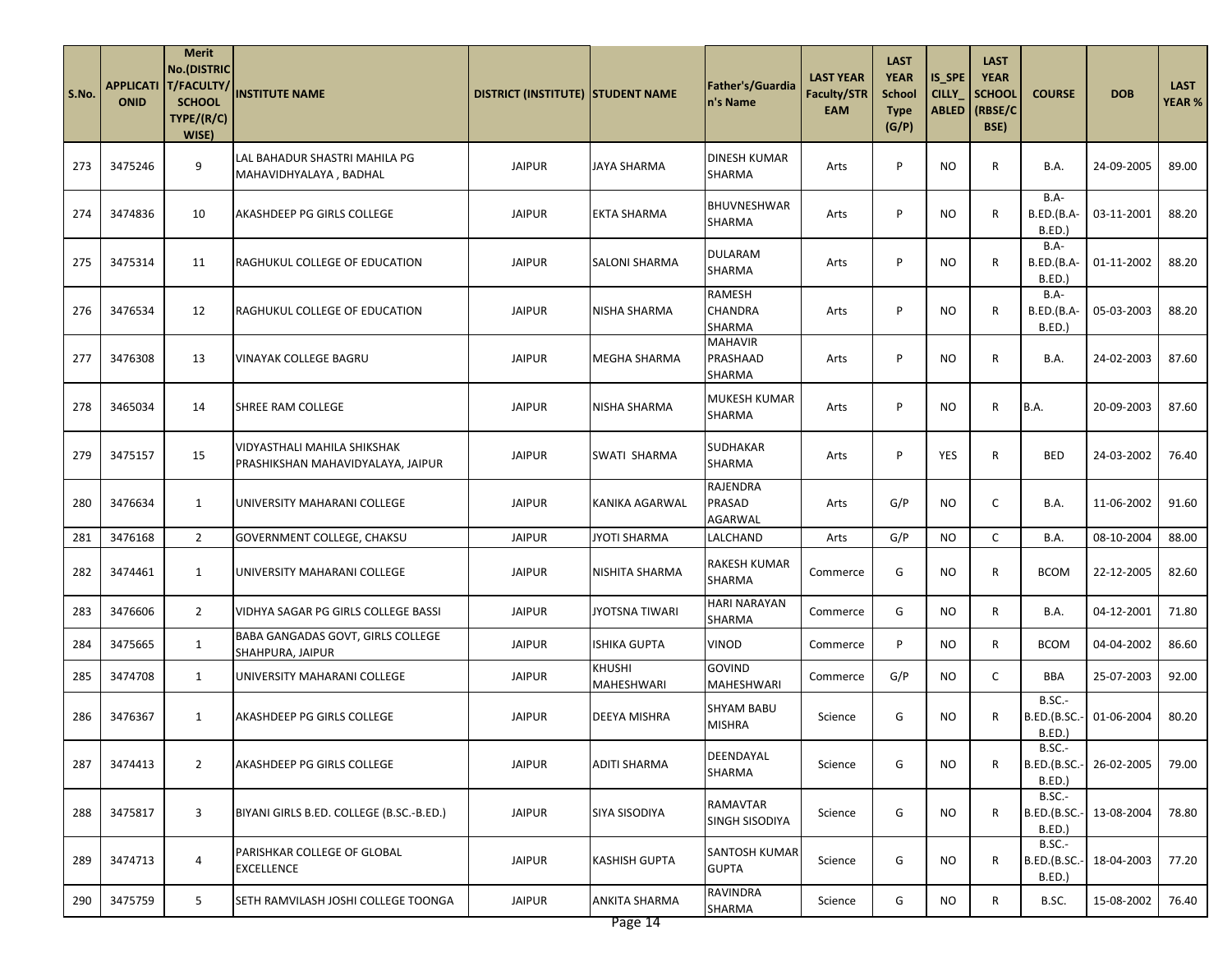| S.No. | <b>ONID</b> | <b>Merit</b><br><b>No.(DISTRIC</b><br>APPLICATI  T/FACULTY/<br><b>SCHOOL</b><br>TYPE/(R/C)<br>WISE) | <b>INSTITUTE NAME</b>                                               | DISTRICT (INSTITUTE) STUDENT NAME |                             | Father's/Guardia<br>n's Name           | <b>LAST YEAR</b><br><b>Faculty/STR</b><br><b>EAM</b> | <b>LAST</b><br><b>YEAR</b><br><b>School</b><br><b>Type</b><br>(G/P) | IS_SPE<br><b>CILLY</b><br><b>ABLED</b> | <b>LAST</b><br><b>YEAR</b><br><b>SCHOOL</b><br>(RBSE/C<br>BSE) | <b>COURSE</b>                                 | <b>DOB</b>              | <b>LAST</b><br><b>YEAR</b> % |
|-------|-------------|-----------------------------------------------------------------------------------------------------|---------------------------------------------------------------------|-----------------------------------|-----------------------------|----------------------------------------|------------------------------------------------------|---------------------------------------------------------------------|----------------------------------------|----------------------------------------------------------------|-----------------------------------------------|-------------------------|------------------------------|
| 291   | 3476323     | 6                                                                                                   | SETH RAMVILASH JOSHI COLLEGE TOONGA                                 | <b>JAIPUR</b>                     | <b>KHUSHI</b><br>KHANDELWAL | <b>SANJAY KUMAR</b><br>KHANDELWAL      | Science                                              | G                                                                   | NO.                                    | R                                                              | B.SC.                                         | 11-05-2004              | 74.80                        |
| 292   | 3476271     | $\overline{7}$                                                                                      | SETH RAMVILASH JOSHI COLLEGE TOONGA                                 | <b>JAIPUR</b>                     | KOMAL SHARMA                | <b>DINESH KUMAR</b><br>SHARMA          | Science                                              | G                                                                   | NO.                                    | R                                                              | B.SC.                                         | 17-10-2004              | 74.80                        |
| 293   | 3475727     | 8                                                                                                   | TILAK P.G COLLEGE BASSI                                             | <b>JAIPUR</b>                     | <b>VANSHIKA SHARMA</b>      | HANSRAJ<br>SHARMA                      | Science                                              | G                                                                   | NO.                                    | R.                                                             | B.A.                                          | 14-07-2004              | 74.00                        |
| 294   | 3474793     | 9                                                                                                   | SHRI KRISHAN SHIKSHAN SANSTHAN B.ED.<br>COLLEGE GOVINDGARH (JAIPUR) | <b>JAIPUR</b>                     | KOMAL SHARMA                | <b>DHARMENDRA</b><br><b>SHARMA</b>     | Science                                              | G                                                                   | NO.                                    | R                                                              | <b>BED</b>                                    | 10-12-2003              | 71.40                        |
| 295   | 3475365     | 10                                                                                                  | KASTURI DEVI COLLEGE                                                | <b>JAIPUR</b>                     | AKSHITA SHARMA              | RAGHUNANDAN<br>SHARMA                  | Science                                              | G                                                                   | <b>NO</b>                              | R.                                                             | B.SC.                                         | 07-01-2003              | 69.00                        |
| 296   | 3477307     | 11                                                                                                  | JAI BABA AMARNATH MAHAVIDAYALAYA<br><b>BHAINSAWA JAIPUR</b>         | <b>JAIPUR</b>                     | <b>SANTOSH SHARMA</b>       | <b>RAMAWATAR</b><br>SHARMA             | Science                                              | G                                                                   | NO.                                    | R                                                              | B.SC.                                         | 15-06-2005              | 66.80                        |
| 297   | 3476639     | $\mathbf{1}$                                                                                        | UNIVERSITY MAHARANI COLLEGE                                         | <b>JAIPUR</b>                     | <b>DIKSHA SHARMA</b>        | <b>RAVIKANT</b><br>SHARMA              | Science                                              | P                                                                   | NO.                                    | R                                                              | B.SC.                                         | 25-08-2002              | 93.80                        |
| 298   | 3476593     | $\overline{2}$                                                                                      | SHRI KRISHAN MAHAVIDHYALAYA<br><b>GOVINDGARH (JAIPUR)</b>           | <b>JAIPUR</b>                     | RANU BAJAJ                  | SHIMBHU DAYAL<br>BAJAJ                 | Science                                              | P                                                                   | NO.                                    | R.                                                             | B.SC.                                         | 23-12-2003              | 93.60                        |
| 299   | 3474481     | 3                                                                                                   | INDIA OVERSEAS COLLEGE FOR EDUCATION                                | <b>JAIPUR</b>                     | PRIYANKA SHARMA             | <b>RAM KISHOR</b><br>SHARMA            | Science                                              | P                                                                   | NO.                                    | R                                                              | <b>B.SC.-</b><br><b>B.ED.(B.SC.-</b><br>B.ED. | 01-06-2003              | 90.20                        |
| 300   | 3475652     | 4                                                                                                   | SETH RAMVILASH JOSHI COLLEGE TOONGA                                 | <b>JAIPUR</b>                     | SHIVANI SHARMA              | RAMVILASH<br><b>SHARMA</b>             | Science                                              | P                                                                   | NO.                                    | R                                                              | B.SC.                                         | 01-07-2003              | 90.20                        |
| 301   | 3475499     | 5                                                                                                   | S.S.JAIN SUBODH P.G.<br>(AUTONOMOUS)COLLEGE, JAIPUR                 | <b>JAIPUR</b>                     | <b>ANJALI JAIN</b>          | <b>SANJAY JAIN</b>                     | Science                                              | P                                                                   | <b>NO</b>                              | R.                                                             | B.SC.                                         | 08-02-2003              | 89.20                        |
| 302   | 3476062     | 6                                                                                                   | S.S.JAIN SUBODH P.G.<br>(AUTONOMOUS)COLLEGE, JAIPUR                 | <b>JAIPUR</b>                     | AKSHIKA GUPTA               | <b>SATISH KUMAR</b><br><b>GUPTA</b>    | Science                                              | P                                                                   | NO.                                    | R                                                              | B.SC.                                         | 15-06-2003              | 87.80                        |
| 303   | 3475275     | $\overline{7}$                                                                                      | KHANDELWAL VAISH GIRLS INSTITUTE OF<br><b>TECHNOLOGY</b>            | <b>JAIPUR</b>                     | <b>NEHA SHARMA</b>          | <b>RAJENDRA</b><br><b>KUMAR SHARMA</b> | Science                                              | P                                                                   | NO.                                    | R                                                              | B.SC.                                         | 22-04-2004              | 85.40                        |
| 304   | 3474966     | 8                                                                                                   | R.K. VIGYAN P.G. MAHAVIDHYALAYA                                     | <b>JAIPUR</b>                     | <b>NISHA SHARMA</b>         | RADHESHYAM<br>SHARMA                   | Science                                              | P                                                                   | NO.                                    | R                                                              | B.SC.                                         | 01-12-2003              | 85.00                        |
| 305   | 3475760     | 9                                                                                                   | MOTHER TERESA COLLEGE FOR GIRLS                                     | <b>JAIPUR</b>                     | <b>MONIKA KANWAR</b>        | <b>OM SINGH</b>                        | Science                                              | P                                                                   | <b>NO</b>                              | R                                                              | B.SC.                                         | 14-07-2002              | 84.80                        |
| 306   | 3476565     | 10                                                                                                  | MEHTA COLLEGE & INSTITUTE OF<br><b>TECHNOLOGY</b>                   | <b>JAIPUR</b>                     | <b>NEHA SHARMA</b>          | <b>BHAGWAN</b><br><b>SAHAY SHARMA</b>  | Science                                              | P                                                                   | <b>NO</b>                              | R                                                              | B.SC.                                         | 08-12-2003              | 84.40                        |
| 307   | 3475899     | 11                                                                                                  | GANPATI MAHILA MAHAVIDHYALAYA                                       | <b>JAIPUR</b>                     | <b>BHAVNA SHARMA</b>        | <b>VED PRAKASH</b><br><b>SHARMA</b>    | Science                                              | P                                                                   | NO                                     | R                                                              | <b>B.SC.-</b><br>B.ED.                        | B.ED.(B.SC.- 19-10-2005 | 84.00                        |
| 308   | 3475021     | 12                                                                                                  | R.K. VIGYAN P.G. MAHAVIDHYALAYA                                     | <b>JAIPUR</b>                     | SHIVANI SHARMA              | <b>MANNA LAL</b><br><b>SHARMA</b>      | Science                                              | P                                                                   | NO.                                    | R                                                              | <b>B.A.</b>                                   | 24-07-2003              | 82.00                        |
| 309   | 3475485     | 13                                                                                                  | BRIGHT MOON GIRLS P.G. COLLEGE<br><b>GOVINDGARH (JAIPUR)</b>        | <b>JAIPUR</b>                     | PINKY SHARMA                | <b>HANSRAJ</b><br><b>SHARMA</b>        | Science                                              | P                                                                   | NO.                                    | R                                                              | B.SC.                                         | 11-02-2003              | 81.80                        |
| 310   | 3476452     | 14                                                                                                  | MAHARANI GIRLS COLLEGE                                              | JAIPUR                            | <b>ANJALI VIJAY</b>         | <b>DINESH VIJAY</b><br><b>WARGIYA</b>  | Science                                              | P                                                                   | NO.                                    | R                                                              | <b>B.SC.-</b><br><b>B.ED.)</b>                | B.ED.(B.SC.- 28-06-2002 | 81.60                        |
| 311   | 3475756     | 15                                                                                                  | VIVEKANANDA GLOBAL UNIVERSITY, JAIPUR                               | JAIPUR                            | <b>SNEHA</b>                | <b>VISHNU TRIPATHI</b>                 | Science                                              | P                                                                   | NO                                     | R                                                              | B.SC.                                         | 10-10-2001              | 80.80                        |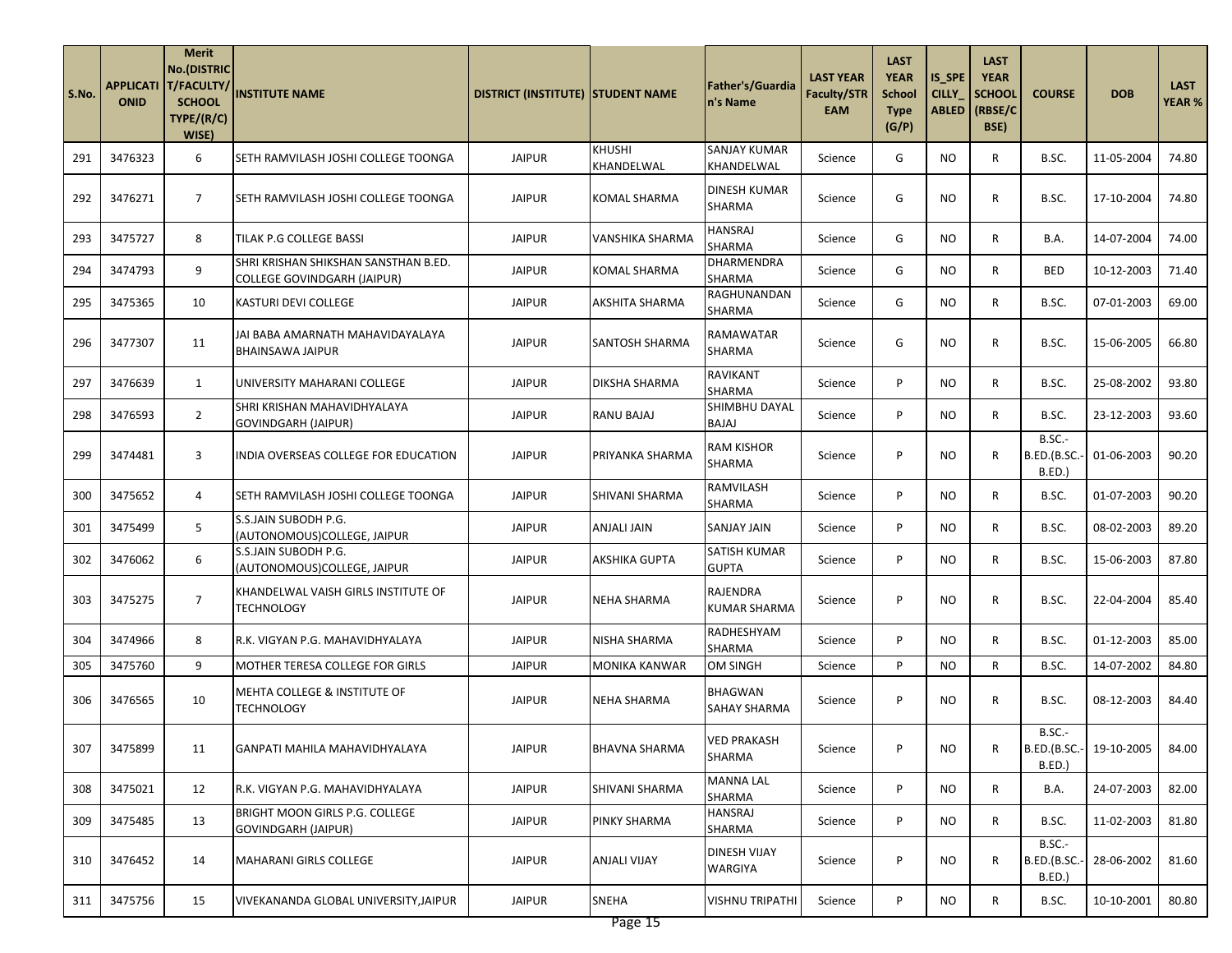| S.No. | <b>ONID</b> | <b>Merit</b><br><b>No.(DISTRIC</b><br><b>APPLICATI   T/FACULTY/</b><br><b>SCHOOL</b><br>TYPE/(R/C)<br>WISE) | <b>INSTITUTE NAME</b>                                          | DISTRICT (INSTITUTE) STUDENT NAME |                                     | Father's/Guardia<br>n's Name                      | <b>LAST YEAR</b><br><b>Faculty/STR</b><br><b>EAM</b> | <b>LAST</b><br><b>YEAR</b><br><b>School</b><br><b>Type</b><br>(G/P) | IS SPE<br><b>CILLY</b><br><b>ABLED</b> | <b>LAST</b><br><b>YEAR</b><br><b>SCHOOL</b><br>(RBSE/C<br>BSE) | <b>COURSE</b>                                 | <b>DOB</b>             | <b>LAST</b><br>YEAR % |
|-------|-------------|-------------------------------------------------------------------------------------------------------------|----------------------------------------------------------------|-----------------------------------|-------------------------------------|---------------------------------------------------|------------------------------------------------------|---------------------------------------------------------------------|----------------------------------------|----------------------------------------------------------------|-----------------------------------------------|------------------------|-----------------------|
| 312   | 3475752     | 16                                                                                                          | GANPATI MAHILA MAHAVIDHYALAYA                                  | <b>JAIPUR</b>                     | <b>OJASVI KANWAR</b><br>SHEKHAWAT   | RAJENDRA SINGH                                    | Science                                              | P                                                                   | NO.                                    | R                                                              | <b>B.SC.-</b><br><b>B.ED.(B.SC.-</b><br>B.ED. | 05-07-2004             | 80.40                 |
| 313   | 3476236     | 17                                                                                                          | MEHTA COLLEGE & INSTITUTE OF<br><b>TECHNOLOGY</b>              | <b>JAIPUR</b>                     | DIVYA AGARWAL                       | <b>MAHENDER</b><br><b>KUMAR</b>                   | Science                                              | P                                                                   | NO.                                    | R                                                              | B.SC.                                         | 26-03-2004             | 79.80                 |
| 314   | 3476361     | 18                                                                                                          | GOVERNMENT GIRLS COLLEGE CHOMU,<br>JAIPUR                      | <b>JAIPUR</b>                     | <b>KRITIKA PAREEK</b>               | SURYAPRAKASH<br><b>PAREEK</b>                     | Science                                              | P                                                                   | NO.                                    | R                                                              | B.SC.                                         | 17-07-2004             | 79.60                 |
| 315   | 3475970     | 19                                                                                                          | GOVERNMENT COLLEGE JAIPUR                                      | <b>JAIPUR</b>                     | <b>SONALI SHARMA</b>                | <b>SHANKAR LAL</b><br>SHARMA                      | Science                                              | P                                                                   | NO.                                    | R                                                              | B.SC.                                         | 18-07-2003             | 79.20                 |
| 316   | 3476544     | 20                                                                                                          | <b>BIYANI GIRLS COLLEGE</b>                                    | <b>JAIPUR</b>                     | <b>KASHISH SHARMA</b>               | <b>KAMAL SHARMA</b>                               | Science                                              | P                                                                   | NO.                                    | R                                                              | B.SC.                                         | 30-07-2003             | 78.40                 |
| 317   | 3475721     | 21                                                                                                          | MEHTA COLLEGE & INSTITUTE OF<br><b>TECHNOLOGY</b>              | <b>JAIPUR</b>                     | <b>BHUNESHVARY</b><br><b>SHARMA</b> | <b>CHANDRA</b><br><b>PRAKASH</b><br><b>SHARMA</b> | Science                                              | P                                                                   | NO.                                    | R                                                              | B.SC.                                         | 19-05-2003             | 77.40                 |
| 318   | 3475592     | 22                                                                                                          | BRIGHT MOON GIRLS P.G. COLLEGE<br>GOVINDGARH (JAIPUR)          | <b>JAIPUR</b>                     | PRIYA SHARMA                        | <b>HEMRAJ SHARMA</b>                              | Science                                              | P                                                                   | NO.                                    | R                                                              | B.SC.                                         | 21-04-2003             | 76.60                 |
| 319   | 3476727     | 23                                                                                                          | TILAK P.G COLLEGE BASSI                                        | <b>JAIPUR</b>                     | <b>TANUJA SHARMA</b>                | <b>GOPAL LAL</b><br><b>SHARMA</b>                 | Science                                              | P                                                                   | NO.                                    | R                                                              | B.SC.                                         | 07-09-2001             | 76.40                 |
| 320   | 3476626     | 24                                                                                                          | SETH RAMVILASH JOSHI COLLEGE TOONGA                            | <b>JAIPUR</b>                     | <b>MAYA SHARMA</b>                  | <b>HANUMAN</b><br>SAHAY                           | Science                                              | P                                                                   | NO.                                    | R                                                              | B.SC.                                         | 24-04-2003             | 76.20                 |
| 321   | 3474714     | 1                                                                                                           | UNIVERSITY MAHARANI COLLEGE                                    | <b>JAIPUR</b>                     | SIMRAN KANWAR                       | <b>PRADEEP SINGH</b>                              | Science                                              | G/P                                                                 | NO.                                    | C                                                              | B.SC.                                         | 06-12-2003             | 94.60                 |
| 322   | 3474197     | $\overline{2}$                                                                                              | S.S. JAIN SUBODH GIRLS COLLEGE                                 | <b>JAIPUR</b>                     | <b>SRISHTI GUPTA</b>                | <b>JAGDISH PRASAD</b><br>GARG                     | Science                                              | G/P                                                                 | NO.                                    | C                                                              | B.SC.                                         | 13-06-2002             | 90.20                 |
| 323   | 3475091     | 3                                                                                                           | UNIVERSITY MAHARANI COLLEGE                                    | <b>JAIPUR</b>                     | <b>AARUSHI PAREEK</b>               | <b>DINESH KUMAR</b><br><b>PAREEK</b>              | Science                                              | G/P                                                                 | NO.                                    | C                                                              | B.SC.                                         | 05-02-2003             | 89.00                 |
| 324   | 3476054     | 4                                                                                                           | KASTURI DEVI COLLEGE                                           | <b>JAIPUR</b>                     | KRITIKA SHARMA                      | <b>KAMAL KUMAR</b><br>SHARMA                      | Science                                              | G/P                                                                 | NO.                                    | C                                                              | B.SC.                                         | 09-03-2003             | 82.80                 |
| 325   | 3474989     | 5                                                                                                           | THE IIS UNIVERSITY                                             | <b>JAIPUR</b>                     | <b>KHUSHBOO RAWAT</b>               | <b>GAJENDRA SINGH</b><br>RAWAT                    | Science                                              | G/P                                                                 | NO.                                    | C                                                              | $B.SC.-$<br>B.ED.                             | B.ED.(B.SC.-11-11-2002 | 81.60                 |
| 326   | 3476218     | 6                                                                                                           | JECRC UNIVERSITY, JAIPUR                                       | <b>JAIPUR</b>                     | <b>KHUSHBOO</b><br><b>BBHABHRA</b>  | <b>PAWAN KUMAR</b>                                | Science                                              | G/P                                                                 | NO.                                    | C                                                              | B.SC.                                         | 22-06-2002             | 80.00                 |
| 327   | 3475828     | $\mathbf{1}$                                                                                                | <b>GOVT.GIRLS COLLEGE POKARAN</b>                              | JAISALMER                         | <b>UGAM RATHORE</b>                 | KIRAT SINGH                                       | Arts                                                 | P                                                                   | NO.                                    | R                                                              | <b>B.A.</b>                                   | 26-06-2004             | 79.00                 |
| 328   | 3474215     | 1                                                                                                           | SHRI RAJENDRA SURI KUNDAN JAIN RAJKIYA<br>MAHILA MAHAVIDHALAYA | JALORE                            | KHUSHBU KANWAR                      | <b>SHAITAN SINGH</b>                              | Arts                                                 | G                                                                   | NO.                                    | R                                                              | B.A.                                          | 05-09-2001             | 82.80                 |
| 329   | 3477593     | $\overline{2}$                                                                                              | GOVERNMENT COLLEGE SANCHORE                                    | <b>JALORE</b>                     | KHUSHI KUMARI                       | <b>BHARAT KUMAR</b>                               | Arts                                                 | G                                                                   | <b>NO</b>                              | R                                                              | <b>B.A.</b>                                   | 20-10-2000             | 81.80                 |
| 330   | 3476066     | 3                                                                                                           | SHRI NARAYAN MEMORIAL COLLEGE<br>CHITALWANA                    | <b>JALORE</b>                     | JAYA SHREE                          | <b>DHANA RAM</b>                                  | Arts                                                 | G                                                                   | NO.                                    | R                                                              | B.A.                                          | 20-10-2000             | 79.40                 |
| 331   | 3475791     | 4                                                                                                           | SHRI BHAGWAN MAHAVEER P.G. COLLEGE                             | <b>JALORE</b>                     | <b>PUJA KUMARI</b>                  | <b>LAL SINGH</b>                                  | Arts                                                 | G                                                                   | NO.                                    | R                                                              | B.A.                                          | 22-03-2004             | 78.60                 |
| 332   | 3475937     | 5                                                                                                           | <b>GOVERNMENT P G COLLEGE</b>                                  | <b>JALORE</b>                     | <b>KAJAL KUMARI</b>                 | <b>GOPAL SINGH</b>                                | Arts                                                 | G                                                                   | NO.                                    | R                                                              | B.A.                                          | 11-07-2002             | 76.80                 |
| 333   | 3474865     | 6                                                                                                           | SHRI RAJENDRA SURI KUNDAN JAIN RAJKIYA<br>MAHILA MAHAVIDHALAYA | JALORE                            | <b>SUSHMITA BHATI</b>               | <b>MUL SINGH</b>                                  | Arts                                                 | G                                                                   | NO                                     | R                                                              | B.A.                                          | 13-10-2002             | 75.60                 |
| 334   | 3475772     | 7                                                                                                           | <b>GOVERNMENT COLLEGE AHORE</b>                                | <b>JALORE</b>                     | <b>MAYA KUMARI</b>                  | <b>RAN SINGH</b>                                  | Arts                                                 | G                                                                   | NO                                     | R                                                              | B.A.                                          | 20-09-2001             | 75.40                 |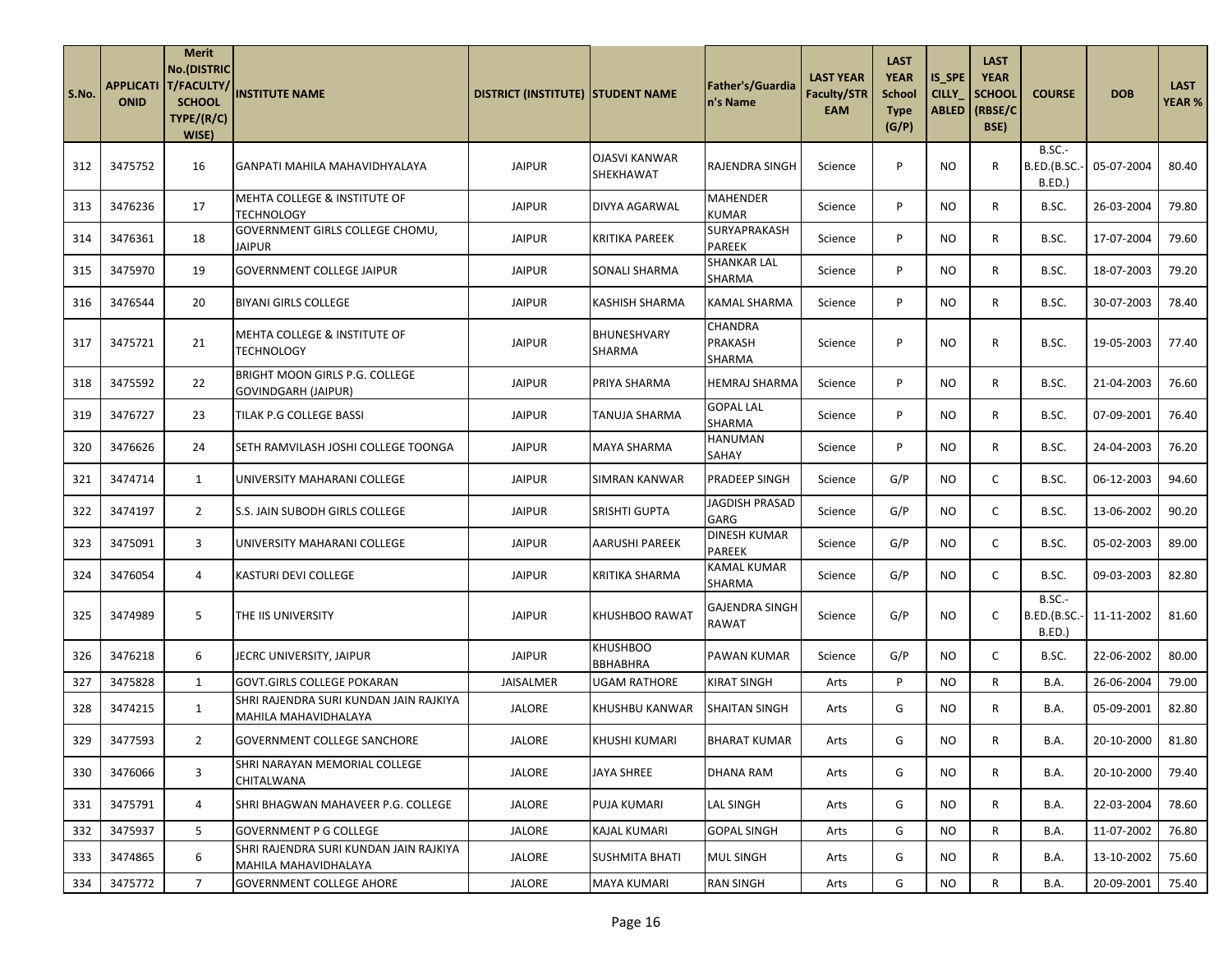| S.No. | <b>ONID</b> | <b>Merit</b><br><b>No.(DISTRIC</b><br><b>APPLICATI T/FACULTY/</b><br><b>SCHOOL</b><br>TYPE/(R/C)<br>WISE) | <b>INSTITUTE NAME</b>                                            | DISTRICT (INSTITUTE) STUDENT NAME |                                  | Father's/Guardia<br>n's Name             | <b>LAST YEAR</b><br><b>Faculty/STR</b><br><b>EAM</b> | <b>LAST</b><br><b>YEAR</b><br><b>School</b><br><b>Type</b><br>(G/P) | IS_SPE<br><b>CILLY</b><br><b>ABLED</b> | <b>LAST</b><br><b>YEAR</b><br><b>SCHOOL</b><br>(RBSE/C<br>BSE) | <b>COURSE</b>                                 | <b>DOB</b>              | <b>LAST</b><br>YEAR % |
|-------|-------------|-----------------------------------------------------------------------------------------------------------|------------------------------------------------------------------|-----------------------------------|----------------------------------|------------------------------------------|------------------------------------------------------|---------------------------------------------------------------------|----------------------------------------|----------------------------------------------------------------|-----------------------------------------------|-------------------------|-----------------------|
| 335   | 3474746     | $\mathbf{1}$                                                                                              | SHRI RANJEET SINGH SHIKSHAN SANSTHAN<br><b>JHAB</b>              | <b>JALORE</b>                     | <b>HIMANSHI RATHI</b>            | <b>OM PRAKASH</b>                        | Arts                                                 | P                                                                   | NO.                                    | R                                                              | $B.A-$<br>$B.ED.(B.A-$<br>B.ED.)              | 13-12-2003              | 86.60                 |
| 336   | 3476090     | $\overline{2}$                                                                                            | AMAR JYOTI COLLEGE DAWAL                                         | <b>JALORE</b>                     | RENUKA KANWAR                    | <b>DUNGAR SINGH</b>                      | Arts                                                 | P                                                                   | NO.                                    | R                                                              | B.A.                                          | 01-01-2006              | 85.60                 |
| 337   | 3475643     | $\mathbf{1}$                                                                                              | SHRI RAGHUNATH BISHNOI MEMORIAL<br>COLLEGE, RANIWARA             | <b>JALORE</b>                     | PRIYANSHEE KUMARI ASHOK KUMAR    |                                          | Science                                              | G                                                                   | NO.                                    | R                                                              | B.SC.                                         | 29-08-2003              | 80.20                 |
| 338   | 3476022     | $\overline{2}$                                                                                            | RAMSEEN COLLEGE, RAMSEEN                                         | <b>JALORE</b>                     | <b>SONALI KUMARI</b>             | <b>MADAN LAL</b>                         | Science                                              | G                                                                   | NO.                                    | $\mathsf{R}$                                                   | B.SC.                                         | 24-08-2001              | 79.00                 |
| 339   | 3474549     | 3                                                                                                         | BAGODA COLLEGE, BAGODA                                           | <b>JALORE</b>                     | <b>NEETU KUMARI</b>              | <b>RAM LAL</b>                           | Science                                              | G                                                                   | NO.                                    | R                                                              | $B.SC.-$<br>B.ED.                             | B.ED.(B.SC.- 27-01-2002 | 74.00                 |
| 340   | 3475891     | 4                                                                                                         | <b>GOVERNMENT P G COLLEGE</b>                                    | <b>JALORE</b>                     | KALPANA KANWAR                   | <b>MANOHAR SINGH</b>                     | Science                                              | G                                                                   | NO.                                    | R                                                              | B.SC.                                         | 01-01-2002              | 73.80                 |
| 341   | 3476734     | $\mathbf{1}$                                                                                              | OXFORD INTERNATION COLLEGE, PARAWA,<br>CHITALWANA (JALORE)       | <b>JALORE</b>                     | <b>REKHA</b>                     | <b>DEVILAL</b>                           | Science                                              | P                                                                   | NO.                                    | R                                                              | <b>B.SC.-</b><br><b>B.ED.(B.SC.-</b><br>B.ED. | 03-03-2002              | 89.20                 |
| 342   | 3474297     | $\mathbf{1}$                                                                                              | <b>GREAT INDIA TEACHER TRAINING COLLEGE</b><br>KHANPUR           | JHALAWAR                          | VIJAYLAKSHMI<br><b>GOUTAM</b>    | <b>RAVI PRAKASH</b><br><b>SHARMA</b>     | Arts                                                 | G                                                                   | NO.                                    | R                                                              | $B.A-$<br>$B.ED.(B.A-$<br>B.ED.)              | 31-03-2004              | 91.60                 |
| 343   | 3476146     | $\overline{2}$                                                                                            | GOVT.GIRLS P.G.COLLEGE JHALAWAR                                  | <b>JHALAWAR</b>                   | YOGITA SHARMA                    | <b>NILESH KUMAR</b><br><b>SHARMA</b>     | Arts                                                 | G                                                                   | NO.                                    | R.                                                             | B.A.                                          | 01-10-2003              | 77.80                 |
| 344   | 3476539     | 3                                                                                                         | <b>GOVERNMENT BIRLA COLLEGE BHAWANI</b><br><b>MANDI JHALAWAR</b> | JHALAWAR                          | <b>SEFIYA</b>                    | <b>MOHAMMAD</b><br>ANWAR                 | Arts                                                 | G                                                                   | NO.                                    | R                                                              | B.A.                                          | 16-04-2003              | 72.00                 |
| 345   | 3476354     | $\mathbf{1}$                                                                                              | GOVT.GIRLS P.G.COLLEGE JHALAWAR                                  | <b>JHALAWAR</b>                   | <b>ISHA JAIN</b>                 | <b>RAMESH CHAND</b>                      | Science                                              | G                                                                   | NO.                                    | R.                                                             | B.SC.                                         | 05-03-2003              | 77.40                 |
| 346   | 3475968     | $\mathbf{1}$                                                                                              | GREAT INDIA TEACHER TRAINING COLLEGE<br>KHANPUR                  | JHALAWAR                          | <b>JYOTI RAJAWAT</b>             | <b>DHARMVEER</b><br><b>SINGH RAJAWAT</b> | Science                                              | P                                                                   | NO.                                    | R                                                              | $B.SC. -$<br>B.ED.(B.SC.-<br>B.ED.)           | 28-08-2002              | 67.40                 |
| 347   | 3474659     | $\mathbf{1}$                                                                                              | <b>GOVT COLLEGE NAWALGARH</b>                                    | <b>JHUNJHUNU</b>                  | <b>MONIKA RAWAT</b>              | <b>DEVKI DEVI</b>                        | Arts                                                 | G                                                                   | NO.                                    | R                                                              | <b>B.A.</b>                                   | 28-08-2000              | 86.20                 |
| 348   | 3475496     | $\overline{2}$                                                                                            | GOVERNMENT COLLEGE, GUDHA GORJI                                  | <b>JHUNJHUNU</b>                  | <b>GANGA KUMARI</b>              | <b>SUBHASH GUPTA</b>                     | Arts                                                 | G                                                                   | NO.                                    | R                                                              | B.A.                                          | 15-08-2002              | 85.40                 |
| 349   | 3475698     | 3                                                                                                         | GOVT COLLEGE NAWALGARH                                           | <b>JHUNJHUNU</b>                  | <b>MUMAL KANWAR</b><br>SHEKHAWAT | <b>SHREE MAL</b><br><b>SINGH</b>         | Arts                                                 | G                                                                   | NO.                                    | R                                                              | B.A.                                          | 20-03-2003              | 85.40                 |
| 350   | 3476052     | $\overline{4}$                                                                                            | SWAMI VIVEKANAND GOVERNMENT<br><b>COLLEGE KHETRI</b>             | <b>JHUNJHUNU</b>                  | <b>SHIVANI SHARMA</b>            | <b>DEVENDER</b><br><b>KUMAR SHARMA</b>   | Arts                                                 | G                                                                   | NO.                                    | R                                                              | B.A.                                          | 15-08-2005              | 82.80                 |
| 351   | 3450621     | 5                                                                                                         | BHOM SINGH TEACHERS TRAINING COLLEGE                             | <b>JHUNJHUNU</b>                  | <b>DEEKSHA KANWAR</b>            | <b>BHAWANI SINGH</b>                     | Arts                                                 | G                                                                   | <b>NO</b>                              | $\mathsf{R}$                                                   | <b>B.A-</b><br>$B.ED.(B.A-$<br><b>B.ED.)</b>  | 09-01-2003              | 82.40                 |
| 352   | 3475286     | 6                                                                                                         | NARAYANI DEVI GIRLS COLLEGE SULTANA                              | <b>JHUNJHUNU</b>                  | <b>SONU KANWAR</b>               | SATPAL SINGH                             | Arts                                                 | G                                                                   | NO                                     | R                                                              | <b>B.A.</b>                                   | 30-10-2005              | 80.80                 |
| 353   | 3474933     | $7\overline{ }$                                                                                           | GOVERNMENT COLLEGE, GUDHA GORJI                                  | <b>UNUHIUNU</b>                   | TANUSHRI                         | <b>ASHOK KUMAR</b>                       | Arts                                                 | G                                                                   | NO                                     | $\mathsf{R}$                                                   | <b>B.A.</b>                                   | 01-07-2003              | 77.80                 |
| 354   | 3475085     | $\mathbf{1}$                                                                                              | MANDAWA COLLEGE, MANDAWA                                         | <b>JHUNJHUNU</b>                  | ROOP KANWAR                      | <b>BAJRANG SINGH</b>                     | Arts                                                 | P                                                                   | NO                                     | $\mathsf{R}$                                                   | B.A.                                          | 17-05-2002              | 89.20                 |
| 355   | 3475962     | $\overline{2}$                                                                                            | MANDAWA COLLEGE, MANDAWA                                         | <b>JHUNJHUNU</b>                  | KHUSHBU KANWAR                   | NAHAR SINGH                              | Arts                                                 | P                                                                   | <b>NO</b>                              | R                                                              | B.A.                                          | 28-08-2003              | 83.40                 |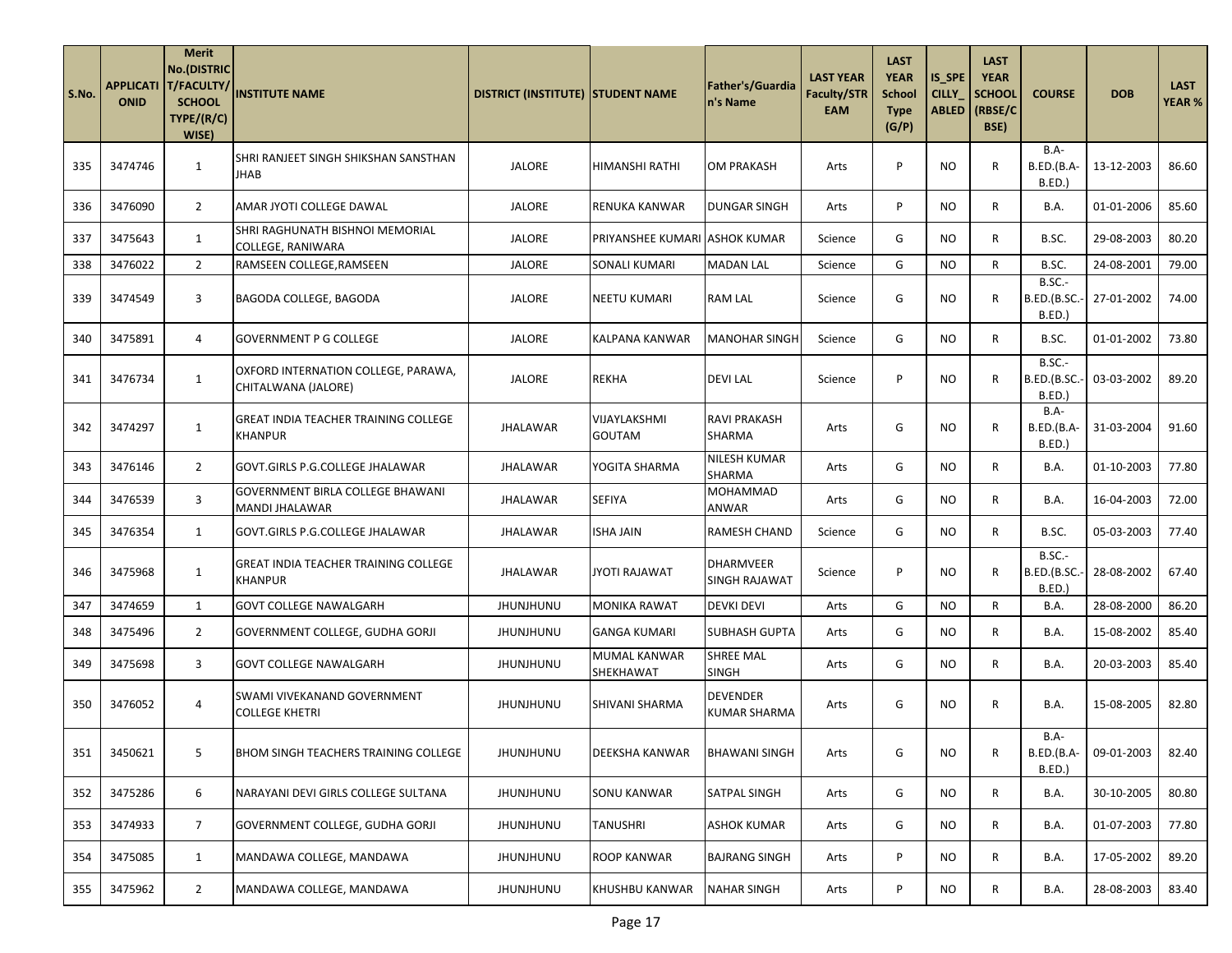| S.No. | <b>ONID</b> | <b>Merit</b><br><b>No.(DISTRIC</b><br>APPLICATI  T/FACULTY/<br><b>SCHOOL</b><br>TYPE/(R/C)<br>WISE) | <b>INSTITUTE NAME</b>                                      | DISTRICT (INSTITUTE) STUDENT NAME |                              | Father's/Guardia<br>n's Name                | <b>LAST YEAR</b><br><b>Faculty/STR</b><br><b>EAM</b> | <b>LAST</b><br><b>YEAR</b><br><b>School</b><br><b>Type</b><br>(G/P) | IS SPE<br><b>CILLY</b><br><b>ABLED</b> | <b>LAST</b><br><b>YEAR</b><br><b>SCHOOL</b><br>(RBSE/C<br>BSE) | <b>COURSE</b>                             | <b>DOB</b>              | <b>LAST</b><br><b>YEAR</b> % |
|-------|-------------|-----------------------------------------------------------------------------------------------------|------------------------------------------------------------|-----------------------------------|------------------------------|---------------------------------------------|------------------------------------------------------|---------------------------------------------------------------------|----------------------------------------|----------------------------------------------------------------|-------------------------------------------|-------------------------|------------------------------|
| 356   | 3475866     | 3                                                                                                   | SMT.SAVITRI DEVI MAHILA MAHAVIDYALAYA<br><b>BALODA</b>     | <b>JHUNJHUNU</b>                  | PRIYANKA KANWAR              | PEP SINGH                                   | Arts                                                 | P                                                                   | NO.                                    | R.                                                             | B.A.                                      | 18-10-2004              | 82.40                        |
| 357   | 3474382     | 1                                                                                                   | SHRI RADHESHYAM R MORARKA GOVT. PG<br>COLLEGE, JHUNJHUNU   | <b>JHUNJHUNU</b>                  | TOSIKA SHARMA                | KRISHAN KUMAR<br>SHARMA                     | Commerce                                             | P                                                                   | NO.                                    | R                                                              | <b>BCOM</b>                               | 27-10-2003              | 89.60                        |
| 358   | 3474755     | 1                                                                                                   | SHRI RADHESHYAM R MORARKA GOVT. PG<br>COLLEGE, JHUNJHUNU   | JHUNJHUNU                         | ARUNA KUMARI                 | SANTOSH KUMAR                               | Science                                              | G                                                                   | NO.                                    | R.                                                             | B.SC.                                     | 12-11-2003              | 89.60                        |
| 359   | 3475611     | $\overline{2}$                                                                                      | SMT. KUNANI DEVI MAHILA (PG)<br>MAHAVIDYALYA, NAWALGARH    | <b>JHUNJHUNU</b>                  | <b>TANU SHARMA</b>           | DEENDAYAL                                   | Science                                              | G                                                                   | NO.                                    | R                                                              | B.SC.                                     | 06-10-2003              | 78.60                        |
| 360   | 3476633     | 3                                                                                                   | SHRI BALAJI MAHAVIDHYALAYA                                 | <b>JHUNJHUNU</b>                  | CHANCHAL                     | <b>PRATAP SINGH</b>                         | Science                                              | G                                                                   | NO.                                    | $\mathsf{R}$                                                   | B.SC.                                     | 13-10-2000              | 77.40                        |
| 361   | 3476640     | $\overline{4}$                                                                                      | SHRI BALAJI MAHAVIDHYALAYA                                 | <b>JHUNJHUNU</b>                  | KANTA                        | PRATAP SINGH                                | Science                                              | G                                                                   | NO.                                    | $\mathsf{R}$                                                   | B.SC.                                     | 08-11-2002              | 76.60                        |
| 362   | 3475519     | 5                                                                                                   | MAHARANI BALIKA MAHAVIDHYALAYA                             | <b>JHUNJHUNU</b>                  | VASHUNDARA<br>KANWAR RAJAWAT | MEHTABH SINGH                               | Science                                              | G                                                                   | NO.                                    | R                                                              | <b>B.SC.-</b><br>$B.ED.(B.SC.-)$<br>B.ED. | 09-06-2003              | 71.60                        |
| 363   | 3474927     | 6                                                                                                   | NORANG RAM DAYANAND DHUKIA COLLEGE<br>JHUNJHUNU            | <b>JHUNJHUNU</b>                  | KRITIKA DADHICH              | <b>RAJENDRA</b><br>PRASAD<br><b>DADHICH</b> | Science                                              | G                                                                   | NO.                                    | R                                                              | $B.SC. -$<br>B.ED.                        | B.ED.(B.SC.- 21-12-2003 | 67.80                        |
| 364   | 3474336     | $\mathbf{1}$                                                                                        | SMT GOMATI DEVI PG COLLEGE                                 | <b>JHUNJHUNU</b>                  | <b>ANUPRIYA</b><br>SHEKHAWAT | <b>BALBIR SINGH</b><br>SHEKHAWAT            | Science                                              | P                                                                   | NO.                                    | R                                                              | B.SC.                                     | 10-05-2002              | 93.40                        |
| 365   | 3482450     | $\overline{2}$                                                                                      | KANORIA COLLEGE, MUKUNDGARH                                | <b>JHUNJHUNU</b>                  | KOMAL SHARMA                 | <b>NARENDRA</b><br><b>KUMAR SHARMA</b>      | Science                                              | P                                                                   | NO.                                    | R                                                              | <b>B.SC.-</b><br>B.ED.(B.SC.-<br>B.ED.)   | 18-10-2002              | 79.80                        |
| 366   | 3475442     | 1                                                                                                   | <b>GOVERNMENT COLLEGE BALESAR</b>                          | <b>JODHPUR</b>                    | SEEMA KANWAR                 | BHAGWAN<br>SINGH                            | Arts                                                 | G                                                                   | NO.                                    | $\mathsf{R}$                                                   | B.A.                                      | 01-07-2001              | 88.20                        |
| 367   | 3476569     | $\overline{2}$                                                                                      | ADARSH COLLEGE DECHU                                       | <b>JODHPUR</b>                    | MANISHA KANWAR               | PRITHVI SINGH<br><b>RAJPUROHIT</b>          | Arts                                                 | G                                                                   | NO.                                    | R                                                              | B.A.                                      | 25-09-2003              | 84.40                        |
| 368   | 3476650     | 3                                                                                                   | GOMI DEVI WOMEN TEACHER'S TRAINING<br><b>COLLEGE</b>       | <b>JODHPUR</b>                    | <b>KHUSHBU</b>               | <b>DHANRAJ</b>                              | Arts                                                 | G                                                                   | NO.                                    | R                                                              | B.A-<br>$B.ED.(B.A-$<br>B.ED.             | 15-01-2004              | 84.20                        |
| 369   | 3475528     | 4                                                                                                   | <b>GOVERNMENT COLLEGE PHALODI</b>                          | <b>JODHPUR</b>                    | <b>JHANVI</b>                | <b>DILIP KUMAR</b>                          | Arts                                                 | G                                                                   | NO.                                    | $\mathsf{R}$                                                   | B.A.                                      | 23-04-2003              | 83.60                        |
| 370   | 3475671     | 5                                                                                                   | ADARSH COLLEGE DECHU                                       | <b>JODHPUR</b>                    | <b>ROSHANA</b>               | <b>DURG SINGH</b>                           | Arts                                                 | G                                                                   | NO.                                    | $\mathsf{R}$                                                   | B.A.                                      | 16-04-2003              | 83.00                        |
| 371   | 3474798     | 6                                                                                                   | KNCW JAI NARAIN VYAS UNIVERSITY,<br><b>JODHPUR</b>         | <b>JODHPUR</b>                    | YASHASVI                     | LADU SINGH                                  | Arts                                                 | G                                                                   | NO.                                    | R                                                              | B.A.                                      | 21-04-2003              | 82.20                        |
| 372   | 3476235     | $\overline{7}$                                                                                      | SHRI MAHALAXMI MAHILA SHIKSHAK<br>PRASHIKSHAN MAHAVIDALAYA | <b>JODHPUR</b>                    | JAI SHREE KANWAR             | KISHAN SINGH                                | Arts                                                 | G                                                                   | NO                                     | R                                                              | $B.A-$<br>B.ED.(B.A)<br>B.ED.             | 08-09-2002              | 81.80                        |
| 373   | 3475421     | 8                                                                                                   | <b>GOVT COLLEGE BAORI</b>                                  | <b>JODHPUR</b>                    | <b>DURGA KANWAR</b>          | <b>KARAN SINGH</b>                          | Arts                                                 | G                                                                   | NO.                                    | R                                                              | B.A.                                      | 01-07-2001              | 81.60                        |
| 374   | 3475476     | 9                                                                                                   | <b>GOVERNMENT COLLEGE PHALODI</b>                          | <b>JODHPUR</b>                    | <b>ANITA THANVI</b>          | <b>JHANWARI LAL</b><br>THANVI               | Arts                                                 | G                                                                   | NO                                     | R                                                              | B.A.                                      | 03-10-2001              | 79.60                        |
| 375   | 3474968     | 10                                                                                                  | <b>GOVERNMENT COLLEGE OSIAN</b>                            | <b>JODHPUR</b>                    | PRIYANKA                     | <b>HANWANT SINGH</b>                        | Arts                                                 | G                                                                   | NO.                                    | R                                                              | B.A.                                      | 14-05-2003              | 79.60                        |
| 376   | 3476461     | 11                                                                                                  | <b>GOVERNMENT COLLEGE PHALODI</b>                          | <b>JODHPUR</b>                    | <b>DIMPLE RANGA</b>          | KAMAL KISHORE<br>RANGA                      | Arts                                                 | G                                                                   | NO                                     | R                                                              | B.A.                                      | 08-02-2001              | 78.80                        |
| 377   | 3475820     | $\mathbf{1}$                                                                                        | KNCW JAI NARAIN VYAS UNIVERSITY,<br>JODHPUR                | <b>JODHPUR</b>                    | RINKU CHHANGANI              | SANTOSH<br>PRAKASH                          | Arts                                                 | P                                                                   | NO                                     | R                                                              | <b>B.A.</b>                               | 11-05-2003              | 90.60                        |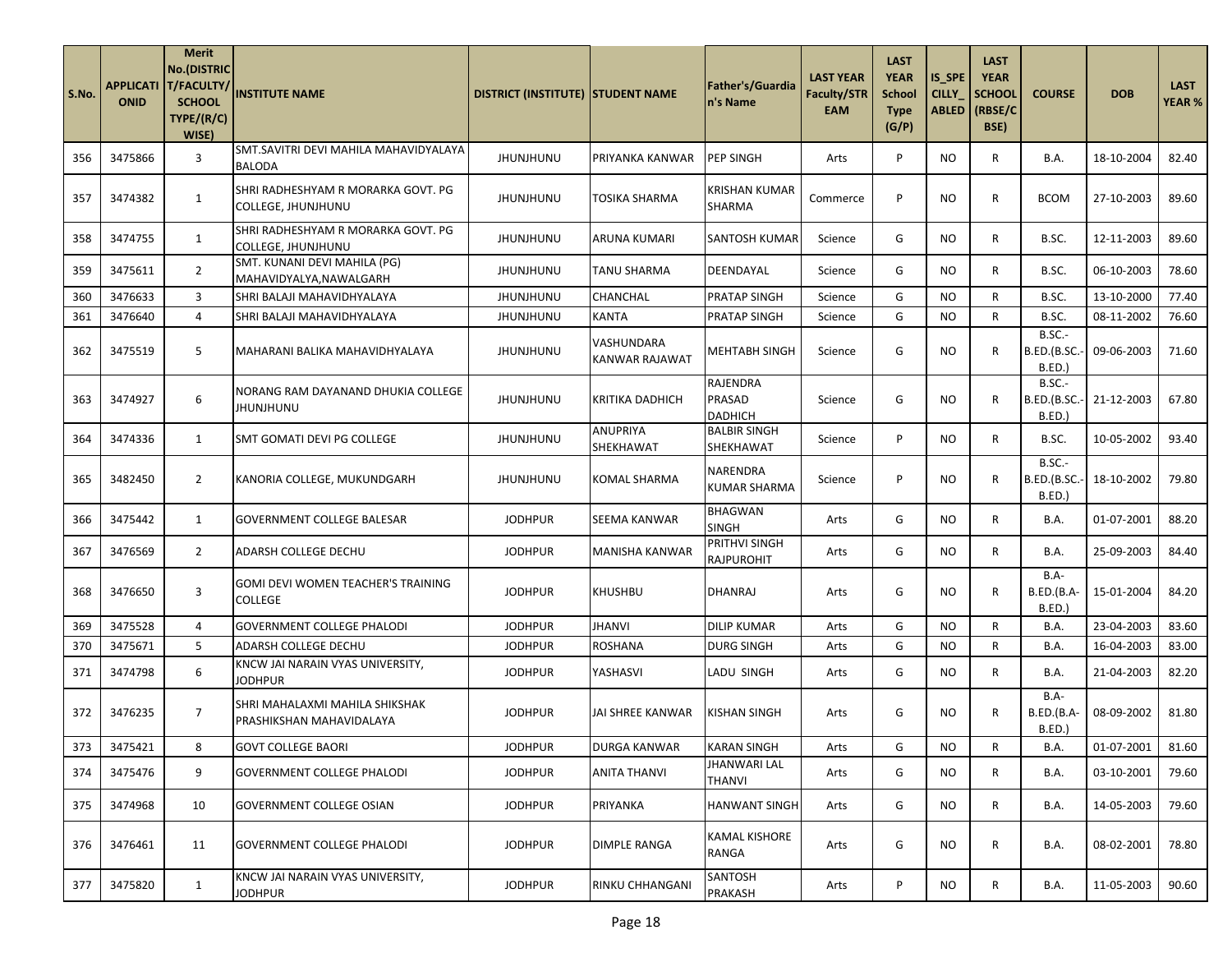| S.No. | <b>ONID</b> | <b>Merit</b><br><b>No.(DISTRIC</b><br>APPLICATI  T/FACULTY/<br><b>SCHOOL</b><br>TYPE/(R/C)<br>WISE) | <b>INSTITUTE NAME</b>                                | <b>DISTRICT (INSTITUTE) STUDENT NAME</b> |                         | <b>Father's/Guardia</b><br>n's Name | <b>LAST YEAR</b><br><b>Faculty/STR</b><br><b>EAM</b> | <b>LAST</b><br><b>YEAR</b><br><b>School</b><br><b>Type</b><br>(G/P) | IS_SPE<br><b>CILLY</b><br><b>ABLED</b> | <b>LAST</b><br><b>YEAR</b><br><b>SCHOOL</b><br>(RBSE/C<br>BSE) | <b>COURSE</b>                              | <b>DOB</b>              | <b>LAST</b><br><b>YEAR</b> % |
|-------|-------------|-----------------------------------------------------------------------------------------------------|------------------------------------------------------|------------------------------------------|-------------------------|-------------------------------------|------------------------------------------------------|---------------------------------------------------------------------|----------------------------------------|----------------------------------------------------------------|--------------------------------------------|-------------------------|------------------------------|
| 378   | 3475447     | $\overline{2}$                                                                                      | KNCW JAI NARAIN VYAS UNIVERSITY,<br>JODHPUR          | <b>JODHPUR</b>                           | <b>RITU RATHORE</b>     | CHAWAND SINGH                       | Arts                                                 | P                                                                   | NO.                                    | R                                                              | B.A.                                       | 18-09-2004              | 88.60                        |
| 379   | 3476658     | 3                                                                                                   | SSDCLB GOVT. GIRLS COLLEGE PIPAR CITY                | <b>JODHPUR</b>                           | NIKITA KANWAR           | <b>BHIK SINGH</b>                   | Arts                                                 | P                                                                   | NO.                                    | R                                                              | B.A.                                       | 07-07-2003              | 88.40                        |
| 380   | 3474900     | 4                                                                                                   | KNCW JAI NARAIN VYAS UNIVERSITY,<br><b>JODHPUR</b>   | <b>JODHPUR</b>                           | JANVI CHHUGANI          | ANAND<br>CHHUGANI                   | Arts                                                 | P                                                                   | NO.                                    | R                                                              | B.A.                                       | 03-05-2002              | 85.40                        |
| 381   | 3476028     | 5                                                                                                   | <b>GOVERNMENT COLLEGE BALESAR</b>                    | <b>JODHPUR</b>                           | PREM KANWAR             | UDAI SINGH                          | Arts                                                 | P                                                                   | NO.                                    | $\mathsf{R}$                                                   | <b>B.A.</b>                                | 15-12-2001              | 84.60                        |
| 382   | 3476388     | $\mathbf{1}$                                                                                        | KNCW JAI NARAIN VYAS UNIVERSITY,<br><b>JODHPUR</b>   | <b>JODHPUR</b>                           | <b>DIMPLE RATHORE</b>   | MAHENDRA<br><b>SINGH</b>            | Arts                                                 | G/P                                                                 | NO.                                    | C                                                              | B.A.                                       | 10-03-2003              | 89.20                        |
| 383   | 3476764     | $\overline{2}$                                                                                      | KNCW JAI NARAIN VYAS UNIVERSITY,<br>JODHPUR          | <b>JODHPUR</b>                           | PRIYANKA                | SAVAISINGH                          | Arts                                                 | G/P                                                                 | NO.                                    | C                                                              | B.A.                                       | 24-03-2005              | 86.60                        |
| 384   | 3476084     | 1                                                                                                   | <b>GOVERNMENT COLLEGE PHALODI</b>                    | <b>JODHPUR</b>                           | SURABHI JAIN            | <b>MUKESH JAIN</b>                  | Commerce                                             | G                                                                   | NO.                                    | $\mathsf{R}$                                                   | <b>BCOM</b>                                | 01-12-2003              | 84.00                        |
| 385   | 3474817     | 1                                                                                                   | KNCW JAI NARAIN VYAS UNIVERSITY,<br><b>JODHPUR</b>   | <b>JODHPUR</b>                           | ANJALI                  | RAJARAM GOUR                        | Commerce                                             | P                                                                   | NO.                                    | $\mathsf{R}$                                                   | <b>BCOM</b>                                | 08-10-2003              | 83.80                        |
| 386   | 3475812     | $\mathbf{1}$                                                                                        | <b>GOVERNMENT COLLEGE PHALODI</b>                    | <b>JODHPUR</b>                           | <b>RONAK</b>            | <b>RAM KUMAR</b>                    | Science                                              | G                                                                   | NO.                                    | $\mathsf{R}$                                                   | B.SC.                                      | 07-04-2004              | 85.00                        |
| 387   | 3476072     | $\overline{2}$                                                                                      | MARWAR SHIKSHAK PRASHIKSHAN<br>MAHAVIDHALAYA         | <b>JODHPUR</b>                           | JASHODA KANWAR          | PADAM SINGH                         | Science                                              | G                                                                   | NO.                                    | R                                                              | $B.SC.-$<br><b>B.ED.(B.SC.-</b><br>B.ED.   | 26-08-2005              | 78.40                        |
| 388   | 3474833     | 3                                                                                                   | <b>GOVT. COLLEGE JODHPUR</b>                         | <b>JODHPUR</b>                           | PAYAL ANDANI            | NANAKRAM<br>ADANI                   | Science                                              | G                                                                   | NO.                                    | R                                                              | B.SC.                                      | 26-09-2003              | 70.40                        |
| 389   | 3475471     | 1                                                                                                   | <b>GOVERNMENT COLLEGE OSIAN</b>                      | <b>JODHPUR</b>                           | NIKITA RAJPUROHIT       | SHRAWAN SINGH<br>RAJPUROHIT         | Science                                              | P                                                                   | NO.                                    | R                                                              | B.SC.                                      | 10-07-2003              | 87.60                        |
| 390   | 3455664     | $\overline{2}$                                                                                      | GOVERNMENT GIRLS COLLEGE MAGRA<br>PUNJALA            | <b>JODHPUR</b>                           | PRIYANKA JOSHI          | SAMPATRAJ                           | Science                                              | P                                                                   | NO.                                    | R                                                              | B.SC.                                      | 06-08-2004              | 86.60                        |
| 391   | 3474818     | 3                                                                                                   | VYAS COLLEGE OF NURSING                              | <b>JODHPUR</b>                           | <b>NEHA SINGHAL</b>     | PURUSOTAM<br>SINGHAL                | Science                                              | P                                                                   | NO.                                    | R                                                              | B.SC.                                      | 19-04-2002              | 84.40                        |
| 392   | 3475619     | 4                                                                                                   | KNCW JAI NARAIN VYAS UNIVERSITY,<br><b>JODHPUR</b>   | <b>JODHPUR</b>                           | HANSA RATHORE           | MAHENDRA<br>SINGH                   | Science                                              | P                                                                   | NO.                                    | R                                                              | B.SC.                                      | 13-12-2003              | 84.00                        |
| 393   | 3476196     | 5                                                                                                   | GOVERNMENT GIRLS COLLEGE MAGRA<br>PUNJALA            | <b>JODHPUR</b>                           | HIMANSHI TIWARI         | <b>SANJAY TIWARI</b>                | Science                                              | P                                                                   | NO.                                    | $\mathsf{R}$                                                   | B.SC.                                      | 12-07-2002              | 83.40                        |
| 394   | 3474921     | 6                                                                                                   | MAYURAKSHI T.T. COLLEGE                              | <b>JODHPUR</b>                           | RADHIKA                 | SURESH CHANDR<br><b>VYAS</b>        | Science                                              | P                                                                   | NO.                                    | R                                                              | <b>B.SC.-</b><br>B.ED.                     | B.ED.(B.SC.- 28-12-2004 | 79.80                        |
| 395   | 3475236     | $\overline{7}$                                                                                      | GOVERNMENT GIRLS COLLEGE MAGRA<br>PUNJALA            | <b>JODHPUR</b>                           | LAXMI RATHORE           | GAJENDRA SINGH                      | Science                                              | P                                                                   | NO.                                    | R                                                              | B.SC.                                      | 20-01-2002              | 77.00                        |
| 396   | 3476642     | 8                                                                                                   | SHRI LALCHAND MILAPCHAND DADHA JAIN<br>COLLEGE OSIAN | <b>JODHPUR</b>                           | <b>DEEPIKA UPADHYAY</b> | SHARWAN<br><b>KUMAR</b>             | Science                                              | P                                                                   | NO.                                    | R                                                              | B.A.                                       | 11-07-2003              | 75.60                        |
| 397   | 3476506     | 9                                                                                                   | <b>GOVERNMENT COLLEGE OSIAN</b>                      | <b>JODHPUR</b>                           | PUJA KANWAR             | <b>BHOM SINGH</b>                   | Science                                              | P                                                                   | NO                                     | R                                                              | B.A.                                       | 16-08-2004              | 75.20                        |
| 398   | 3475559     | 1                                                                                                   | <b>GOVERNMENT COLLEGE PHALODI</b>                    | <b>JODHPUR</b>                           | SURBHI CHHANGAN         | <b>KAMAL KISHOR</b><br>CHHANGANI    | Science                                              | G/P                                                                 | NO                                     | C                                                              | B.SC.                                      | 28-06-2003              | 89.00                        |
| 399   | 3483812     | $\mathbf{1}$                                                                                        | <b>GOVERNMENT COLLEGE KARAULI</b>                    | KARAULI                                  | KOMAL KUMARI            | RAMBHAROSI<br>SINGH                 | Arts                                                 | G                                                                   | NO                                     | R                                                              | B.A.                                       | 23-10-2003              | 86.60                        |
| 400   | 3475064     | $\overline{2}$                                                                                      | SATYA SADHNA COLLEGE                                 | KARAULI                                  | PRIYA SHARMA            | RAJESH BIHARI<br>SHARMA             | Arts                                                 | G                                                                   | NO                                     | R                                                              | B.A-<br><b>B.ED.(B.A-</b><br><b>B.ED.)</b> | 09-08-2004              | 71.80                        |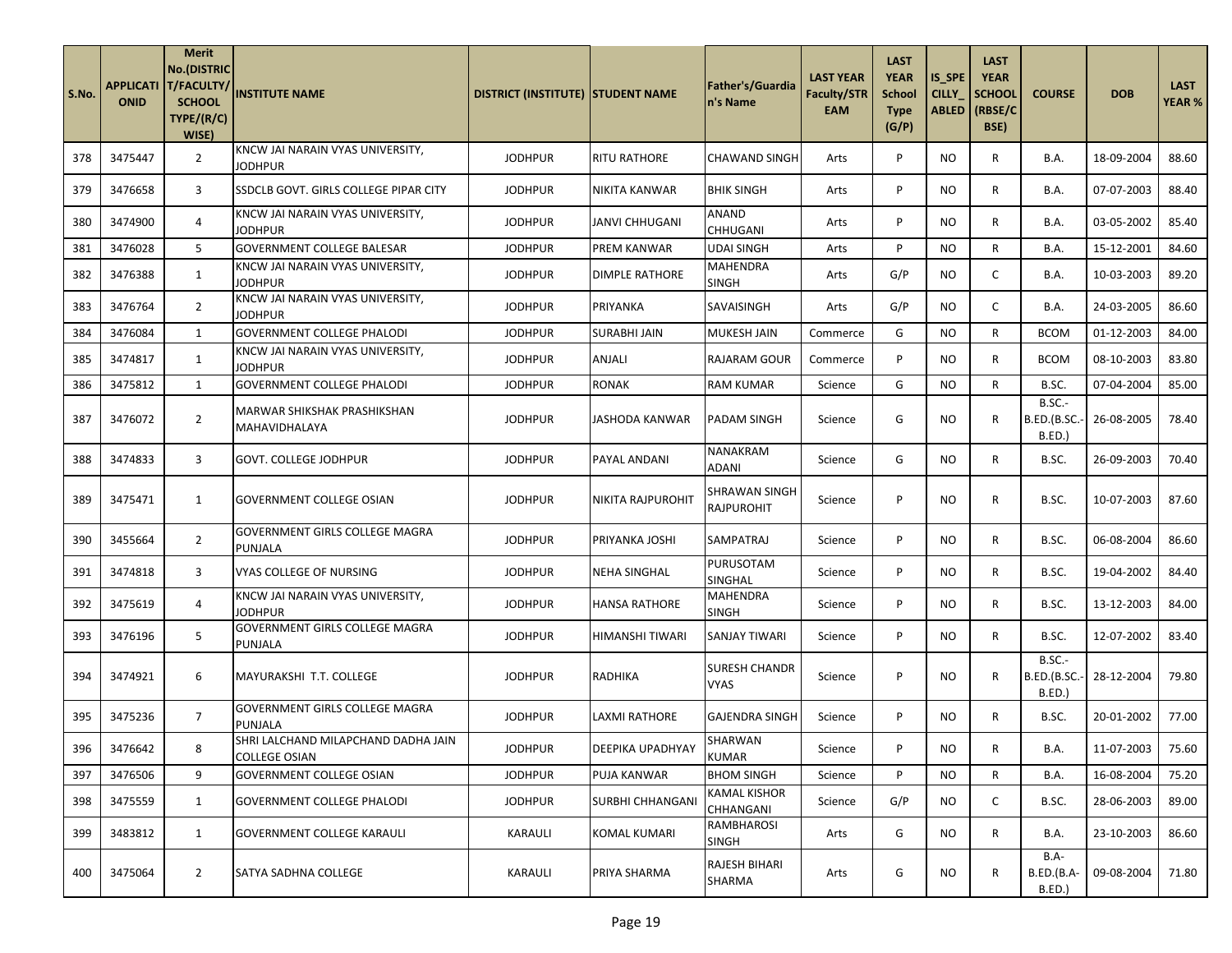| S.No. | <b>ONID</b> | <b>Merit</b><br><b>No.(DISTRIC</b><br>APPLICATI  T/FACULTY/<br><b>SCHOOL</b><br>TYPE/(R/C)<br>WISE) | <b>INSTITUTE NAME</b>                                 | DISTRICT (INSTITUTE) STUDENT NAME |                             | Father's/Guardia<br>n's Name           | <b>LAST YEAR</b><br><b>Faculty/STR</b><br><b>EAM</b> | <b>LAST</b><br><b>YEAR</b><br><b>School</b><br><b>Type</b><br>(G/P) | IS_SPE<br><b>CILLY</b><br><b>ABLED</b> | <b>LAST</b><br><b>YEAR</b><br><b>SCHOOL</b><br>(RBSE/C<br>BSE) | <b>COURSE</b>                                 | <b>DOB</b>              | <b>LAST</b><br>YEAR % |
|-------|-------------|-----------------------------------------------------------------------------------------------------|-------------------------------------------------------|-----------------------------------|-----------------------------|----------------------------------------|------------------------------------------------------|---------------------------------------------------------------------|----------------------------------------|----------------------------------------------------------------|-----------------------------------------------|-------------------------|-----------------------|
| 401   | 3475017     | 1                                                                                                   | VIJAY SINGH PATHIK COLLGE, SHRI<br><b>MAHAVEER JI</b> | KARAULI                           | SAPANA SHARMA               | GIRRAJ PRASAD<br>SHARMA                | Arts                                                 | P                                                                   | NO.                                    | R                                                              | $B.A-$<br>$B.ED.(B.A-$<br>B.ED.               | 07-01-2003              | 82.00                 |
| 402   | 3476581     | $\overline{2}$                                                                                      | GOVT. COLLEGE TODABHIM (KARAULI)                      | <b>KARAULI</b>                    | <b>KUSUMLATA GUPTA</b>      | <b>SITA RAM GUPTA</b>                  | Arts                                                 | P                                                                   | NO.                                    | $\mathsf{R}$                                                   | B.A.                                          | 10-07-2000              | 79.80                 |
| 403   | 3476244     | 3                                                                                                   | SHRI AGRASEN GIRLS PG COLLEGE, HINDAUN<br><b>CITY</b> | KARAULI                           | PRIYANKA TIWARI             | SANTOSH                                | Arts                                                 | P                                                                   | NO.                                    | R                                                              | B.A.                                          | 08-05-2004              | 78.20                 |
| 404   | 3475750     | 4                                                                                                   | SHRI AGRASEN GIRLS PG COLLEGE, HINDAUN<br><b>CITY</b> | <b>KARAULI</b>                    | SHEETAL SHARMA              | PRAHALAD<br>SHARMA                     | Arts                                                 | P                                                                   | NO.                                    | R                                                              | B.A.                                          | 10-10-2004              | 77.60                 |
| 405   | 3479531     | 5                                                                                                   | SATYA SADHNA COLLEGE                                  | <b>KARAULI</b>                    | NIKITA JAIMINI              | RAMAKANT<br><b>JAIMINI</b>             | Arts                                                 | P                                                                   | NO.                                    | R.                                                             | B.A.                                          | 31-08-2004              | 77.00                 |
| 406   | 3474728     | $\mathbf{1}$                                                                                        | <b>GOVT PG COLLEGE HINDAUN CITY</b>                   | KARAULI                           | SHANU SHARMA                | <b>MANOJ UDEIYA</b>                    | Science                                              | G                                                                   | NO.                                    | $\mathsf{R}$                                                   | B.SC.                                         | 23-07-2003              | 74.60                 |
| 407   | 3475859     | $\overline{2}$                                                                                      | GOVTGIRLSCOLLEGEKARAULI                               | <b>KARAULI</b>                    | SHIKHA CHATURVED            | <b>MUKESH</b><br>CHATURVEDI            | Science                                              | G                                                                   | NO.                                    | R                                                              | B.SC.                                         | 14-07-2003              | 71.40                 |
| 408   | 3474683     | 1                                                                                                   | NEHRU COLLEGE OF EDUCATION                            | KARAULI                           | SHIVANI SHARMA              | GAJANAND<br>SHARMA                     | Science                                              | P                                                                   | NO.                                    | R                                                              | <b>B.SC.-</b><br>B.ED.)                       | B.ED.(B.SC.- 20-02-2001 | 84.80                 |
| 409   | 3475691     | $\overline{2}$                                                                                      | RAJASTHAN TEACHER TRAINING COLLEGE<br>KHEDA           | KARAULI                           | <b>PRINSI GUPTA</b>         | <b>VISHNU KUMAR</b><br>AGRAWAL         | Science                                              | P                                                                   | NO.                                    | R                                                              | <b>B.SC.-</b><br><b>B.ED.(B.SC.-</b><br>B.ED. | 14-06-2003              | 84.40                 |
| 410   | 3475897     | 1                                                                                                   | GOVTGIRLSCOLLEGEKARAULI                               | KARAULI                           | <b>DIVYANSHI</b><br>AGRAWAL | RAJENDRA<br>KUMAR GUPTA                | Science                                              | G/P                                                                 | NO.                                    | C                                                              | B.SC.                                         | 25-09-2002              | 93.50                 |
| 411   | 3475068     | $\mathbf{1}$                                                                                        | GOVERNMENT ARTS GIRLS COLLEGE KOTA                    | KOTA                              | POOJA KUMARI                | <b>ARJUN SINGH</b>                     | Arts                                                 | G                                                                   | NO.                                    | R                                                              | B.A.                                          | 24-05-2001              | 86.80                 |
| 412   | 3474911     | $\overline{2}$                                                                                      | GOVERNMENT COLLEGE KANWAS                             | <b>KOTA</b>                       | SANJANA<br>RAGHUVANSHI      | KISHAN SINGH<br>RAGHUVANSHI            | Arts                                                 | G                                                                   | NO.                                    | $\mathsf{R}$                                                   | B.A.                                          | 04-12-2003              | 82.40                 |
| 413   | 3474970     | 3                                                                                                   | <b>GOVERNMENT COLLEGE KANWAS</b>                      | <b>KOTA</b>                       | ANNU                        | <b>BRIJRAJ SINGH</b>                   | Arts                                                 | G                                                                   | <b>NO</b>                              | $\mathsf{R}$                                                   | B.A.                                          | 01-01-2003              | 77.00                 |
| 414   | 3475480     | 4                                                                                                   | GOVERNMENT COLLEGE KANWAS                             | <b>KOTA</b>                       | SONIYA                      | LILADHAR                               | Arts                                                 | G                                                                   | NO.                                    | R                                                              | B.A.                                          | 01-01-2002              | 71.80                 |
| 415   | 3475361     | 5                                                                                                   | GOVERNMENT COLLEGE KANWAS                             | <b>KOTA</b>                       | <b>NIKITA</b>               | <b>DAMODAR SINH</b>                    | Arts                                                 | G                                                                   | NO.                                    | $\mathsf{R}$                                                   | B.A.                                          | 21-04-2002              | 68.00                 |
| 416   | 3475457     | 6                                                                                                   | GOVERNMENT COLLEGE KANWAS                             | KOTA                              | SAJAN                       | RADHESHYAM                             | Arts                                                 | G                                                                   | NO.                                    | $\mathsf{R}$                                                   | B.A.                                          | 09-08-2002              | 67.20                 |
| 417   | 3474904     | 1                                                                                                   | AKLANK COLLEGE OF EDUCATION                           | KOTA                              | SAAKSHI                     | RAJENDR                                | Arts                                                 | P                                                                   | NO.                                    | R                                                              | $B.A-$<br>B.ED.(B.A)<br>B.ED.                 | 13-08-2003              | 88.20                 |
| 418   | 3475521     | $\overline{2}$                                                                                      | KAUTILY WOMEN T.T. COLLEGE                            | <b>KOTA</b>                       | KHUSHI SHARMA               | <b>GAJENDRA</b><br><b>KUMAR SHARMA</b> | Arts                                                 | P                                                                   | NO.                                    | R                                                              | B.A-<br>B.ED.(B.A-<br>B.ED.)                  | 23-06-2002              | 86.20                 |
| 419   | 3475774     | $\mathbf{1}$                                                                                        | UNIVERSITY COLLEGE OF ENGG(UTD,<br>RTU, KOTA)         | <b>KOTA</b>                       | <b>LAVI SHARMA</b>          | <b>DINESH KUMAR</b><br>SHARMA          | Science                                              | G                                                                   | NO.                                    | $\mathsf{R}$                                                   | <b>B.TECH</b>                                 | 04-09-2003              | 85.40                 |
| 420   | 3475509     | $\overline{2}$                                                                                      | JANKI DEVI BAJAJ GOVT. GIRLS COLLEGE<br><b>KOTA</b>   | KOTA                              | <b>CHANCHAL SHARMA</b>      | DINESH KUMAR<br>SHARMA                 | Science                                              | G                                                                   | NO.                                    | R                                                              | B.SC.                                         | 21-05-2002              | 81.20                 |
| 421   | 3475450     | $\overline{3}$                                                                                      | JANKI DEVI BAJAJ GOVT. GIRLS COLLEGE<br>KOTA          | KOTA                              | CHANCHAL<br>CHITTORA        | CHETAN<br><b>CHITTORA</b>              | Science                                              | G                                                                   | NO                                     | R                                                              | B.SC.                                         | 02-04-2003              | 79.20                 |
| 422   | 3476122     | 4                                                                                                   | JANKI DEVI BAJAJ GOVT. GIRLS COLLEGE<br>KOTA          | <b>KOTA</b>                       | <b>DIVYA CHITTORA</b>       | RAJNISH                                | Science                                              | G                                                                   | NO.                                    | R                                                              | B.SC.                                         | 05-06-2002              | 72.80                 |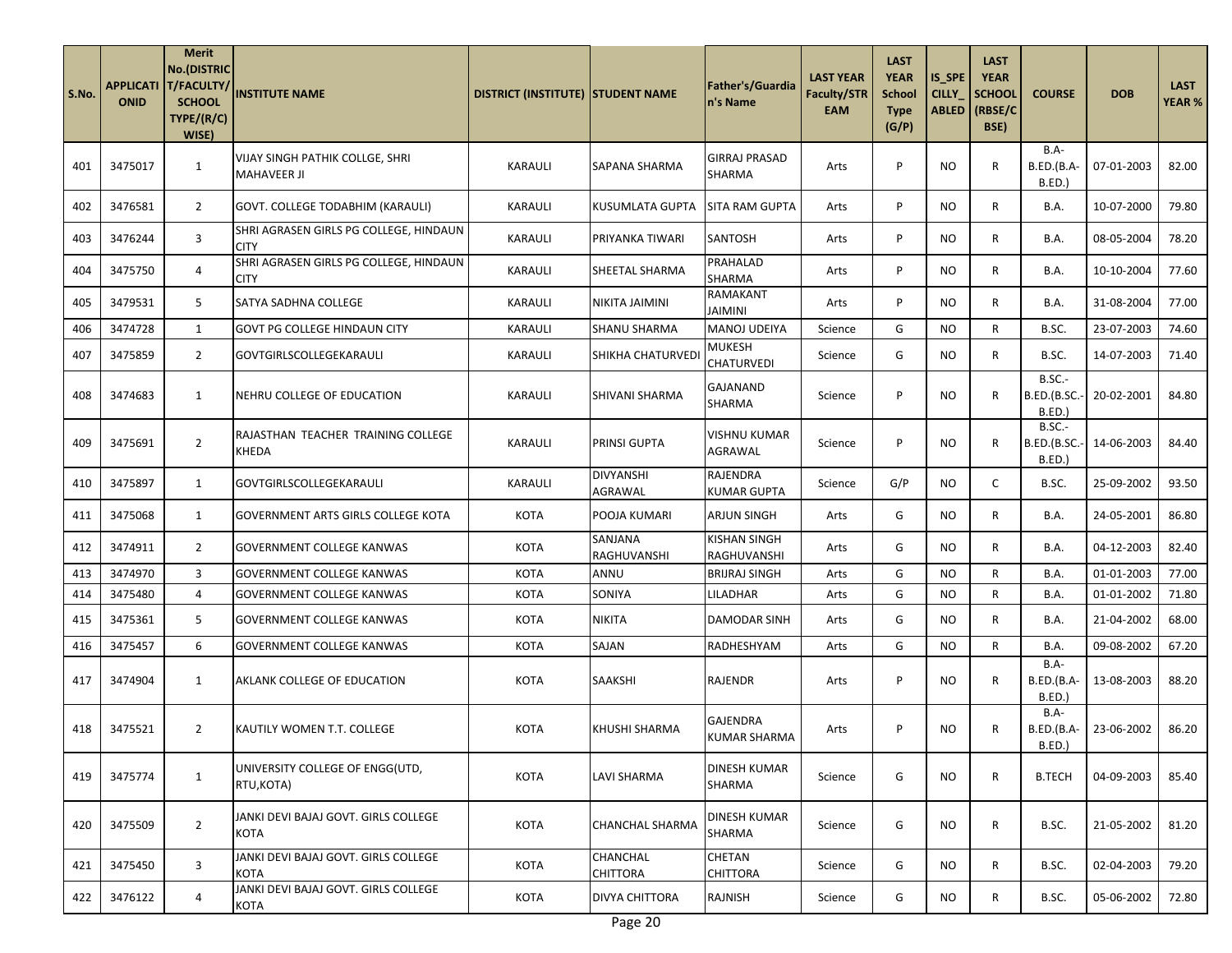| S.No. | <b>ONID</b> | <b>Merit</b><br><b>No.(DISTRIC</b><br><b>APPLICATI T/FACULTY/</b><br><b>SCHOOL</b><br>TYPE/(R/C)<br>WISE) | <b>INSTITUTE NAME</b>                                       | DISTRICT (INSTITUTE) STUDENT NAME |                                      | <b>Father's/Guardia</b><br>n's Name | <b>LAST YEAR</b><br><b>Faculty/STR</b><br><b>EAM</b> | <b>LAST</b><br><b>YEAR</b><br><b>School</b><br><b>Type</b><br>(G/P) | IS_SPE<br><b>CILLY</b><br><b>ABLED</b> | <b>LAST</b><br><b>YEAR</b><br><b>SCHOOL</b><br>(RBSE/C<br>BSE) | <b>COURSE</b>                              | <b>DOB</b> | <b>LAST</b><br><b>YEAR %</b> |
|-------|-------------|-----------------------------------------------------------------------------------------------------------|-------------------------------------------------------------|-----------------------------------|--------------------------------------|-------------------------------------|------------------------------------------------------|---------------------------------------------------------------------|----------------------------------------|----------------------------------------------------------------|--------------------------------------------|------------|------------------------------|
| 423   | 3475359     | $\mathbf{1}$                                                                                              | UNIVERSITY COLLEGE OF ENGG(UTD,<br>RTU, KOTA)               | <b>KOTA</b>                       | <b>SHRUTI GARG</b>                   | <b>ASHOK KUMAR</b>                  | Science                                              | P                                                                   | NO.                                    | R                                                              | <b>B.TECH</b>                              | 05-04-2002 | 90.40                        |
| 424   | 3475132     | $\overline{2}$                                                                                            | JANKI DEVI BAJAJ GOVT. GIRLS COLLEGE<br>KOTA                | <b>KOTA</b>                       | <b>URVI SHARMA</b>                   | <b>ASHOK KUMAR</b><br><b>SHARMA</b> | Science                                              | P                                                                   | NO.                                    | R                                                              | B.SC.                                      | 20-11-2002 | 83.60                        |
| 425   | 3476689     | $\mathbf{1}$                                                                                              | CHHOTI DEVI MEMORIAL GIRL'S B.ED<br>COLLEGE, DIDWANA (B.ED) | <b>NAGAUR</b>                     | <b>LALITA SHARMA</b>                 | <b>HANUMAN</b><br><b>PRASAD</b>     | Arts                                                 | G                                                                   | NO.                                    | R                                                              | <b>BED</b>                                 | 07-08-2005 | 92.60                        |
| 426   | 3476667     | $\overline{2}$                                                                                            | APEX COLLEGE, MAKRANA                                       | NAGAUR                            | KARANI KANWAR                        | <b>BHAWANI SINGH</b>                | Arts                                                 | G                                                                   | NO.                                    | R                                                              | B.A.                                       | 11-09-2004 | 88.00                        |
| 427   | 3475185     | 3                                                                                                         | SBRM GOVT COLLEGE NAGAUR                                    | <b>NAGAUR</b>                     | AMBIKA GAUR                          | <b>NARAYAN GAUR</b>                 | Arts                                                 | G                                                                   | NO.                                    | $\mathsf{R}$                                                   | B.A.                                       | 15-12-2003 | 82.60                        |
| 428   | 3476210     | 4                                                                                                         | <b>GOVT COLLEGE MERTA CITY</b>                              | <b>NAGAUR</b>                     | <b>PARWATI PAREEK</b>                | <b>PUKHRAJ PAREEK</b>               | Arts                                                 | G                                                                   | NO.                                    | R                                                              | B.A.                                       | 14-06-2002 | 80.20                        |
| 429   | 3475864     | 5                                                                                                         | GOVERNMENT COLLEGE JAYAL(NAGAUR)                            | <b>NAGAUR</b>                     | <b>DURGA RATHOR</b>                  | <b>PRABHU SINGH</b>                 | Arts                                                 | G                                                                   | NO.                                    | R                                                              | B.A.                                       | 14-03-2004 | 79.40                        |
| 430   | 3476430     | 6                                                                                                         | GOVERNMENT BANGUR COLLEGE, DIDWANA                          | NAGAUR                            | <b>SHEETAL KANWAR</b>                | LAXMAN SINGH                        | Arts                                                 | G                                                                   | NO.                                    | R                                                              | B.A.                                       | 12-03-2005 | 79.40                        |
| 431   | 3474749     | $\overline{7}$                                                                                            | GOVERNMENT GIRLS COLLEGE, NAGAUR                            | NAGAUR                            | <b>KHUSHI GAUR</b>                   | NEELKANTH<br>GAUR                   | Arts                                                 | G                                                                   | NO.                                    | R                                                              | B.A.                                       | 10-11-2003 | 77.40                        |
| 432   | 3474586     | 8                                                                                                         | <b>B R KHOKHAR MEMORIAL TEACHER</b><br>TRAINING COLLEGE     | <b>NAGAUR</b>                     | <b>VISHAKHA SARSWAT</b>              | <b>ASHOK KUMAR</b>                  | Arts                                                 | G                                                                   | NO.                                    | R                                                              | B.A-<br>B.ED.(B.A.<br><b>B.ED.)</b>        | 06-10-2005 | 76.40                        |
| 433   | 3476576     | 9                                                                                                         | MAITREYEE GIRLS TEACHER TRAINING<br>College                 | <b>NAGAUR</b>                     | <b>KARUNA PAREEK</b>                 | <b>KAMAL KISHOR</b>                 | Arts                                                 | G                                                                   | NO.                                    | R                                                              | $B.A-$<br><b>B.ED.(B.A-</b><br>B.ED.)      | 20-09-2002 | 75.60                        |
| 434   | 3474735     | 10                                                                                                        | TAGORE MAHAVIDHYALYA MOLASAR                                | <b>NAGAUR</b>                     | <b>SONAKSHI PAREEK</b>               | <b>GHANSHYAM</b><br><b>JOSHI</b>    | Arts                                                 | G                                                                   | NO.                                    | R                                                              | B.A.                                       | 25-08-2004 | 75.60                        |
| 435   | 3476341     | 11                                                                                                        | SHREE TAGORE COLLEGE                                        | NAGAUR                            | <b>KHUSHBOO</b><br><b>RAJPUROHIT</b> | <b>MOHAN SINGH</b>                  | Arts                                                 | G                                                                   | NO.                                    | R                                                              | B.A.                                       | 04-02-2002 | 74.80                        |
| 436   | 3474797     | 12                                                                                                        | GOVERNMENT BANGUR COLLEGE, DIDWANA                          | NAGAUR                            | <b>SITA KANWAR</b>                   | <b>SHOBH SINGH</b>                  | Arts                                                 | G                                                                   | NO.                                    | R                                                              | B.A.                                       | 23-05-2002 | 74.80                        |
| 437   | 3476662     | 13                                                                                                        | RAJEEV GANDHI MAHAVIDHYALYA,<br>MAULASAR                    | <b>NAGAUR</b>                     | <b>MUKESH KANWAR</b>                 | <b>RANJEET SINGH</b>                | Arts                                                 | G                                                                   | NO.                                    | R                                                              | B.A.                                       | 01-08-2003 | 74.20                        |
| 438   | 3476293     | 14                                                                                                        | KUCHAMAN COLLEGE                                            | <b>NAGAUR</b>                     | <b>RONAK KANWAR</b>                  | <b>BHAWANI SINGH</b>                | Arts                                                 | G                                                                   | NO.                                    | R                                                              | B.A.                                       | 26-10-2004 | 73.20                        |
| 439   | 3476511     | 15                                                                                                        | GOVERNMENT BANGUR COLLEGE, DIDWANA                          | <b>NAGAUR</b>                     | TWINKAL KANWAR<br><b>RATHOR</b>      | <b>GAJENDRA SINGH</b>               | Arts                                                 | G                                                                   | NO.                                    | R                                                              | B.A.                                       | 10-06-2003 | 72.00                        |
| 440   | 3476141     | $\mathbf{1}$                                                                                              | SBRM GOVT COLLEGE NAGAUR                                    | <b>NAGAUR</b>                     | <b>KHUSHBOO</b>                      | <b>VIMAL SHARMA</b>                 | Arts                                                 | P                                                                   | NO.                                    | R                                                              | B.A.                                       | 15-03-2003 | 91.20                        |
| 441   | 3480271     | $\overline{2}$                                                                                            | SHREE NARAYAN MAHAVIDHYALAY<br><b>KUCHAMAN CITY NAGAUR</b>  | <b>NAGAUR</b>                     | MANISHA KANWAR                       | <b>RAJENDRA SINGH</b>               | Arts                                                 | P                                                                   | NO.                                    | R                                                              | B.A.                                       | 02-02-2004 | 90.20                        |
| 442   | 3474985     | 3                                                                                                         | SHRI SAWAI COLLEGE, DIDWANA                                 | NAGAUR                            | PRIYANSHI SHARMA                     | VASUDEV<br>SHARMA                   | Arts                                                 | P                                                                   | NO                                     | R                                                              | B.A.                                       | 10-05-2004 | 87.80                        |
| 443   | 3476503     | 4                                                                                                         | MAKRANA T T COLLEGE                                         | NAGAUR                            | POOJA SHARMA                         | <b>HARINARAYAN</b>                  | Arts                                                 | P                                                                   | NO.                                    | R                                                              | B.A-<br>$B.ED.(B.A-$<br><b>B.ED.)</b>      | 04-07-2003 | 86.60                        |
| 444   | 3475487     | 5                                                                                                         | MAHADEV B.ED. COLLEGE                                       | NAGAUR                            | SUNIDHI GAUR                         | <b>RAKESH GAUR</b>                  | Arts                                                 | P                                                                   | NO                                     | R                                                              | B.A-<br><b>B.ED.(B.A-</b><br><b>B.ED.)</b> | 10-12-2002 | 85.00                        |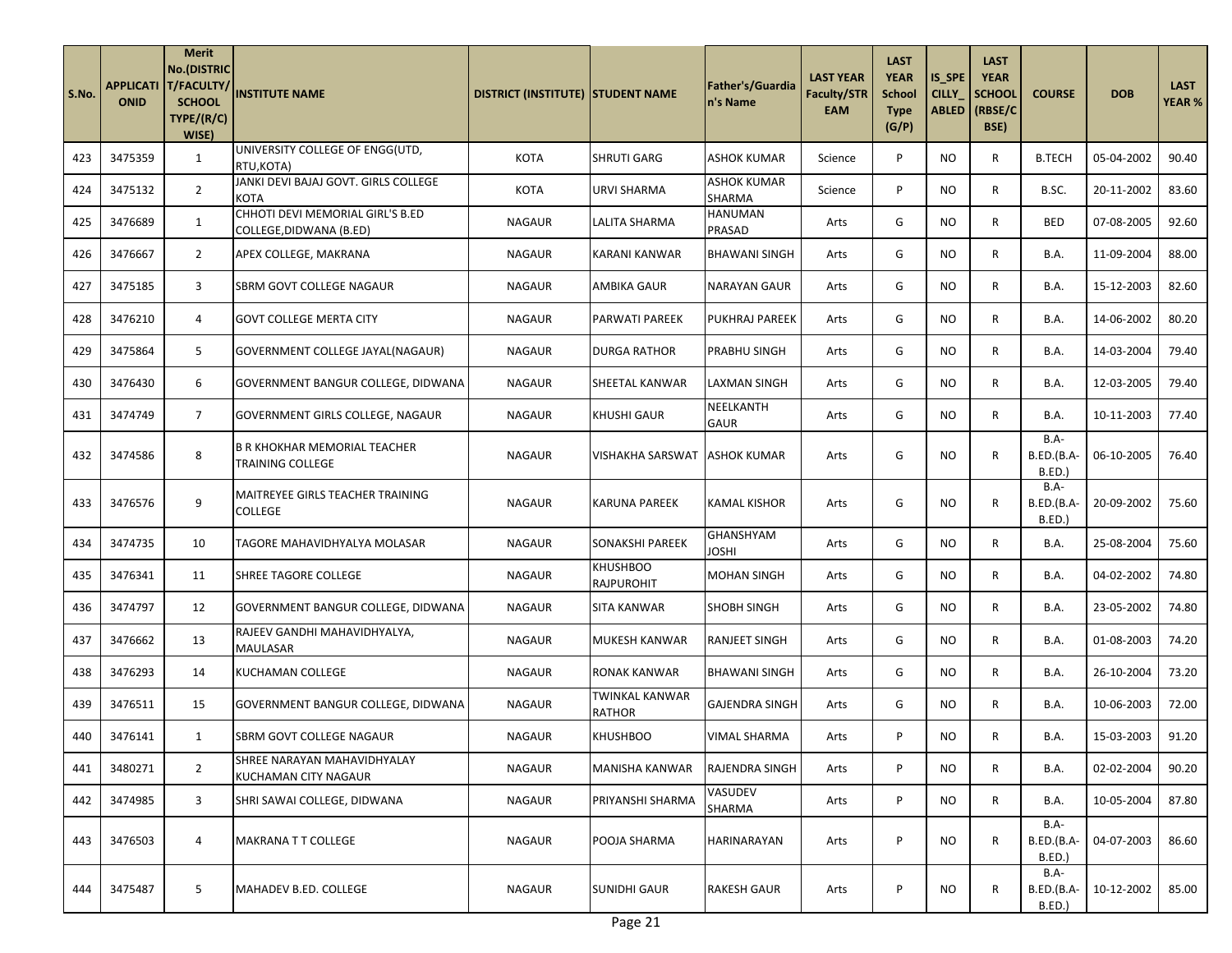| S.No. | <b>ONID</b> | <b>Merit</b><br><b>No.(DISTRIC</b><br>APPLICATI   T/FACULTY/<br><b>SCHOOL</b><br>TYPE/(R/C)<br>WISE) | <b>INSTITUTE NAME</b>                                          | <b>DISTRICT (INSTITUTE) STUDENT NAME</b> |                                     | Father's/Guardia<br>n's Name              | <b>LAST YEAR</b><br><b>Faculty/STR</b><br><b>EAM</b> | <b>LAST</b><br><b>YEAR</b><br><b>School</b><br><b>Type</b><br>(G/P) | IS_SPE<br><b>CILLY</b><br><b>ABLED</b> | <b>LAST</b><br><b>YEAR</b><br><b>SCHOOL</b><br>(RBSE/C<br>BSE) | <b>COURSE</b>                          | <b>DOB</b>              | <b>LAST</b><br><b>YEAR</b> % |
|-------|-------------|------------------------------------------------------------------------------------------------------|----------------------------------------------------------------|------------------------------------------|-------------------------------------|-------------------------------------------|------------------------------------------------------|---------------------------------------------------------------------|----------------------------------------|----------------------------------------------------------------|----------------------------------------|-------------------------|------------------------------|
| 445   | 3474877     | 1                                                                                                    | <b>GOVT COLLEGE MERTA CITY</b>                                 | <b>NAGAUR</b>                            | <b>RICHA AGARWAL</b>                | <b>RAM BABU</b><br>AGRAWAL                | Commerce                                             | P                                                                   | <b>NO</b>                              | R                                                              | <b>BCOM</b>                            | 23-01-2002              | 91.00                        |
| 446   | 3476324     | $\overline{2}$                                                                                       | MATRA BHUMI DEGREE COLLEGE                                     | <b>NAGAUR</b>                            | KHUSHI JOSHI                        | <b>VISHNU PRAKASH</b><br>JOSHI            | Commerce                                             | P                                                                   | NO.                                    | R                                                              | <b>BCOM</b>                            | 06-11-2002              | 78.60                        |
| 447   | 3475337     | 1                                                                                                    | MODERN MAHILA MAHAVIDHALAYA<br><b>KUCHAMAN CITY</b>            | <b>NAGAUR</b>                            | NITTU KANWAR                        | <b>SAJJAN SINGH</b>                       | Science                                              | G                                                                   | NO.                                    | R                                                              | B.SC.                                  | 15-06-2004              | 81.20                        |
| 448   | 3475670     | $\overline{2}$                                                                                       | SHREE TAGORE COLLEGE                                           | <b>NAGAUR</b>                            | <b>MANSHA KANWAR</b><br><b>GOUR</b> | PRITAM SINGH<br><b>GOUR</b>               | Science                                              | G                                                                   | NO.                                    | R                                                              | B.SC.                                  | 16-09-2004              | 74.00                        |
| 449   | 3475175     | $\overline{3}$                                                                                       | MODERN MAHILA MAHAVIDHALAYA<br><b>KUCHAMAN CITY</b>            | <b>NAGAUR</b>                            | <b>KAMAL RATHOR</b>                 | <b>MANOHAR SINGH</b>                      | Science                                              | G                                                                   | <b>NO</b>                              | R                                                              | B.SC.                                  | 02-12-2000              | 73.00                        |
| 450   | 3474802     | 1                                                                                                    | TAGORE MAHAVIDHYALYA MOLASAR                                   | <b>NAGAUR</b>                            | PREETI AGARWAL                      | <b>JUGAL KISHOR</b>                       | Science                                              | P                                                                   | <b>NO</b>                              | R                                                              | B.SC.                                  | 05-10-2003              | 94.80                        |
| 451   | 3476178     | $\overline{2}$                                                                                       | SHREE TAGORE INTEGRATED COLLEGE,<br><b>KUCHAMAN CITY</b>       | <b>NAGAUR</b>                            | <b>VANISHA DADHICH</b>              | <b>DWARKA PRASAD</b><br><b>SHARMA</b>     | Science                                              | P                                                                   | NO.                                    | R                                                              | $B.SC. -$<br>B.ED.                     | B.ED.(B.SC.- 21-11-2003 | 91.60                        |
| 452   | 3475832     | 3                                                                                                    | SBRM GOVT COLLEGE NAGAUR                                       | <b>NAGAUR</b>                            | <b>NIKITA TIWARI</b>                | <b>MANOJ TIWARI</b>                       | Science                                              | P                                                                   | <b>NO</b>                              | R                                                              | B.SC.                                  | 07-01-2001              | 91.40                        |
| 453   | 3474227     | 4                                                                                                    | VIVEKANAND INTEGRATED COLLEGE,<br><b>KUCHAMAN CITY</b>         | <b>NAGAUR</b>                            | <b>KHUSHBU SHARMA</b>               | <b>HANUMAN</b><br>SHARMA                  | Science                                              | P                                                                   | <b>NO</b>                              | R                                                              | <b>B.SC.-</b><br>B.ED.(B.SC.-<br>B.ED. | 09-05-2006              | 87.40                        |
| 454   | 3474986     | 5                                                                                                    | SBRM GOVT COLLEGE NAGAUR                                       | <b>NAGAUR</b>                            | <b>JINAT PARVEEN</b>                | MOHAMMAD<br>VAKIL                         | Science                                              | P                                                                   | NO.                                    | R                                                              | B.SC.                                  | 01-01-2004              | 86.60                        |
| 455   | 3481120     | 6                                                                                                    | NAVEEN VIDYAPEETH T.T. COLLEGE, NIMBI<br><b>JODHA</b>          | <b>NAGAUR</b>                            | <b>VAISHALI PANDIT</b>              | <b>MANOJ KUMAR</b><br><b>PANDIT</b>       | Science                                              | P                                                                   | <b>NO</b>                              | R                                                              | <b>B.SC.-</b><br>B.ED.(B.SC.-<br>B.ED. | 05-01-2005              | 86.20                        |
| 456   | 3476680     | $7^{\circ}$                                                                                          | VIVEKANAND COLLEGE, MOLASAR, NAGAUR                            | <b>NAGAUR</b>                            | SABANA BANO                         | <b>ABDUL LATIF</b>                        | Science                                              | P                                                                   | <b>NO</b>                              | R                                                              | B.SC.                                  | 08-01-2002              | 85.40                        |
| 457   | 3475823     | 8                                                                                                    | APEX COLLEGE, MAKRANA                                          | <b>NAGAUR</b>                            | KHUSHBOO PUROHIT                    | SAJJAN KUMAR<br><b>PUROHIT</b>            | Science                                              | P                                                                   | <b>NO</b>                              | R                                                              | B.SC.                                  | 27-01-2003              | 81.40                        |
| 458   | 3475651     | 9                                                                                                    | SARVODAYA SHIKSHAK PRASHIKSHAN<br>MAHAVIDYALAYA                | <b>NAGAUR</b>                            | VISAKHA SHARMA                      | MADHUSUDAN<br>SHARMA                      | Science                                              | P                                                                   | NO.                                    | R                                                              | $B.SC. -$<br>B.ED.(B.SC.-<br>B.ED.     | 28-02-2005              | 77.60                        |
| 459   | 3474892     | 10                                                                                                   | SHREE TAGORE COLLEGE                                           | <b>NAGAUR</b>                            | <b>MADHUMITA JOSHI</b>              | ARUN KUMAR<br>JOSHI                       | Science                                              | P                                                                   | <b>NO</b>                              | R                                                              | B.SC.                                  | 17-03-2003              | 76.20                        |
| 460   | 3475274     | 11                                                                                                   | VIVEKANAND COLLEGE, MOLASAR, NAGAUR                            | <b>NAGAUR</b>                            | SURAIYA BANO                        | RASHID AHAMAD                             | Science                                              | P                                                                   | <b>NO</b>                              | R                                                              | B.SC.                                  | 10-10-2001              | 75.60                        |
| 461   | 3475961     | 12                                                                                                   | SHREE TAGORE COLLEGE                                           | <b>NAGAUR</b>                            | <b>KOMAL KANWAR</b>                 | <b>KISHAN LAL</b>                         | Science                                              | P                                                                   | NO.                                    | R                                                              | B.SC.                                  | 30-08-2004              | 75.60                        |
| 462   | 3476320     | 13                                                                                                   | <b>MAKRANA T T COLLEGE</b>                                     | <b>NAGAUR</b>                            | PREETI SHARMA                       | <b>GIRADHAR</b><br>GOPAL                  | Science                                              | P                                                                   | NO.                                    | R                                                              | <b>B.SC.-</b><br>B.ED.)                | B.ED.(B.SC.- 25-06-2002 | 74.00                        |
| 463   | 3475051     | 1                                                                                                    | LEELA DEVI PARASMAL SANCHETI KANYA<br>MAHAVIDYALAYA, VIDYAWADI | PALI                                     | <b>MONIKA KANWAR</b>                | <b>CHHAIL SINGH</b><br>KUMPAWAT           | Arts                                                 | G                                                                   | NO.                                    | R                                                              | B.SC.                                  | 06-07-2003              | 82.80                        |
| 464   | 3475882     | $\overline{2}$                                                                                       | GOVERNEMENT BANGUR POST GRADUATE<br><b>COLLEGE</b>             | PALI                                     | SANTOSH                             | <b>RAMCHANDRA</b><br><b>SINGH</b>         | Arts                                                 | G                                                                   | NO.                                    | R.                                                             | B.A.                                   | 30-05-2003              | 78.80                        |
| 465   | 3476009     | $\mathbf{3}$                                                                                         | GOVERNEMENT BANGUR POST GRADUATE<br>COLLEGE                    | PALI                                     | <b>NAINA SHREE</b><br>VASTAV        | <b>UMA SHANKAR</b><br><b>SHREE VASTAV</b> | Arts                                                 | G                                                                   | NO                                     | R.                                                             | B.A.                                   | 08-04-2004              | 72.80                        |
| 466   | 3476603     | 1                                                                                                    | AISHWARYA COLLEGE OF EDUCATION PALI                            | PALI                                     | KHUSHI KANWAR<br>RATHORE            | <b>GOPAL SINGH</b><br>RATHORE             | Arts                                                 | P                                                                   | NO                                     | R.                                                             | <b>B.A.</b>                            | 07-09-2004              | 87.60                        |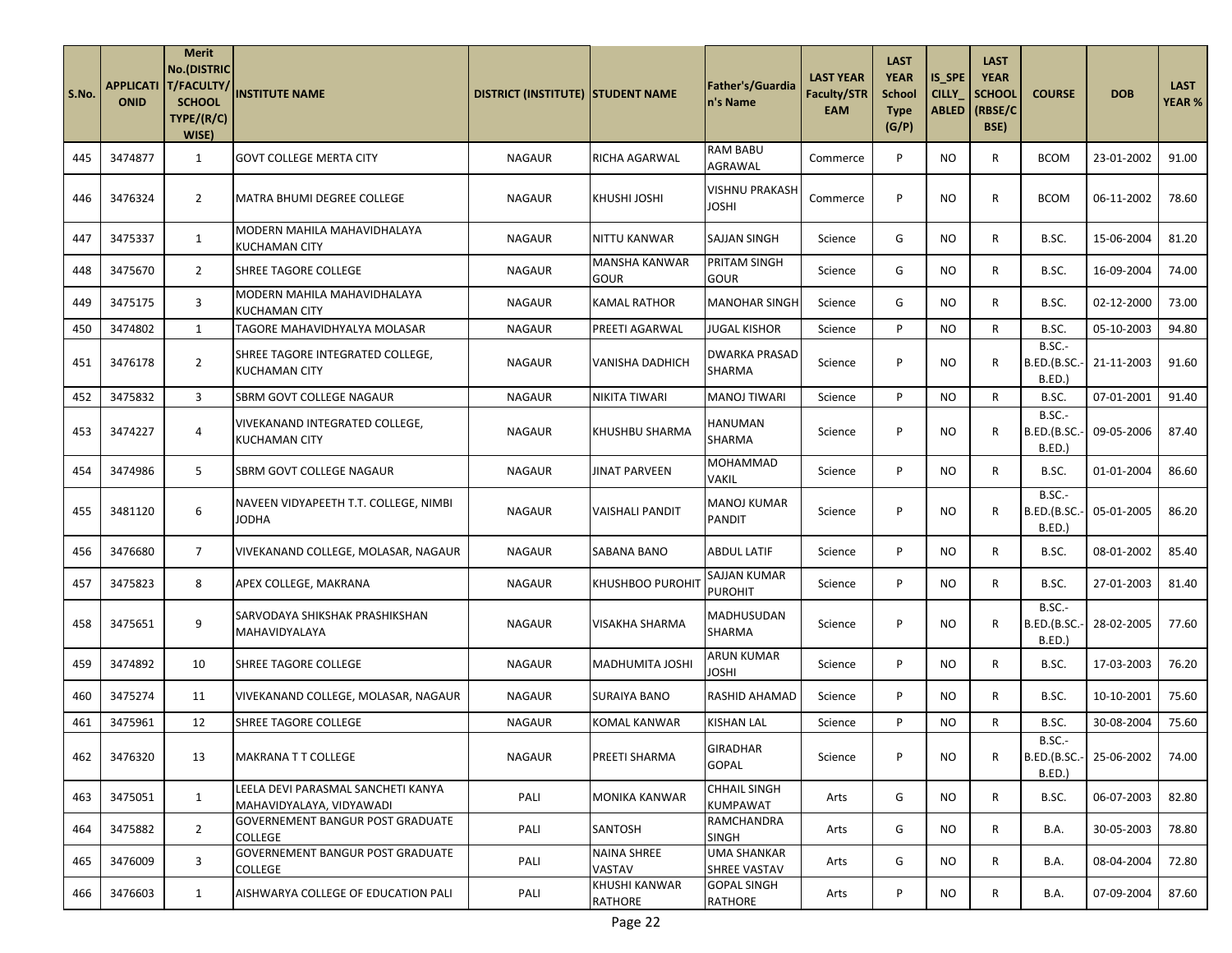| S.No. | <b>ONID</b> | <b>Merit</b><br><b>No.(DISTRIC</b><br>APPLICATI   T/FACULTY/<br><b>SCHOOL</b><br>TYPE/(R/C)<br>WISE) | <b>INSTITUTE NAME</b>                                              | DISTRICT (INSTITUTE) STUDENT NAME |                                       | <b>Father's/Guardia</b><br>n's Name  | <b>LAST YEAR</b><br><b>Faculty/STR</b><br><b>EAM</b> | <b>LAST</b><br><b>YEAR</b><br><b>School</b><br><b>Type</b><br>(G/P) | IS SPE<br><b>CILLY</b><br><b>ABLED</b> | <b>LAST</b><br><b>YEAR</b><br><b>SCHOOL</b><br>(RBSE/C<br>BSE) | <b>COURSE</b>                            | <b>DOB</b> | <b>LAST</b><br><b>YEAR</b> % |
|-------|-------------|------------------------------------------------------------------------------------------------------|--------------------------------------------------------------------|-----------------------------------|---------------------------------------|--------------------------------------|------------------------------------------------------|---------------------------------------------------------------------|----------------------------------------|----------------------------------------------------------------|------------------------------------------|------------|------------------------------|
| 467   | 3476550     | $\overline{2}$                                                                                       | LEELA DEVI PARASMAL SANCHETI KANYA<br>MAHAVIDYALAYA, VIDYAWADI     | PALI                              | APEKSHA                               | <b>KIRAN SINGH</b>                   | Arts                                                 | P                                                                   | NO.                                    | R                                                              | B.A.                                     | 05-05-2003 | 80.00                        |
| 468   | 3475356     | $\mathbf{1}$                                                                                         | CLG DEGREE COLLEGE, SUMERPUR                                       | PALI                              | KARISHMA KANWAR HIMMAT SINGH          |                                      | Science                                              | G                                                                   | NO.                                    | R                                                              | B.SC.                                    | 21-05-2005 | 73.20                        |
| 469   | 3476454     | $\overline{2}$                                                                                       | <b>GOVERNEMENT BANGUR POST GRADUATE</b><br><b>COLLEGE</b>          | PALI                              | <b>DIKSHITA</b>                       | <b>KAMLESH KUMAR</b>                 | Science                                              | G                                                                   | NO.                                    | R                                                              | B.SC.                                    | 01-01-2003 | 72.20                        |
| 470   | 3476694     | 3                                                                                                    | <b>GOVERNMENT COLLEGE SUMERPUR</b>                                 | PALI                              | <b>MANISHA</b>                        | <b>KALU SINGH</b>                    | Science                                              | G                                                                   | NO.                                    | $\mathsf{R}$                                                   | B.SC.                                    | 05-11-2002 | 65.20                        |
| 471   | 3474666     | $\mathbf{1}$                                                                                         | LEELA DEVI PARASMAL SANCHETI KANYA<br>MAHAVIDYALAYA, VIDYAWADI     | PALI                              | <b>KANCHAN RATHORE</b>                | <b>TEJ SINGH</b>                     | Science                                              | P                                                                   | NO.                                    | R                                                              | $B.SC.-$<br><b>B.ED.(B.SC.-</b><br>B.ED. | 01-01-2003 | 86.20                        |
| 472   | 3476151     | $\mathbf{1}$                                                                                         | GOVT. PG COLLEGE PRATAPGARH                                        | PRATAPGARH                        | <b>TAMU KUNWAR</b>                    | <b>GULAB SINGH</b>                   | Arts                                                 | G                                                                   | NO.                                    | R                                                              | B.A.                                     | 08-06-2002 | 70.80                        |
| 473   | 3475958     | $\mathbf{1}$                                                                                         | THE ANKUR B.ED.COLLEGE NATHDWARA                                   | RAJSAMAND                         | <b>SUMAN KUNWAR</b><br><b>CHOUHAN</b> | <b>NAHAR SINGH</b><br><b>CHOUHAN</b> | Arts                                                 | G                                                                   | NO.                                    | R                                                              | <b>BED</b>                               | 07-07-2004 | 83.20                        |
| 474   | 3475104     | $\overline{2}$                                                                                       | SHRI HERA LAL DEVPURA GOVT COLLEGE<br>AMET                         | RAJSAMAND                         | <b>KISMAT KANWAR</b>                  | <b>DALPAT SINGH</b>                  | Arts                                                 | G                                                                   | NO.                                    | $\mathsf{R}$                                                   | B.A.                                     | 09-06-2002 | 82.60                        |
| 475   | 3475534     | 3                                                                                                    | SMBGOVTPGCOLLEGENATHDWARA                                          | RAJSAMAND                         | <b>BINU KUNWAR</b>                    | <b>GANPAT NATH</b><br><b>CHOUHAN</b> | Arts                                                 | G                                                                   | NO.                                    | R                                                              | B.A.                                     | 14-03-2003 | 82.00                        |
| 476   | 3475790     | 4                                                                                                    | SETH RANGLAL KOTHARI GOVERNMENT<br><b>COLLEGE RAJSAMAND</b>        | RAJSAMAND                         | <b>SUNIDHI</b>                        | <b>LOKESH</b>                        | Arts                                                 | G                                                                   | NO.                                    | R                                                              | B.A.                                     | 23-05-2003 | 80.40                        |
| 477   | 3475515     | 5                                                                                                    | GOVT. GIRLS COLLEGE NATHDWARA                                      | RAJSAMAND                         | <b>MONIKA PANERI</b>                  | <b>SHANKAR LAL</b><br><b>PANERI</b>  | Arts                                                 | G                                                                   | NO.                                    | R                                                              | B.A.                                     | 27-11-2002 | 78.80                        |
| 478   | 3475883     | 6                                                                                                    | SMBGOVTPGCOLLEGENATHDWARA                                          | RAJSAMAND                         | <b>KARINA</b>                         | <b>RAM KISHAN</b>                    | Arts                                                 | G                                                                   | NO.                                    | $\mathsf{R}$                                                   | B.A.                                     | 01-01-2001 | 78.40                        |
| 479   | 3475739     | $\overline{7}$                                                                                       | GOVT. GIRLS COLLEGE NATHDWARA                                      | RAJSAMAND                         | <b>RINU KANWAR</b>                    | <b>MAHENDRA SINH</b>                 | Arts                                                 | G                                                                   | NO.                                    | R                                                              | B.A.                                     | 09-09-2002 | 77.40                        |
| 480   | 3474820     | $\mathbf{1}$                                                                                         | SAINT MEERA SHIKSHAK PRASHIKSHAN<br>MAHAVIDHLAYA INTIGRATED COURSE | RAJSAMAND                         | PRIYANKA JOSHI                        | LAKSHMIKANT<br><b>JOSHI</b>          | Commerce                                             | G                                                                   | NO.                                    | R                                                              | B.A-<br>$B.ED.(B.A-$<br>B.ED.)           | 01-01-2003 | 76.40                        |
| 481   | 3476165     | $\mathbf{1}$                                                                                         | BHUPAL NOBLES P.G.GIRLS COLLEGE<br>RAJSAMAND                       | RAJSAMAND                         | <b>KOMAL</b>                          | <b>HARI NARAYAN</b>                  | Science                                              | G                                                                   | NO.                                    | R                                                              | B.SC.                                    | 21-11-2002 | 67.20                        |
| 482   | 3475703     | $\overline{2}$                                                                                       | NATHDWARA INSTITUTE OF<br>BIOTECHNOLOGY & MANAGEMENT               | RAJSAMAND                         | <b>DIVYA JOSHI</b>                    | LOKESH JOSHI                         | Science                                              | G                                                                   | NO.                                    | R                                                              | $B.SC.-$<br>B.ED.(B.SC.-<br>B.ED.)       | 07-08-2001 | 66.60                        |
| 483   | 3475204     | 1                                                                                                    | NATHDWARA INSTITUTE OF<br>BIOTECHNOLOGY & MANAGEMENT               | RAJSAMAND                         | <b>ANJU JOSHI</b>                     | <b>KHUBI LAL</b>                     | Science                                              | P                                                                   | NO.                                    | R                                                              | B.SC.                                    | 15-09-2003 | 72.20                        |
| 484   | 3475102     | $\mathbf{1}$                                                                                         | GOVERNMENT P.G. COLLEGE<br>SAWAIMADHOPUR                           | SAWAI MADHOPUR                    | ANURADHA<br><b>BHARDWAJ</b>           | SHAMBHUDYAL<br>SHARMA                | Arts                                                 | G                                                                   | NO.                                    | R                                                              | B.A.                                     | 21-06-2003 | 84.60                        |
| 485   | 3475464     | $\overline{2}$                                                                                       | SORABH COLLEGE OF TEACHER TRAINING                                 | SAWAI MADHOPUR                    | RADHIKA<br>RAGHUVANSHI                | <b>MUKESH KUMAR</b>                  | Arts                                                 | G                                                                   | NO                                     | R                                                              | B.A.                                     | 01-01-2003 | 83.20                        |
| 486   | 3474201     | 3                                                                                                    | THAKUR MADAN SINGH COLLEGE                                         | SAWAI MADHOPUR                    | <b>AMLEKHA SHARMA</b>                 | SANWALIYA                            | Arts                                                 | G                                                                   | NO.                                    | R                                                              | $B.A-$<br>$B.ED.(B.A-)$<br>B.ED.)        | 21-11-2001 | 74.20                        |
| 487   | 3475434     | $\mathbf{1}$                                                                                         | <b>GOVERNMENT P.G. COLLEGE</b><br>SAWAIMADHOPUR                    | SAWAI MADHOPUR                    | PRAGYA JADAUN                         | <b>LAKHPAT SINGH</b><br>JADAUN       | Arts                                                 | P                                                                   | NO.                                    | R                                                              | B.A.                                     | 15-08-2004 | 90.40                        |
| 488   | 3476017     | $\overline{2}$                                                                                       | <b>GOVERNMENT P.G. COLLEGE</b><br>SAWAIMADHOPUR                    | <b>SAWAI MADHOPUR</b>             | <b>SAKSHI GUPTA</b>                   | <b>OM PRAKASH</b><br><b>GUPTA</b>    | Arts                                                 | P                                                                   | NO                                     | R                                                              | B.A.                                     | 07-04-2003 | 85.80                        |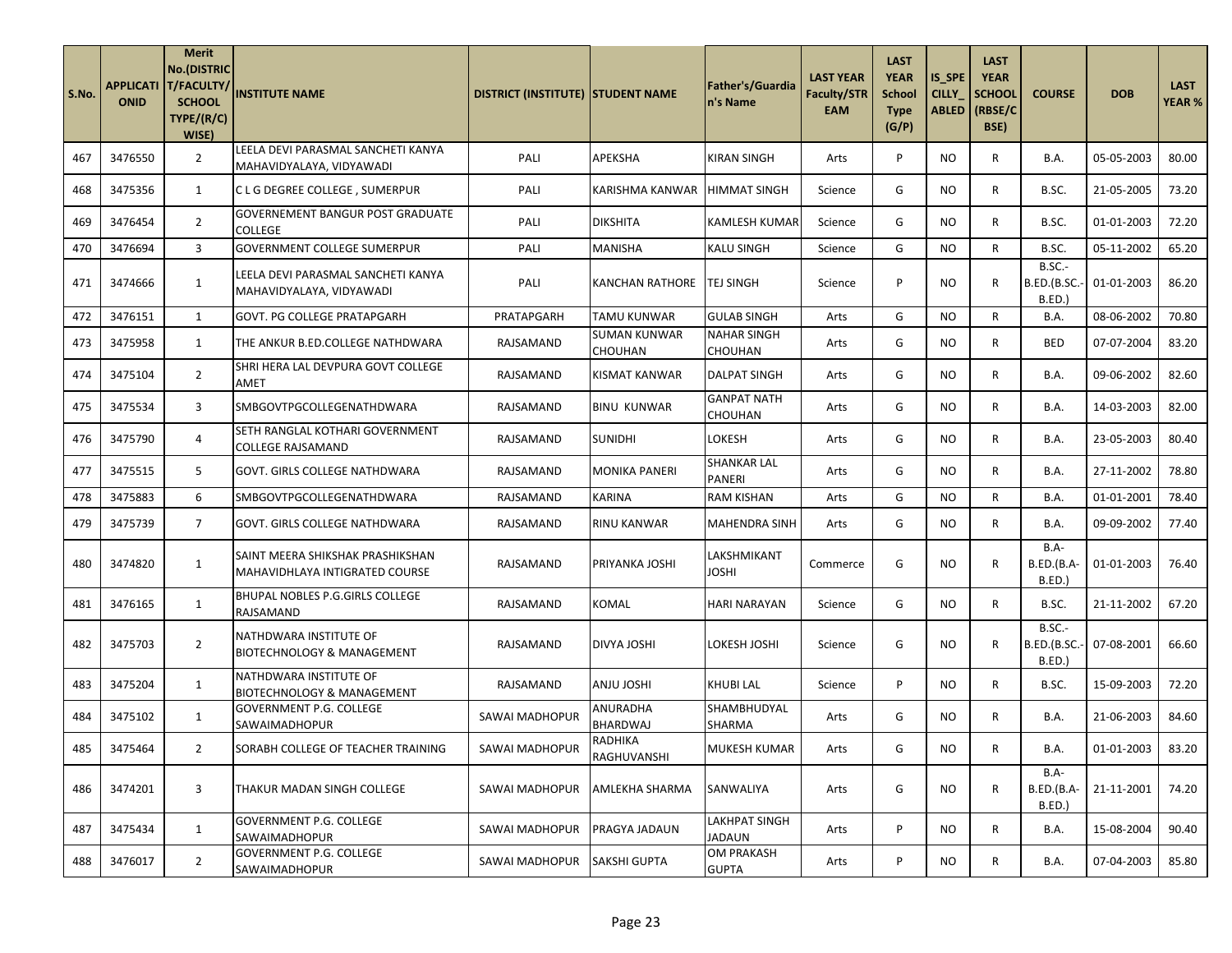| S.No. | <b>ONID</b> | <b>Merit</b><br><b>No.(DISTRIC</b><br><b>APPLICATI   T/FACULTY/</b><br><b>SCHOOL</b><br>TYPE/(R/C)<br>WISE) | <b>INSTITUTE NAME</b>                                             | DISTRICT (INSTITUTE) STUDENT NAME |                       | Father's/Guardia<br>n's Name          | <b>LAST YEAR</b><br><b>Faculty/STR</b><br><b>EAM</b> | <b>LAST</b><br><b>YEAR</b><br><b>School</b><br><b>Type</b><br>(G/P) | IS_SPE<br><b>CILLY</b><br><b>ABLED</b> | <b>LAST</b><br><b>YEAR</b><br><b>SCHOOL</b><br>(RBSE/C<br>BSE) | <b>COURSE</b>                   | <b>DOB</b>              | <b>LAST</b><br>YEAR % |
|-------|-------------|-------------------------------------------------------------------------------------------------------------|-------------------------------------------------------------------|-----------------------------------|-----------------------|---------------------------------------|------------------------------------------------------|---------------------------------------------------------------------|----------------------------------------|----------------------------------------------------------------|---------------------------------|-------------------------|-----------------------|
| 489   | 3476517     | 3                                                                                                           | TAGORE COLLEGE , BONLI                                            | SAWAI MADHOPUR                    | <b>ASTHA MANGAL</b>   | <b>KRISHAN KUMAR</b><br>MANGAL        | Arts                                                 | P                                                                   | NO.                                    | R                                                              | B.A.                            | 19-12-2002              | 83.20                 |
| 490   | 3476142     | $\mathbf{1}$                                                                                                | JAMVAY GIRLS COLLEGE                                              | SAWAI MADHOPUR                    | <b>SAKSHI SHARMA</b>  | RAMESWAR<br><b>SHARMA</b>             | Science                                              | G                                                                   | NO.                                    | R                                                              | $B.SC.-$<br>B.ED.               | B.ED.(B.SC.- 28-09-2003 | 65.00                 |
| 491   | 3474995     | $\mathbf{1}$                                                                                                | <b>GOVERNMENT P.G. COLLEGE</b><br>SAWAIMADHOPUR                   | SAWAI MADHOPUR                    | <b>ISHITA GUPTA</b>   | <b>RAVIRAMAN</b><br><b>GUPTA</b>      | Science                                              | P                                                                   | NO.                                    | R                                                              | B.SC.                           | 05-12-2003              | 87.20                 |
| 492   | 3476442     | $\overline{2}$                                                                                              | <b>CREATIVE GIRLS COLLEGE</b>                                     | SAWAI MADHOPUR                    | <b>MUSKAN TRIVEDI</b> | <b>GOVIND PRASAD</b><br><b>SHARMA</b> | Science                                              | P                                                                   | NO.                                    | R                                                              | B.SC.                           | 23-09-2004              | 85.00                 |
| 493   | 3475469     | 3                                                                                                           | CREATIVE GIRLS COLLEGE                                            | SAWAI MADHOPUR                    | <b>ISHA GOYAL</b>     | <b>SHYAM SUNDAR</b><br><b>GOYAL</b>   | Science                                              | P                                                                   | NO.                                    | R                                                              | B.SC.                           | 23-03-2003              | 83.60                 |
| 494   | 3475406     | $\mathbf{1}$                                                                                                | S.K. GOVT. GIRLS COLLEGE, SIKAR                                   | <b>SIKAR</b>                      | <b>MANJIT KANWAR</b>  | <b>BAJRANG SINGH</b>                  | Arts                                                 | G                                                                   | NO.                                    | R                                                              | B.A.                            | 15-07-2004              | 90.80                 |
| 495   | 3461467     | $\overline{2}$                                                                                              | GOVERNMENT COLLEGE LOSAL, SIKAR (RAJ.)                            | <b>SIKAR</b>                      | NIKITA SHARMA         | <b>RAMESH</b><br>SHARMA               | Arts                                                 | G                                                                   | NO.                                    | R                                                              | B.A.                            | 12-09-2002              | 90.60                 |
| 496   | 3474829     | 3                                                                                                           | SHRI RAGHUNATH SHIKSHAK PRASHIKSHAN<br>MAHAVIDYALAYA DANTARAMGARH | <b>SIKAR</b>                      | <b>NEHA SHEKHAWAT</b> | <b>SHER SINGH</b><br>SHEKHAWAT        | Arts                                                 | G                                                                   | NO.                                    | R                                                              | <b>BED</b>                      | 01-01-2004              | 88.80                 |
| 497   | 3476299     | $\overline{4}$                                                                                              | AMRIT NATH COLLEGE                                                | <b>SIKAR</b>                      | PRIYANKA SHARMA       | <b>MANGTU RAM</b>                     | Arts                                                 | G                                                                   | NO.                                    | R                                                              | B.A.                            | 10-04-2003              | 88.40                 |
| 498   | 3475330     | 5                                                                                                           | SHRI KRISHNA P.G.GIRLS COLLEGE KANWAT<br>(SIKAR)                  | <b>SIKAR</b>                      | <b>ANTU BANSAL</b>    | <b>KRISHN GOPAL</b>                   | Arts                                                 | G                                                                   | NO.                                    | R                                                              | B.A-<br>$B.ED.(B.A-$<br>B.ED.)  | 29-11-2001              | 86.20                 |
| 499   | 3475560     | 6                                                                                                           | GOVERNMENT ARTS COLLEGE, SIKAR                                    | <b>SIKAR</b>                      | YASHODA               | <b>NATHMAL</b><br>SHARMA              | Arts                                                 | G                                                                   | NO.                                    | R                                                              | B.A.                            | 10-08-2002              | 86.20                 |
| 500   | 3474601     | $\overline{7}$                                                                                              | VEDANTA P.G. GIRLS COLLEGE, RINGUS                                | <b>SIKAR</b>                      | RUCHIKA LADDHA        | <b>ANIL KUMAR</b><br><b>LADDHA</b>    | Arts                                                 | G                                                                   | NO.                                    | R                                                              | B.A.                            | 01-06-2004              | 86.20                 |
| 501   | 3475401     | 8                                                                                                           | S.K. GOVT. GIRLS COLLEGE, SIKAR                                   | <b>SIKAR</b>                      | KOMAL KANWAR          | <b>PRAHLAD SINGH</b>                  | Arts                                                 | G                                                                   | NO.                                    | R                                                              | B.A.                            | 16-07-2004              | 85.20                 |
| 502   | 3475354     | 9                                                                                                           | <b>BHARTIYA BALIKA TT COLLEGE</b>                                 | <b>SIKAR</b>                      | <b>NEETIKA SHARMA</b> | <b>RAMAVATAR</b><br><b>SHARMA</b>     | Arts                                                 | G                                                                   | NO.                                    | R                                                              | $B.A-$<br>$B.ED.(B.A-$<br>B.ED. | 07-08-2005              | 84.40                 |
| 503   | 3476402     | 10                                                                                                          | GOVERNMENT COLLEGE LAXMANGARH                                     | <b>SIKAR</b>                      | <b>MONIKA SHARMA</b>  | <b>VIJAY KUMAR</b><br>SHARMA          | Arts                                                 | G                                                                   | NO.                                    | R                                                              | B.A.                            | 12-07-2003              | 83.00                 |
| 504   | 3475935     | 11                                                                                                          | SHEKHAWATI GRAMIN COLLEGE, BAY<br>DANTARAMGARH                    | <b>SIKAR</b>                      | <b>KRISHNA SHARMA</b> | PRAHALAD<br><b>SAHAY SHARMA</b>       | Arts                                                 | G                                                                   | NO.                                    | R                                                              | B.A-<br>B.ED.)                  | B.ED.(B.A- 31-03-2004   | 82.00                 |
| 505   | 3476437     | 12                                                                                                          | VEDANTA P.G. GIRLS COLLEGE, RINGUS                                | SIKAR                             | <b>JYOTI KANWAR</b>   | <b>SHYOJI SINGH</b><br>SHEKHAWAT      | Arts                                                 | G                                                                   | NO                                     | $\mathsf{R}$                                                   | B.A.                            | 23-04-2004              | 81.80                 |
| 506   | 3475906     | 13                                                                                                          | S.K. GOVT. GIRLS COLLEGE, SIKAR                                   | <b>SIKAR</b>                      | <b>DIMPAL</b>         | <b>SURESH CHAND</b><br>SHARMA         | Arts                                                 | G                                                                   | <b>NO</b>                              | R                                                              | B.A.                            | 03-07-2003              | 80.60                 |
| 507   | 3474969     | 14                                                                                                          | BABA KHINWADAS PG COLLEGE SANGALIA                                | <b>SIKAR</b>                      | PRIYANKA KANWAR       | <b>JAGMAL SINGH</b>                   | Arts                                                 | G                                                                   | NO                                     | $\mathsf{R}$                                                   | <b>B.A.</b>                     | 01-03-2002              | 79.40                 |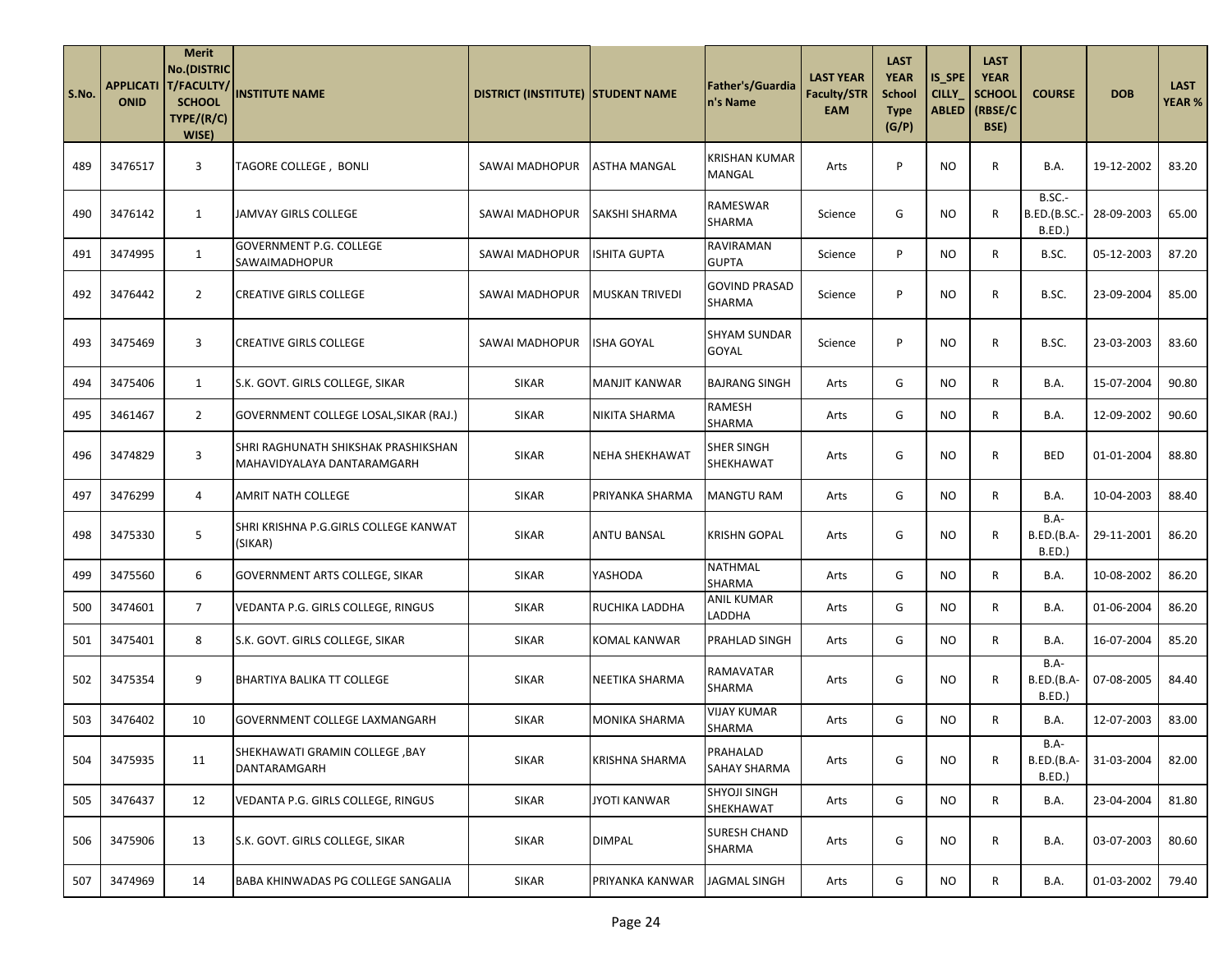| S.No. | <b>ONID</b> | <b>Merit</b><br><b>No.(DISTRIC</b><br><b>APPLICATI   T/FACULTY/</b><br><b>SCHOOL</b><br>TYPE/(R/C)<br>WISE) | <b>INSTITUTE NAME</b>                                                                         | <b>DISTRICT (INSTITUTE) STUDENT NAME</b> |                             | Father's/Guardia<br>n's Name                     | <b>LAST YEAR</b><br><b>Faculty/STR</b><br><b>EAM</b> | <b>LAST</b><br><b>YEAR</b><br><b>School</b><br><b>Type</b><br>(G/P) | IS SPE<br><b>CILLY</b><br><b>ABLED</b> | <b>LAST</b><br><b>YEAR</b><br><b>SCHOOL</b><br>(RBSE/C<br>BSE) | <b>COURSE</b>                        | <b>DOB</b>              | <b>LAST</b><br>YEAR % |
|-------|-------------|-------------------------------------------------------------------------------------------------------------|-----------------------------------------------------------------------------------------------|------------------------------------------|-----------------------------|--------------------------------------------------|------------------------------------------------------|---------------------------------------------------------------------|----------------------------------------|----------------------------------------------------------------|--------------------------------------|-------------------------|-----------------------|
| 508   | 3475989     | 15                                                                                                          | BARJI DEVI MAHILA SHIKSHAK PRASHIKSHAN<br>MAHAVIDHYALAYA, SIKAR                               | <b>SIKAR</b>                             | <b>KUMKUM RATHORE</b>       | <b>GOPAL SINGH</b>                               | Arts                                                 | G                                                                   | NO.                                    | R                                                              | $B.A-$<br><b>B.ED.(B.A-</b><br>B.ED. | 28-01-2002              | 79.00                 |
| 509   | 3475954     | 16                                                                                                          | S.K. GOV. SANSKRIT COLLEGE SIKAR                                                              | <b>SIKAR</b>                             | OM KANWAR                   | <b>AJIT SINGH</b>                                | Arts                                                 | G                                                                   | NO.                                    | R                                                              | <b>B SANSKRIT</b>                    | 20-10-2004              | 79.00                 |
| 510   | 3475699     | $\mathbf{1}$                                                                                                | S.K. GOVT. GIRLS COLLEGE, SIKAR                                                               | <b>SIKAR</b>                             | <b>KRISHNA PAREEK</b>       | <b>SHYAM SUNDAR</b>                              | Arts                                                 | P                                                                   | <b>NO</b>                              | R                                                              | B.A.                                 | 05-01-2001              | 94.20                 |
| 511   | 3475001     | $\overline{2}$                                                                                              | <b>MOHINI DEVI GOENKA MAHILA</b><br>MAHAVIDYALAYA, GHASSU,<br>LACHHMANGARH                    | <b>SIKAR</b>                             | <b>GARIMA KANWAR</b>        | <b>GAJENDRA SINGH</b><br>SHEKHAWAT               | Arts                                                 | P                                                                   | NO.                                    | R                                                              | $B.A-$<br>$B.ED.(B.A-$<br>B.ED.      | 28-06-2003              | 92.60                 |
| 512   | 3475999     | 3                                                                                                           | AJEETGARH P. G. COLLEGE AJEETGARH<br><b>SHRIMADHOPUR SIKAR</b>                                | <b>SIKAR</b>                             | <b>BHAVANA</b><br>SHEKHAWAT | <b>JITENDER SINGH</b><br>SHEKHAWAT               | Arts                                                 | Þ                                                                   | NO.                                    | R                                                              | $B.A-$<br>B.ED.(B.A.<br>B.ED.        | 09-08-2004              | 90.80                 |
| 513   | 3476040     | 4                                                                                                           | VEDANTA P.G. GIRLS COLLEGE, RINGUS                                                            | <b>SIKAR</b>                             | RUCHIKA SHARMA              | <b>MUKESH</b><br><b>KIOSHOR</b><br><b>SHARMA</b> | Arts                                                 | P                                                                   | NO.                                    | R                                                              | B.A.                                 | 06-02-2003              | 89.80                 |
| 514   | 3475539     | 5                                                                                                           | S.K. GOVT. GIRLS COLLEGE, SIKAR                                                               | <b>SIKAR</b>                             | KOMAL AGARWAL               | <b>SUSHIL KUMAR</b><br>AGARWAL                   | Arts                                                 | P                                                                   | <b>NO</b>                              | R.                                                             | B.A.                                 | 15-08-2003              | 89.20                 |
| 515   | 3475929     | 6                                                                                                           | S.K. GOVT. GIRLS COLLEGE, SIKAR                                                               | <b>SIKAR</b>                             | <b>KRISHNA SHARMA</b>       | <b>RAM NIWAS</b>                                 | Arts                                                 | P                                                                   | <b>NO</b>                              | R.                                                             | <b>B.A.</b>                          | 01-09-2002              | 89.00                 |
| 516   | 3476709     | $\mathbf{1}$                                                                                                | ARAVALI PG COLLEGE                                                                            | <b>SIKAR</b>                             | <b>NAIYNA KANWAR</b>        | <b>VIJAY SINGH</b><br><b>TANWAR</b>              | Arts                                                 | G/P                                                                 | <b>NO</b>                              | C                                                              | B.A.                                 | 02-08-2003              | 87.00                 |
| 517   | 3475953     | $\mathbf{1}$                                                                                                | AJEETGARH P.G.COLLEGE, AJEETGARH                                                              | <b>SIKAR</b>                             | <b>KHUSHI AGARWAL</b>       | <b>MANOJ KUMAR</b><br>AGARWAL                    | Commerce                                             | G                                                                   | <b>NO</b>                              | R.                                                             | <b>BCOM</b>                          | 11-09-2004              | 83.60                 |
| 518   | 3476499     | $\mathbf{1}$                                                                                                | S.K. GOVT. GIRLS COLLEGE, SIKAR                                                               | <b>SIKAR</b>                             | <b>VAIBHIKA JOSHI</b>       | <b>SUNIL KUMAR</b>                               | Commerce                                             | P                                                                   | <b>NO</b>                              | R.                                                             | <b>BCOM</b>                          | 01-12-2004              | 85.00                 |
| 519   | 3474347     | $\mathbf{1}$                                                                                                | GOVT. KAMLA MODI GIRLS COLLEGE<br>NEEMKATHANA                                                 | <b>SIKAR</b>                             | <b>KANIKA SHARMA</b>        | <b>SUNIL KUMAR</b><br><b>SHARMA</b>              | Science                                              | G                                                                   | NO.                                    | R                                                              | B.SC.                                | 10-01-2004              | 80.60                 |
| 520   | 3475787     | $\mathbf{1}$                                                                                                | ASHWINI BALIKA MAHAVIDHYALAY                                                                  | <b>SIKAR</b>                             | <b>ANTIMA</b>               | <b>VINOD KUMAR</b>                               | Science                                              | P                                                                   | NO.                                    | R                                                              | B.SC.                                | 04-07-2003              | 95.40                 |
| 521   | 3474236     | $\overline{2}$                                                                                              | S.K. GOVT. GIRLS COLLEGE, SIKAR                                                               | <b>SIKAR</b>                             | SHUBHANSHI<br><b>SHARMA</b> | <b>HEMANT KAIMAR</b><br><b>SHARMA</b>            | Science                                              | P                                                                   | NO.                                    | R.                                                             | B.SC.                                | 12-03-2002              | 90.20                 |
| 522   | 3474729     | 3                                                                                                           | S.K. GOVT. GIRLS COLLEGE, SIKAR                                                               | <b>SIKAR</b>                             | <b>SHEVATA</b>              | <b>MANOJ KUMAR</b><br>SHARMA                     | Science                                              | P                                                                   | NO.                                    | R                                                              | B.SC.                                | 01-01-2001              | 89.80                 |
| 523   | 3476703     | $\overline{4}$                                                                                              | <b>BPS DEGREE COLLEGE</b>                                                                     | <b>SIKAR</b>                             | <b>RANJAN KUMARI</b>        | <b>VINOD KUMAR</b>                               | Science                                              | P                                                                   | <b>NO</b>                              | $\mathsf{R}$                                                   | B.SC.                                | 18-07-2005              | 89.20                 |
| 524   | 3475501     | 5                                                                                                           | SMT.REETA CHANDRA SAXENA MEMORIAL<br>COLLEGE (CO-EDU) RINGUS                                  | <b>SIKAR</b>                             | RITIKA SHARMA               | <b>MANOJ KUMAR</b><br>SHARMA                     | Science                                              | P                                                                   | NO.                                    | R.                                                             | B.SC.                                | 01-12-2004              | 89.00                 |
| 525   | 3475392     | 6                                                                                                           | ARAVALI TEACHERS TRAINING COLLEGE                                                             | SIKAR                                    | POOJA KANWAR                | <b>NEEL SINGH</b>                                | Science                                              | P.                                                                  | NO.                                    | R                                                              | <b>B.SC.-</b><br>B.ED.               | B.ED.(B.SC.- 20-11-2004 | 87.80                 |
| 526   | 3474775     | $\overline{7}$                                                                                              | S.K. GOVT. GIRLS COLLEGE, SIKAR                                                               | <b>SIKAR</b>                             | POOJA KANWAR                | <b>JIVAN SINGH</b>                               | Science                                              | P.                                                                  | <b>NO</b>                              | R.                                                             | B.SC.                                | 05-01-2004              | 85.60                 |
| 527   | 3476573     | 8                                                                                                           | PRINCE ACADEMY OF HIGHER EDUCATION<br>KANYA COLLEGE, SIKAR                                    | SIKAR                                    | <b>AANCHAL</b><br>SHEKHAWAT | SURENDRA<br><b>SINGH</b>                         | Science                                              | P                                                                   | NO.                                    | R                                                              | $B.SC.-$<br>B.ED.                    | B.ED.(B.SC.- 01-01-2003 | 84.80                 |
| 528   | 3475189     | 9                                                                                                           | SARASWATI SHIKSHAN SANSTHAN B.ED<br><b>COLLEGE</b>                                            | SIKAR                                    | PINKI SHARMA                | <b>SUWA LAL</b><br>SHARMA                        | Science                                              | P                                                                   | <b>NO</b>                              | R                                                              | <b>BED</b>                           | 03-01-2003              | 84.60                 |
| 529   | 3474997     | 10                                                                                                          | NAVJEEVAN VIGYAN MAHAVIDYALAYA, NEAR<br>HOUSING BOARD, NAWALGARH ROAD<br><b>BYPASS, SIKAR</b> | SIKAR                                    | <b>HEMLATA SHARMA</b>       | RADHESHYAM<br>SHARMA                             | Science                                              | P                                                                   | NO.                                    | R                                                              | <b>B.SC.-</b><br>B.ED.)              | B.ED.(B.SC.- 25-02-2002 | 79.00                 |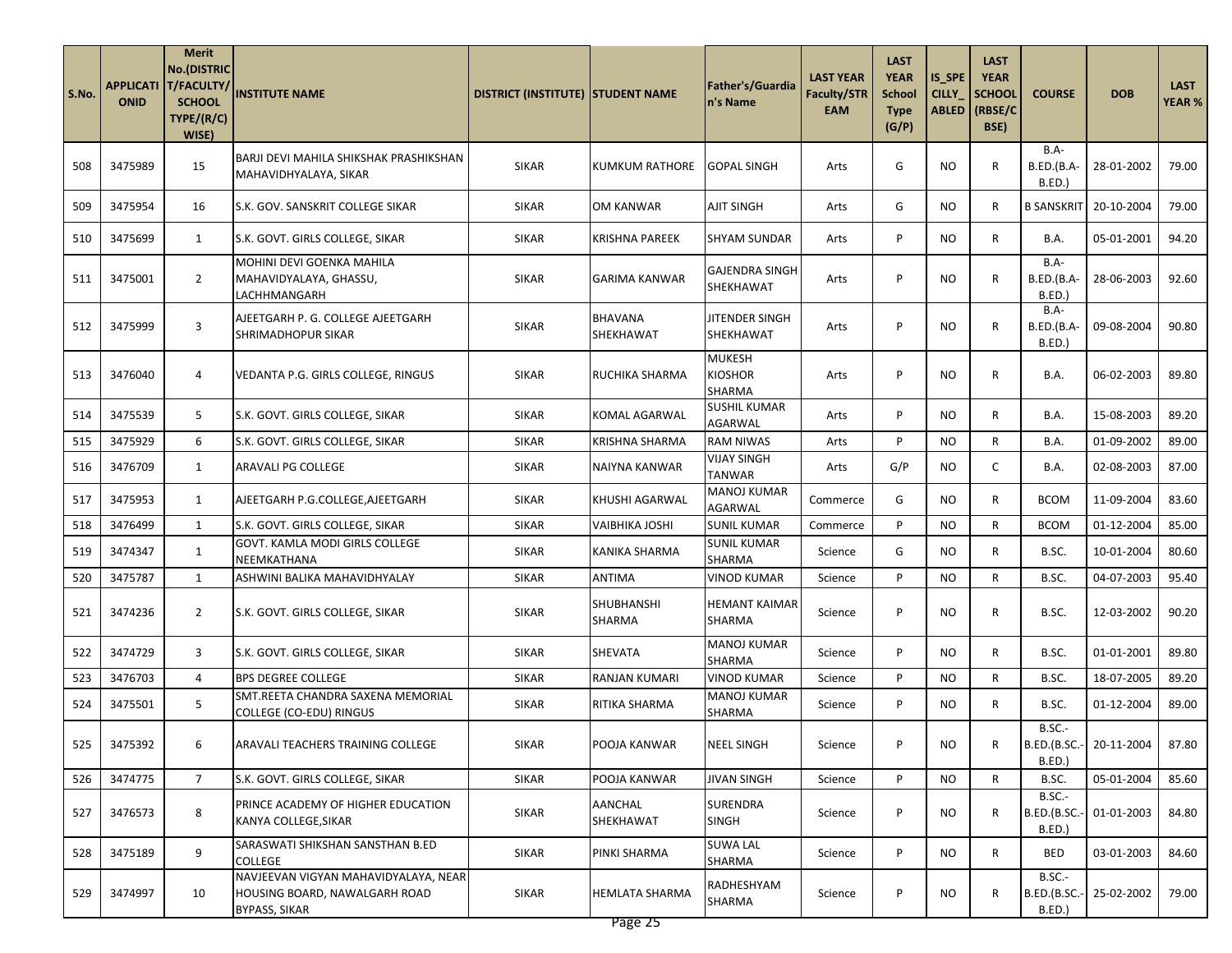| S.No. | <b>ONID</b> | <b>Merit</b><br><b>No.(DISTRIC</b><br><b>APPLICATI   T/FACULTY/</b><br><b>SCHOOL</b><br>TYPE/(R/C)<br>WISE) | <b>INSTITUTE NAME</b>                                            | <b>DISTRICT (INSTITUTE) STUDENT NAME</b> |                                  | <b>Father's/Guardia</b><br>n's Name    | <b>LAST YEAR</b><br><b>Faculty/STR</b><br><b>EAM</b> | <b>LAST</b><br><b>YEAR</b><br><b>School</b><br><b>Type</b><br>(G/P) | IS_SPE<br><b>CILLY</b><br><b>ABLED</b> | <b>LAST</b><br><b>YEAR</b><br><b>SCHOOL</b><br>(RBSE/C<br>BSE) | <b>COURSE</b>                                     | <b>DOB</b>              | <b>LAST</b><br><b>YEAR %</b> |
|-------|-------------|-------------------------------------------------------------------------------------------------------------|------------------------------------------------------------------|------------------------------------------|----------------------------------|----------------------------------------|------------------------------------------------------|---------------------------------------------------------------------|----------------------------------------|----------------------------------------------------------------|---------------------------------------------------|-------------------------|------------------------------|
| 530   | 3474882     | 11                                                                                                          | GOVT. KAMLA MODI GIRLS COLLEGE<br>NEEMKATHANA                    | SIKAR                                    | KOMAL SHARMA                     | <b>PRADEEP KUMAR</b><br><b>SUROLIA</b> | Science                                              | P                                                                   | NO.                                    | R                                                              | B.SC.                                             | 25-09-2004              | 73.80                        |
| 531   | 3476327     | 12                                                                                                          | S.N.K.P. GOVT. COLLEGE.NEEMKATHANA                               | <b>SIKAR</b>                             | <b>TANU SHREE</b><br>SHARMA      | SANJAY<br><b>SUROLIYA</b>              | Science                                              | P                                                                   | NO.                                    | R                                                              | B.SC.                                             | 22-03-2005              | 73.00                        |
| 532   | 3476404     | 13                                                                                                          | SMT ASHA DEVI PG COLLEGE PATAN<br>NEEMKATHANA                    | <b>SIKAR</b>                             | <b>SADHYA KANWAR</b>             | <b>RANJIT SINGH</b>                    | Science                                              | P                                                                   | NO.                                    | R                                                              | <b>B.SC.-</b><br>B.ED.                            | B.ED.(B.SC.- 01-01-2003 | 72.00                        |
| 533   | 3474669     | $\mathbf{1}$                                                                                                | CAD, CASH, CET, CFDM, CLG, COBMEC                                | SIKAR                                    | PALAK SHEKHAWAT                  | <b>BHANWAR SINGH</b>                   | Science                                              | G/P                                                                 | NO.                                    | C                                                              | <b>B.TECH</b>                                     | 12-10-2003              | 87.80                        |
| 534   | 3476114     | $\overline{2}$                                                                                              | <b>BHARTIYA MAHILA PG MAHAVIDAYALYA</b><br><b>SIKAR</b>          | <b>SIKAR</b>                             | <b>BHAGYA SHREE</b><br>SHEKHAWAT | <b>RANVEER SINGH</b>                   | Science                                              | G/P                                                                 | NO.                                    | C                                                              | B.SC.                                             | 11-02-2003              | 84.20                        |
| 535   | 3476449     | $\mathbf{1}$                                                                                                | S.M.P.B.J. GOVERNMENT COLLEGE<br>SHEOGANJ (SIROHI)               | <b>SIROHI</b>                            | ANJU KANWAR                      | <b>SHYAM SINGH</b>                     | Arts                                                 | G                                                                   | NO.                                    | R                                                              | B.A.                                              | 08-09-2003              | 80.80                        |
| 536   | 3476436     | $\overline{2}$                                                                                              | S.M.P.B.J. GOVERNMENT COLLEGE<br>SHEOGANJ (SIROHI)               | <b>SIROHI</b>                            | <b>AKESH KANWR</b>               | <b>GAJENDAR SINGH</b>                  | Arts                                                 | G                                                                   | <b>YES</b>                             | R                                                              | B.A.                                              | 08-11-2002              | 69.00                        |
| 537   | 3475227     | $\mathbf{1}$                                                                                                | <b>GOVT. COLLEGE SIROHI</b>                                      | <b>SIROHI</b>                            | PRERNA RAJPUROHIT SHANKAR        |                                        | Arts                                                 | P                                                                   | NO.                                    | R                                                              | B.A.                                              | 26-07-2001              | 82.80                        |
| 538   | 3476111     | $\mathbf{1}$                                                                                                | <b>GOVT. GIRLS COLLEGE SIROHI</b>                                | <b>SIROHI</b>                            | <b>DARSHIKA TRIVEDI</b>          | <b>JAYANTI LAL</b><br>TRIVEDI          | Science                                              | G                                                                   | NO.                                    | R                                                              | B.SC.                                             | 19-01-2002              | 66.20                        |
| 539   | 3475795     | $\mathbf{1}$                                                                                                | <b>GOVT. COLLEGE SIROHI</b>                                      | <b>SIROHI</b>                            | <b>BHUMIKA RAWAL</b>             | <b>MAHAVEER</b><br><b>KUMAR</b>        | Science                                              | G/P                                                                 | NO.                                    | C                                                              | B.SC.                                             | 18-08-2002              | 89.40                        |
| 540   | 3474731     | $\mathbf{1}$                                                                                                | PATEL CO-EDUCATION TEACHER TRAINING<br><b>COLLEGE</b>            | SRI GANGANAGAR                           | <b>BHAVANA</b>                   | <b>RAJENDER</b>                        | Arts                                                 | G                                                                   | NO.                                    | R                                                              | B.A-<br>$B.ED.(B.A-$<br>B.ED.                     | 05-03-2003              | 96.20                        |
| 541   | 3475323     | $\overline{2}$                                                                                              | DR BHIM RAO AMBEDKAR GOVERNMENT<br><b>COLLEGE SRI GANGANAGAR</b> | SRI GANGANAGAR                           | <b>RENU</b>                      | <b>OM PARKESH</b>                      | Arts                                                 | G                                                                   | NO.                                    | R                                                              | B.A.                                              | 03-07-2002              | 87.60                        |
| 542   | 3476774     | 3                                                                                                           | <b>GOVT COLLEGE SURATGARH</b>                                    | SRI GANGANAGAR                           | <b>POONAM</b>                    | <b>MAN SINGH</b>                       | Arts                                                 | G                                                                   | <b>NO</b>                              | R                                                              | <b>B.A.</b>                                       | 01-12-2003              | 79.80                        |
| 543   | 3475734     | $\mathbf{1}$                                                                                                | <b>GOVT COLLEGE SURATGARH</b>                                    | SRI GANGANAGAR                           | RMAKANWAR                        | KALICHARAN                             | Arts                                                 | P                                                                   | <b>NO</b>                              | R                                                              | <b>B.A.</b>                                       | 02-09-2003              | 93.20                        |
| 544   | 3474660     | $\mathbf{1}$                                                                                                | SHRI AATM VALLABH JAIN GIRLS COLLEGE                             | SRI GANGANAGAR                           | <b>BHAVIKA PAREEK</b>            | <b>ASHOK KUMAR</b>                     | Commerce                                             | G                                                                   | NO.                                    | R                                                              | <b>BCOM</b>                                       | 09-05-2004              | 90.80                        |
| 545   | 3476127     | $\mathbf{1}$                                                                                                | CH. BALLURAM GODARA GOVT. GIRLS<br><b>COLLEGE</b>                | SRI GANGANAGAR                           | KHUSHBOO GUPTA                   | <b>SURESH KUMAR</b>                    | Commerce                                             | P                                                                   | NO.                                    | R                                                              | <b>BCOM</b>                                       | 08-12-2002              | 81.40                        |
| 546   | 3478835     | $\mathbf{1}$                                                                                                | PATEL CO-EDUCATION TEACHER TRAINING<br><b>COLLEGE</b>            | SRI GANGANAGAR                           | <b>UPASNA</b>                    | <b>BHIMSEN</b><br><b>SHARMA</b>        | Science                                              | P                                                                   | NO.                                    | R                                                              | $B.SC. -$<br><b>B.ED.(B.SC.-</b><br><b>B.ED.)</b> | 14-10-2004              | 88.20                        |
| 547   | 3478859     | $\overline{2}$                                                                                              | PATEL CO-EDUCATION TEACHER TRAINING<br><b>COLLEGE</b>            | SRI GANGANAGAR                           | SOMYA SHARMA                     | <b>JAGRUP SHARMA</b>                   | Science                                              | P                                                                   | NO.                                    | R                                                              | <b>B.SC.-</b><br><b>B.ED.)</b>                    | B.ED.(B.SC.- 01-01-2003 | 87.80                        |
| 548   | 3476412     | $\mathbf{1}$                                                                                                | <b>GOVT COLLEGE NEWAI</b>                                        | <b>TONK</b>                              | <b>ANTIMA SHARMA</b>             | RAMAVATAR<br>SHARMA                    | Arts                                                 | G                                                                   | NO.                                    | R                                                              | <b>B.A.</b>                                       | 01-07-2002              | 83.40                        |
| 549   | 3476426     | $\overline{2}$                                                                                              | PANNADHAY COLLEGE TONK                                           | <b>TONK</b>                              | TEJSHWANI                        | <b>OMPRAKASH</b><br><b>SHARMA</b>      | Arts                                                 | G                                                                   | <b>NO</b>                              | R                                                              | B.A.                                              | 15-08-2002              | 79.00                        |
| 550   | 3474799     | 3                                                                                                           | ADARSH TEACHERS TRAINING COLLEGE (B.A.<br>B.ED./B.SC. B.ED.)     | <b>TONK</b>                              | TANUPRIYA JAIN                   | <b>NIRMAL KUMAR</b><br><b>JAIN</b>     | Arts                                                 | G                                                                   | NO                                     | R                                                              | B.A-<br>$B.ED.(B.A-$<br>B.ED.)                    | 09-01-2002              | 78.60                        |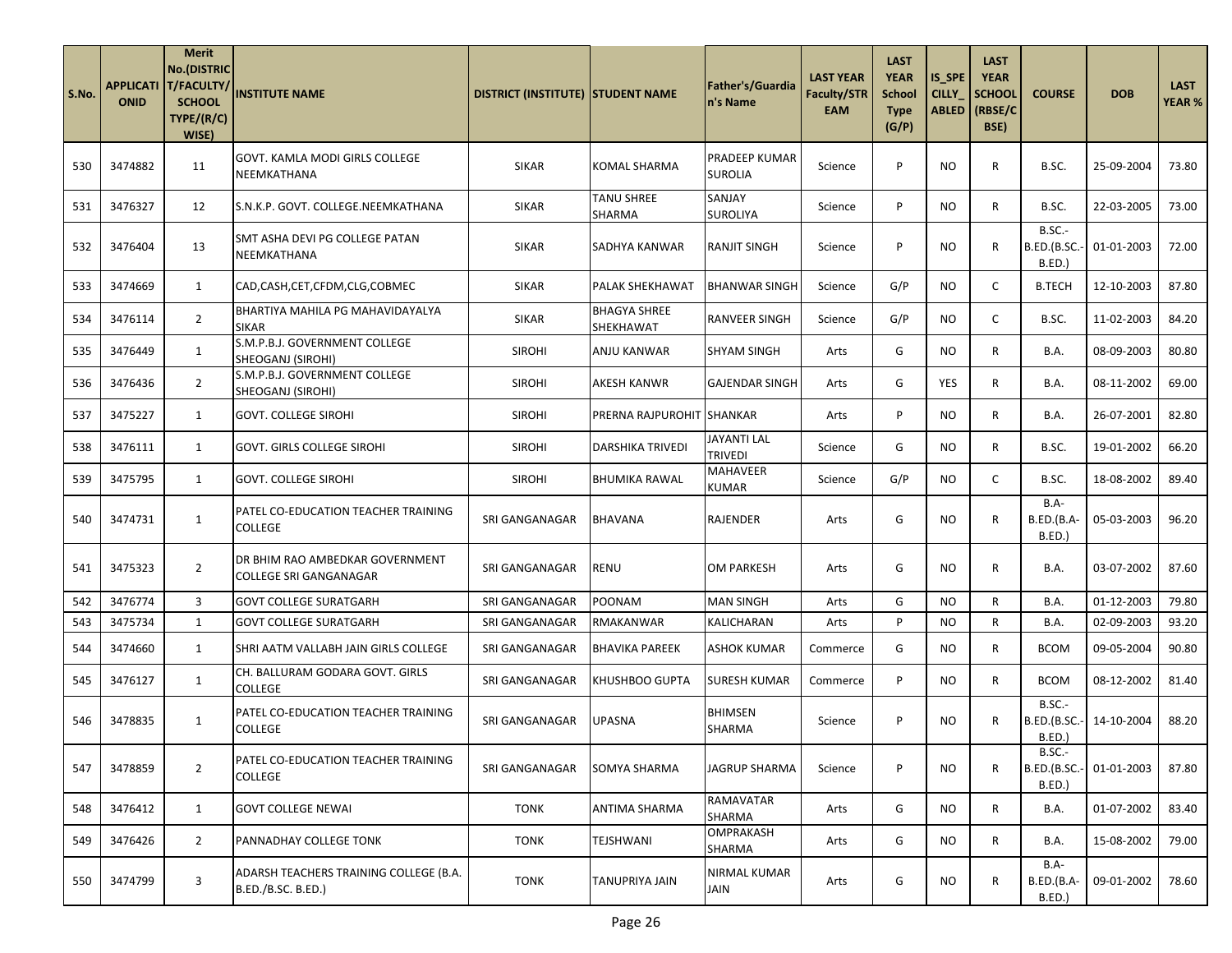| S.No. | <b>ONID</b> | <b>Merit</b><br><b>No.(DISTRIC</b><br>APPLICATI  T/FACULTY/<br><b>SCHOOL</b><br>TYPE/(R/C)<br>WISE) | <b>INSTITUTE NAME</b>                                         | DISTRICT (INSTITUTE) STUDENT NAME |                                   | Father's/Guardia<br>n's Name         | <b>LAST YEAR</b><br><b>Faculty/STR</b><br><b>EAM</b> | <b>LAST</b><br><b>YEAR</b><br><b>School</b><br><b>Type</b><br>(G/P) | IS_SPE<br><b>CILLY</b><br><b>ABLED</b> | <b>LAST</b><br><b>YEAR</b><br><b>SCHOOL</b><br>(RBSE/C<br>BSE) | <b>COURSE</b>                                         | <b>DOB</b>              | <b>LAST</b><br><b>YEAR</b> % |
|-------|-------------|-----------------------------------------------------------------------------------------------------|---------------------------------------------------------------|-----------------------------------|-----------------------------------|--------------------------------------|------------------------------------------------------|---------------------------------------------------------------------|----------------------------------------|----------------------------------------------------------------|-------------------------------------------------------|-------------------------|------------------------------|
| 551   | 3476339     | 4                                                                                                   | ABHIGHYAN MAHAVIDAYALA                                        | <b>TONK</b>                       | <b>SAPNA</b>                      | <b>DINESH SHARMA</b>                 | Arts                                                 | G                                                                   | <b>NO</b>                              | R                                                              | $B.A-$<br><b>B.ED.(B.A-</b><br>B.ED.                  | 04-04-2003              | 78.00                        |
| 552   | 3475556     | 5                                                                                                   | SHREE KRISHNA MAHILA MAHAVIDHYALAY<br><b>DOONI</b>            | <b>TONK</b>                       | MEGHA                             | <b>BHAGCHAND</b>                     | Arts                                                 | G                                                                   | <b>NO</b>                              | R                                                              | B.A.                                                  | 07-07-2006              | 77.00                        |
| 553   | 3475907     | $\mathbf{1}$                                                                                        | MOTHERLAND CARRIER COLLEGE TONK                               | <b>TONK</b>                       | PRIYANSHI AGRAWAL RAJESH GARG     |                                      | Arts                                                 | P                                                                   | NO.                                    | R                                                              | B.A.                                                  | 02-07-2002              | 88.00                        |
| 554   | 3475038     | $\overline{2}$                                                                                      | RAJEEV GANDHI PG COLLEGE KOOKAR                               | <b>TONK</b>                       | AREEBA                            | ABDUL MAZID                          | Arts                                                 | P                                                                   | <b>NO</b>                              | $\mathsf{R}$                                                   | B.A.                                                  | 05-06-2001              | 77.80                        |
| 555   | 3475486     | $\mathbf{1}$                                                                                        | SAINT SOLDIER MAHILA MAHAVIDYALAYA,<br>TONK                   | <b>TONK</b>                       | PALLVI HADA                       | MAHENDRA<br>SINGH HADA               | Science                                              | G                                                                   | <b>NO</b>                              | R                                                              | $B.SC$ -<br><b>B.ED.)</b>                             | B.ED.(B.SC.- 14-10-2005 | 79.40                        |
| 556   | 3475809     | $\mathbf{1}$                                                                                        | SAINT SOLDIER MAHILA MAHAVIDYALAYA,<br>TONK                   | <b>TONK</b>                       | <b>HIMANSHI</b><br><b>AGARWAL</b> | <b>GIRDHAR GUPTA</b>                 | Science                                              | P                                                                   | <b>NO</b>                              | R                                                              | <b>B.SC.-</b><br><b>B.ED.(B.SC.-</b><br><b>B.ED.)</b> | 23-10-2002              | 84.20                        |
| 557   | 3475860     | $\overline{2}$                                                                                      | PANDIT J.P. UPADHAYAY T.T. COLLEGE TONK<br>(RAJ.)             | <b>TONK</b>                       | <b>AKSHITA GUPTA</b>              | RAMBABU<br><b>GUPTA</b>              | Science                                              | P                                                                   | <b>NO</b>                              | R                                                              | <b>B.SC.-</b><br>B.ED.(B.SC.-<br><b>B.ED.)</b>        | 12-07-2003              | 82.00                        |
| 558   | 3475291     | 3                                                                                                   | ADARSH TEACHERS TRAINING COLLEGE (B.A.<br>B.ED./B.SC. B.ED.)  | <b>TONK</b>                       | <b>TANISHA SHARMA</b>             | RAM GOPAL<br>SHARMA                  | Science                                              | P                                                                   | <b>NO</b>                              | R                                                              | $B.SC.-$<br><b>B.ED.(B.SC.-</b><br>B.ED.)             | 25-07-2005              | 80.60                        |
| 559   | 3476597     | $\mathbf{1}$                                                                                        | ADARSH TEACHERS TRAINING COLLEGE (B.A.<br>B.ED./ B.SC. B.ED.) | TONK                              | <b>RITU GAUTAM</b>                | <b>BHAGWAN</b><br>PRASAD             | Science                                              | G/P                                                                 | <b>NO</b>                              | C                                                              | <b>B.SC.-</b><br>B.ED.(B.SC.-<br>B.ED.)               | 27-06-2003              | 80.00                        |
| 560   | 3476297     | $\mathbf{1}$                                                                                        | RANA PRATAP MAHILA TEACHER TRAINING<br><b>COLLEGE BHINDER</b> | <b>UDAIPUR</b>                    | KIRTI SHARMA                      | <b>SHIV NARAYAN</b><br>SHARMA        | Arts                                                 | G                                                                   | <b>NO</b>                              | R                                                              | $B.A-$<br><b>B.ED.(B.A-</b><br><b>B.ED.)</b>          | 23-11-2002              | 79.80                        |
| 561   | 3475267     | $\overline{2}$                                                                                      | <b>GURU NANAK GIRLS P.G. COLLEGE</b>                          | <b>UDAIPUR</b>                    | KUSUM MENARIA                     | <b>KAILASH</b><br>CHANDRA<br>MENARIA | Arts                                                 | G                                                                   | <b>NO</b>                              | R                                                              | B.A.                                                  | 17-02-2002              | 79.60                        |
| 562   | 3475928     | 3                                                                                                   | GOVERNMENT COLLEGE, JHADOL DIST-<br><b>UDAIPUR</b>            | <b>UDAIPUR</b>                    | <b>HEMLATA JOSHI</b>              | KAILASH JOSHI                        | Arts                                                 | G                                                                   | <b>NO</b>                              | R                                                              | <b>B.A.</b>                                           | 08-06-2003              | 78.80                        |
| 563   | 3475690     | $\overline{4}$                                                                                      | S S GURUKUL COLLEGE JAITANA                                   | <b>UDAIPUR</b>                    | SONIYA                            | <b>VIKRAM SINGH</b>                  | Arts                                                 | G                                                                   | <b>NO</b>                              | $\mathsf{R}$                                                   | B.A.                                                  | 23-04-2002              | 77.40                        |
| 564   | 3476510     | 5                                                                                                   | <b>GOVERNMENT MEERA GIRLS COLLEGE,</b><br><b>UDAIPUR</b>      | <b>UDAIPUR</b>                    | VINITA JOSHI                      | RAVISHANKER<br>JOSHI                 | Arts                                                 | G                                                                   | <b>NO</b>                              | R                                                              | B.A.                                                  | 18-12-2002              | 70.20                        |
| 565   | 3475909     | $\mathbf{1}$                                                                                        | GOVERNMENT MEERA GIRLS COLLEGE,<br><b>UDAIPUR</b>             | <b>UDAIPUR</b>                    | <b>MANISHA KUMARI</b>             | RAJENDRA SINGH                       | Arts                                                 | P                                                                   | NO.                                    | R                                                              | B.A.                                                  | 01-06-2002              | 90.40                        |
| 566   | 3475793     | 2                                                                                                   | UNIVERSITY COLLEGE OF SOCIAL SCIENCES &<br><b>HUMANITIES</b>  | <b>UDAIPUR</b>                    | KHUSHI PUSHKARNA MANGNI RAM       |                                      | Arts                                                 | P                                                                   | NO                                     | R                                                              | B.A.                                                  | 15-01-2002              | 84.00                        |
| 567   | 3475386     | $\mathbf{1}$                                                                                        | DRONACHARYA COLLEGE BHINDAR                                   | <b>UDAIPUR</b>                    | AAYUSHI SAMOTA                    | <b>VIJAY SINGH</b>                   | Commerce                                             | G                                                                   | <b>NO</b>                              | $\mathsf{R}$                                                   | <b>BCOM</b>                                           | 13-01-2003              | 75.40                        |
| 568   | 3474800     | $\mathbf{1}$                                                                                        | UNIVERSITY COLLEGE OF SCIENCE, UDAIPUR                        | <b>UDAIPUR</b>                    | <b>DIMPLE PANDE</b>               | CHANDRA<br>PRAKASH PANDE             | Science                                              | G                                                                   | <b>NO</b>                              | R                                                              | B.SC.                                                 | 05-09-2002              | 88.60                        |
| 569   | 3476001     | $\overline{2}$                                                                                      | VIDYA BHARTI TEACHERS TRAINING COLLEGE                        | <b>UDAIPUR</b>                    | YOGITA AMETA                      | SATYA NARAYAN                        | Science                                              | G                                                                   | NO                                     | R                                                              | <b>B.SC.-</b><br><b>B.ED.)</b>                        | B.ED.(B.SC.- 01-01-2003 | 84.00                        |